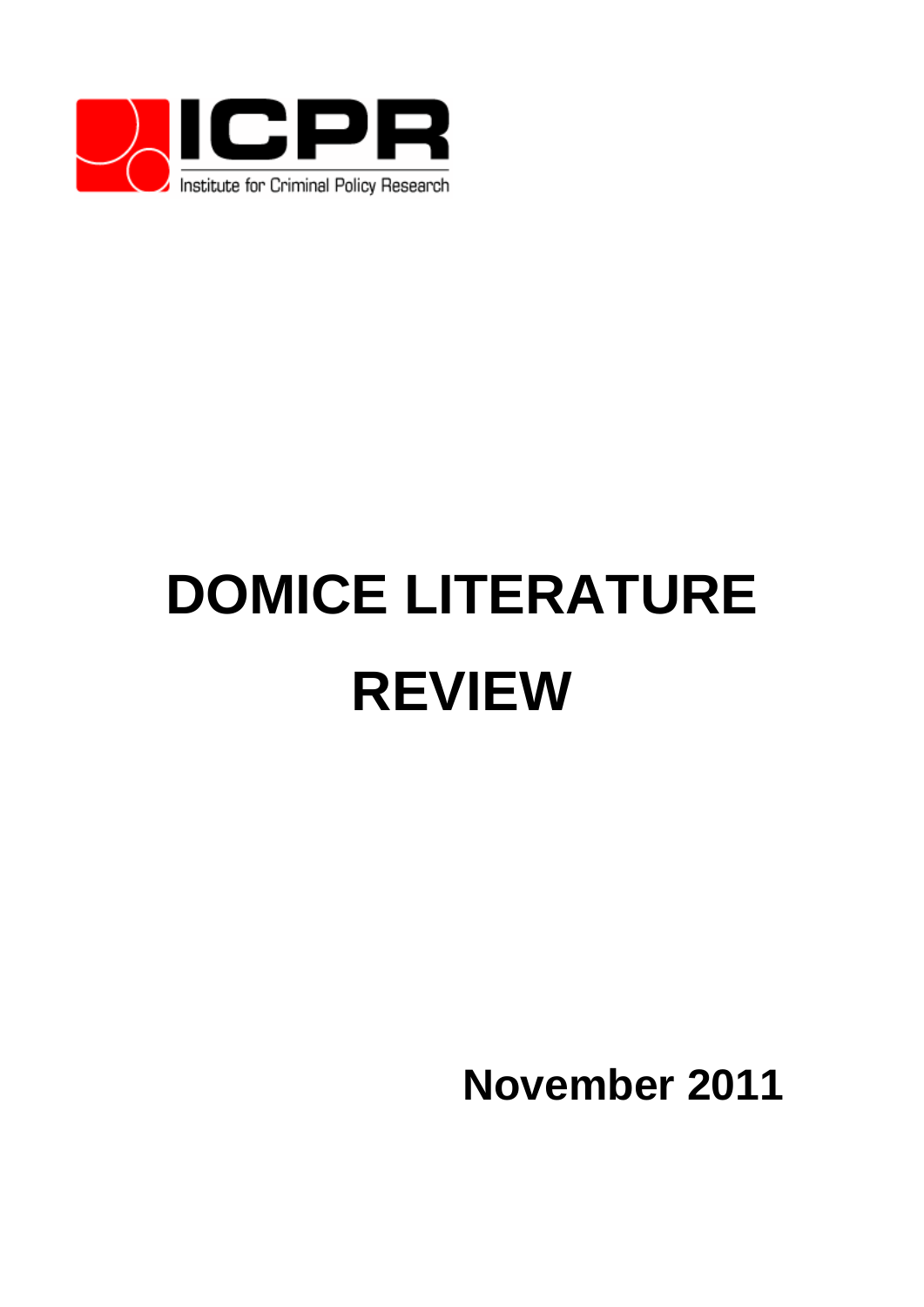# **DOMICE LITERATURE REVIEW**

This document sets out a review of the published literature on case management. Despite an extensive search of key academic and professional databases it relies heavily on work published from authors based in North America and the UK in particular (see annex a for a description of the methodology).

#### **1. Origins of case management**

#### *1.1 Background*

<u>.</u>

It is widely accepted that case management originated in United States (US) in the mental health field in the latter half of the twentieth century (see Marshall, 1996; Holt, 2000; Keetley and Weaver 2005)<sup>[1](#page-1-0)</sup>, based on the concept that "a designated person, the 'case manager', would take special responsibility for a 'client' in the community" (Marshall, 1996: 523). Keetley and Weaver (2005) provide an in-depth discussion of the history of case management; first describing the roots of case management in the mental health field in the US where it was introduced to provide clients with access to services to suit their varied needs. They state that although early case management was largely 'bureaucratic' (s.4.1.1) the requirement for case management to be tailored to the needs of clients was established from the outset. Meanwhile Holt (2000) highlights two key factors that led to the development of case management: the growth in uncoordinated and difficult to access social provision which centred around conditions, age and 'single issues' (p. 3) and the desire to treat patients with mental health issues outside the institutional setting (cf. Rubin, 199[2](#page-1-1))<sup>2</sup>. Keetley and Weaver (2005) have also explained that case management is often beneficial to those who face difficulties in accessing services.

Case management emerged in the mental health field in the UK after gaining favour with the government in the 1980s (Keetley and Weaver, 2005; Marshall, 1996). 'Care Management' was implemented in Local Authority Social Services departments in 1993 and the NHS introduced case management in 1991 via the 'Care Programme

<span id="page-1-0"></span> $1$  Numerous authors have, of course, made this observation and have described the origins of case management. However, for the purpose of this review the work of the three above named authors will take primacy in the discussion of early case management

<span id="page-1-1"></span> $2$  This point is also supported by Marshall (1996) and Keetley and Weaver (2005, citing Intagliata, 1982).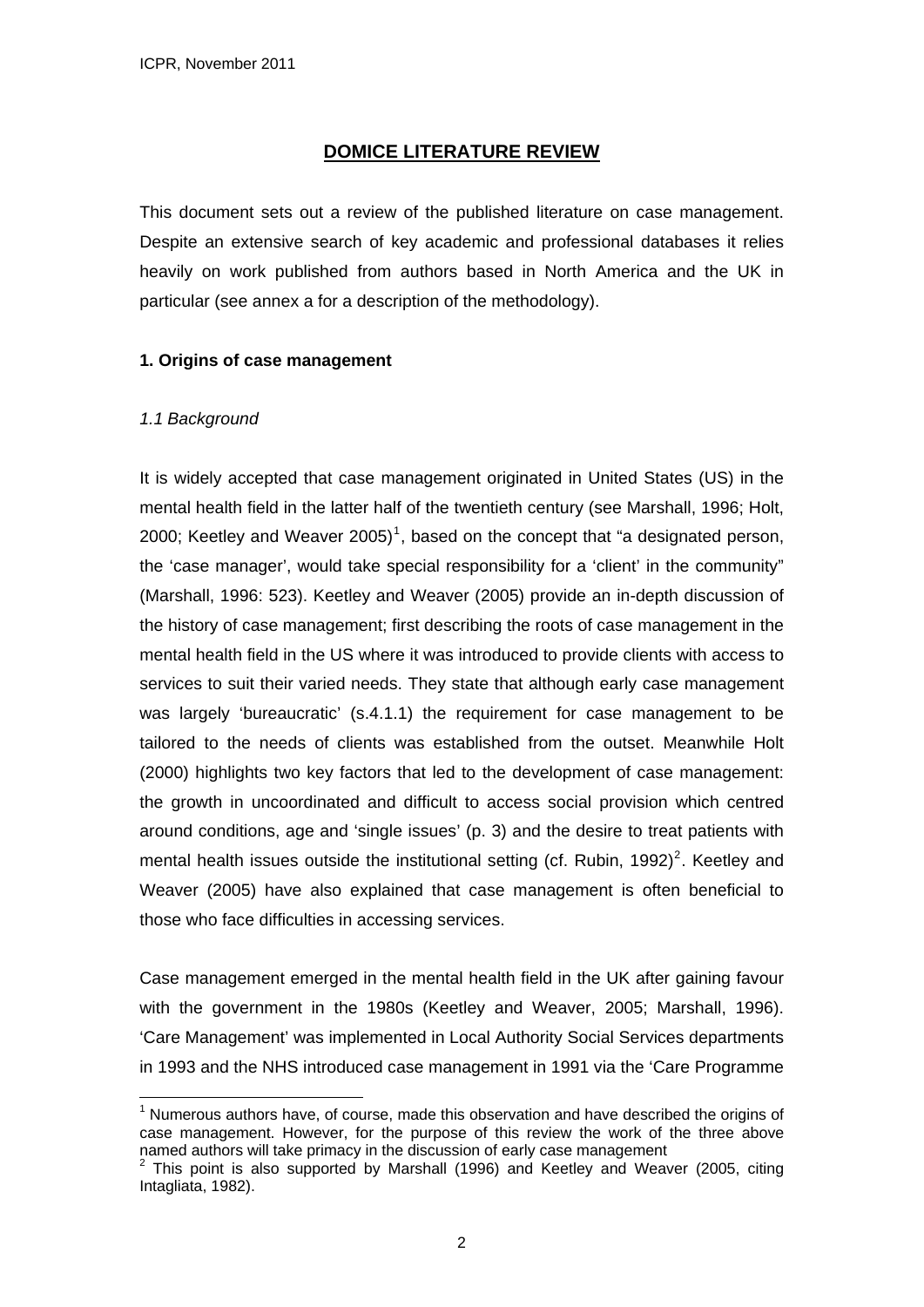Approach' (Keetley and Weaver, 2005; see also Marshall, 1996 and Holt; 2000). However both the implementation and evaluation of these early approaches were limited (Keetley and Weaver, 2005; Marshall, 1996). For example, Keetley and Weaver (2005: s.4.1.4.1) have explained that "a number of academic studies raised concerns about staff ignorance of Care Programme Approach procedures, poor record keeping and variable standards in monitoring and review".

As to the development of case management in European countries other than England and Wales, this Literature Review will be unduly limited. This is due to several factors namely that a) case management models, particularly in relation to probation are under development; and b) the lack of publications available in English. Despite this, attention will be given to the available European literature in the final section of the review.

# *1.2 Definitions and aims of case management*

It is clear from the literature that case management as an approach is beset with definitional issues. McNeill (2009), for example, defined case management as a 'family of related approaches' (p. 35) and Keetley and Weaver (2005) explained that:

*"Case management describes a general approach to the longitudinal, clinical management of clients with long-term, chronic, enduring or relapsing health problems. Such clients tend to have multiple or complex needs, and may require a range of interventions from a number of care agencies" (ibid: 1.1)* 

However, it has been agreed that case management is difficult to define, mainly because of the flexibility needed in applying the concept (Keetley and Weaver, 2005). Moreover Partridge (2004) deemed the issue 'problematic' (ibid: 4) because the term case management has not been consistently applied and Grapes (2006) outlined the problems involved in defining case management:

*"Case management is an imprecise term, encompassing a wide range of different approaches, from a hands-off administrative one to some services to a hands-on intensive one in others" (ibid: 46).* 

As a result of this, Keetley and Weaver (2005), during a detailed review in relation to case management within a drug treatment setting, suggest that case management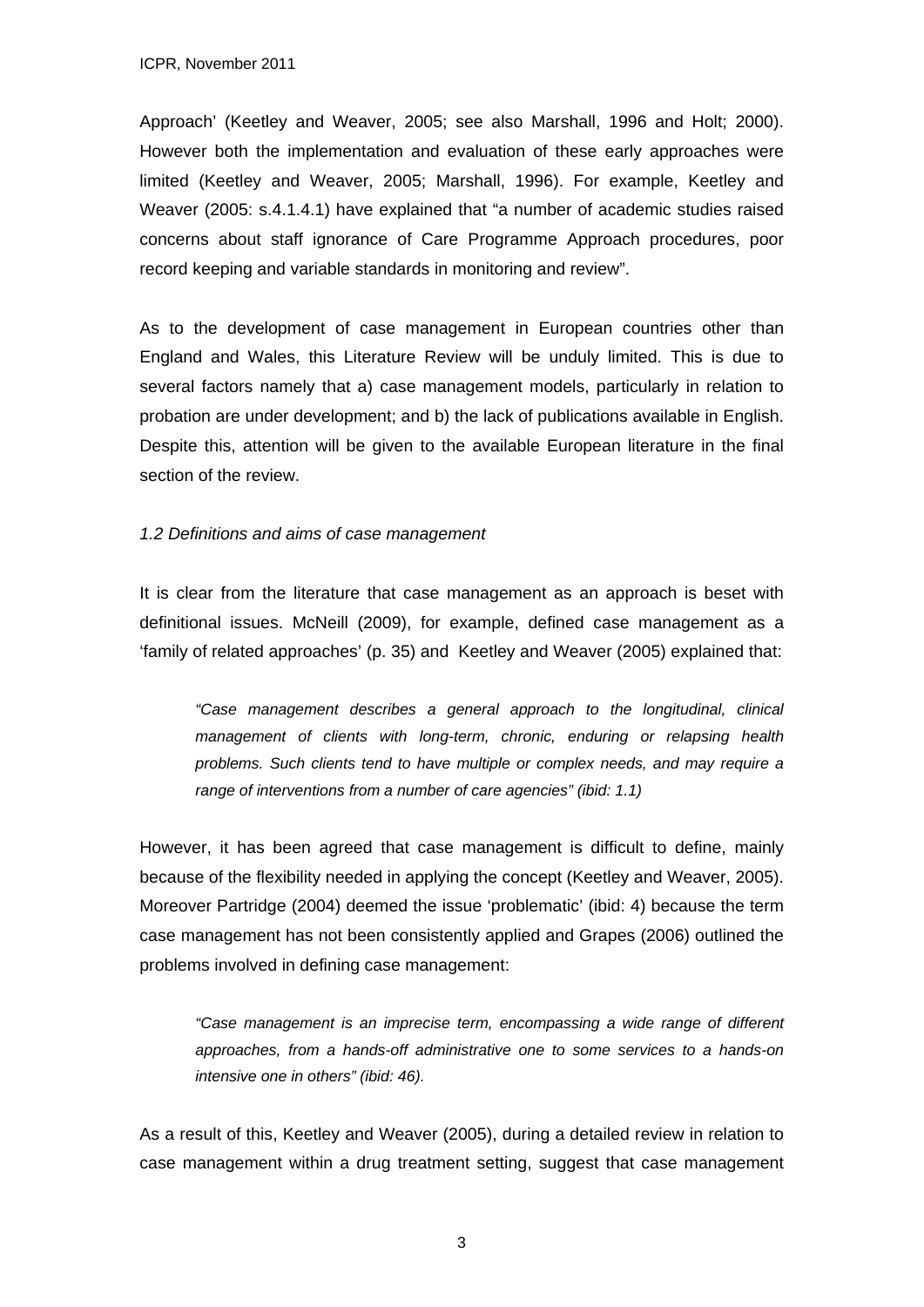should be viewed on the basis of 'goals'. This concurs with Murphy Healy's (1999) suggestion that case management should be defined with reference to the 'setting' it is used in. Likewise, Partridge (2004) applied her own, purposefully adapted, definition of case management in her study of models for working with offenders in a community setting. It may, therefore, be wise to utilise these suggestions, when thinking about case management in the European context.

There have also been detailed discussions about the key aims of case management. Keetley and Weaver (2005) have stated that there are two main aims of case management: "(a) to maintain contact (engagement) with the clients; and (b) to improve defined measures of health status and social functioning. The precise clinical service-level aims of case management may vary according to the treatment setting and the client group". They explain that these aims are achieved by giving a large portion of the responsibility for each client to a case manager and through the creation of a care plan which is created from a needs assessment. Partnership working is also deemed an important feature of case management as is the ability to facilitate client engagement (ibid).

# **2. Models of case management**

The last forty years have witnessed the development of various case management models across diverse disciplines and fields. This section will explore several of these models. Firstly, Keetley and Weaver (2005) have provided a useful 'generic' model of case management (see figure 1) that can be used in a variety of settings; the difference, is the way in which case management is applied to each setting.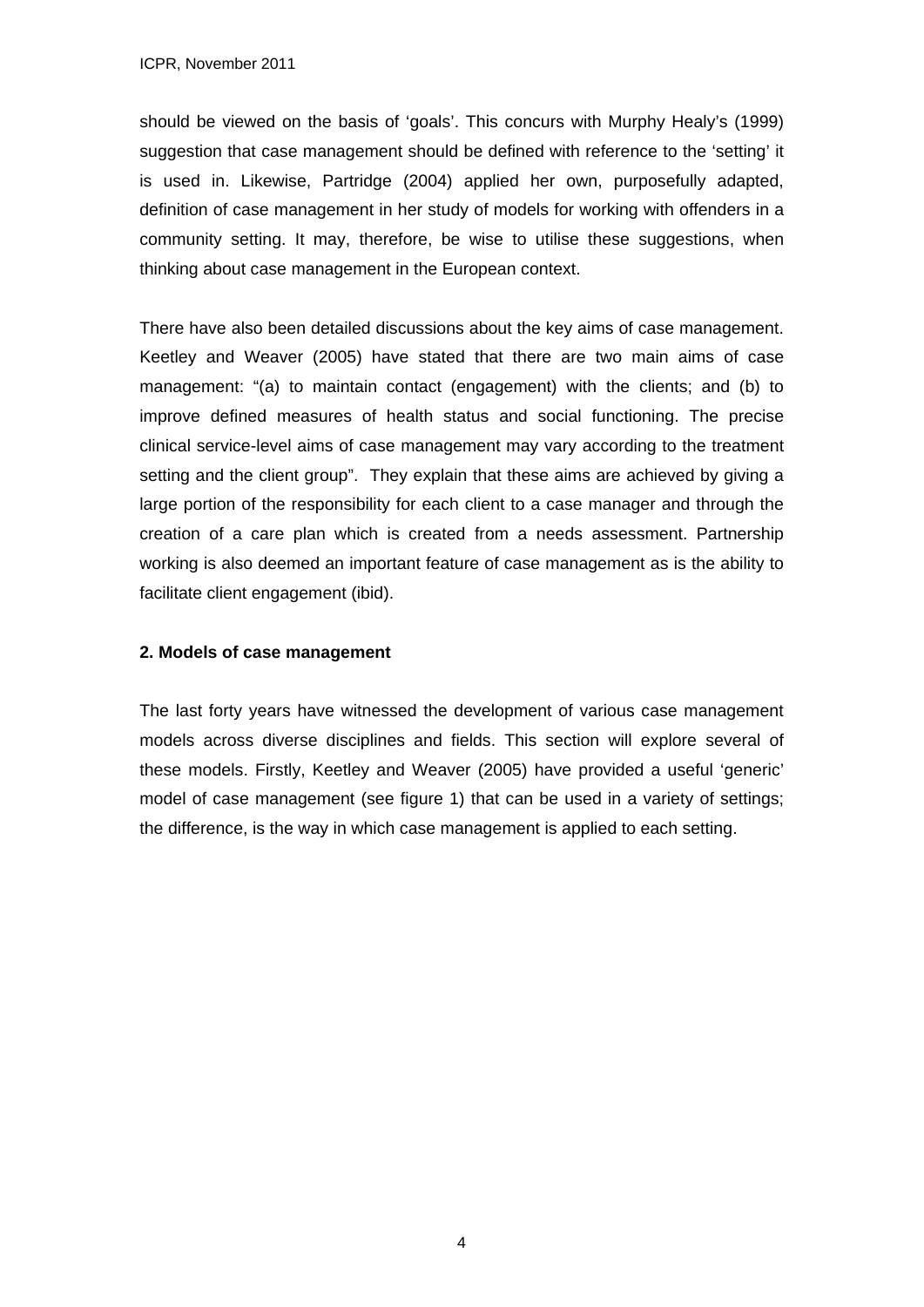



Therefore this 'generic model' facilitates the achievement of the aims of case management (as described above) and has 6 key features: referral, assessment (and engagement), care planning, service delivery, monitoring and review (ibid).

However Keetley and Weaver were keen to warn that models of case management are not easy to classify, but can best be described according to their target populations- often those with a high level of need- and that models differ in line with the emphases placed on different aspects of case management e.g. care planning, implementation and monitoring. This corresponds with Holt's (2000) assertion that models of case management need be 'elastic' rather than 'prescriptive' (ibid: 9)

Following on from this, Holt (2000) described four approaches which he believes incorporate a range of case management models: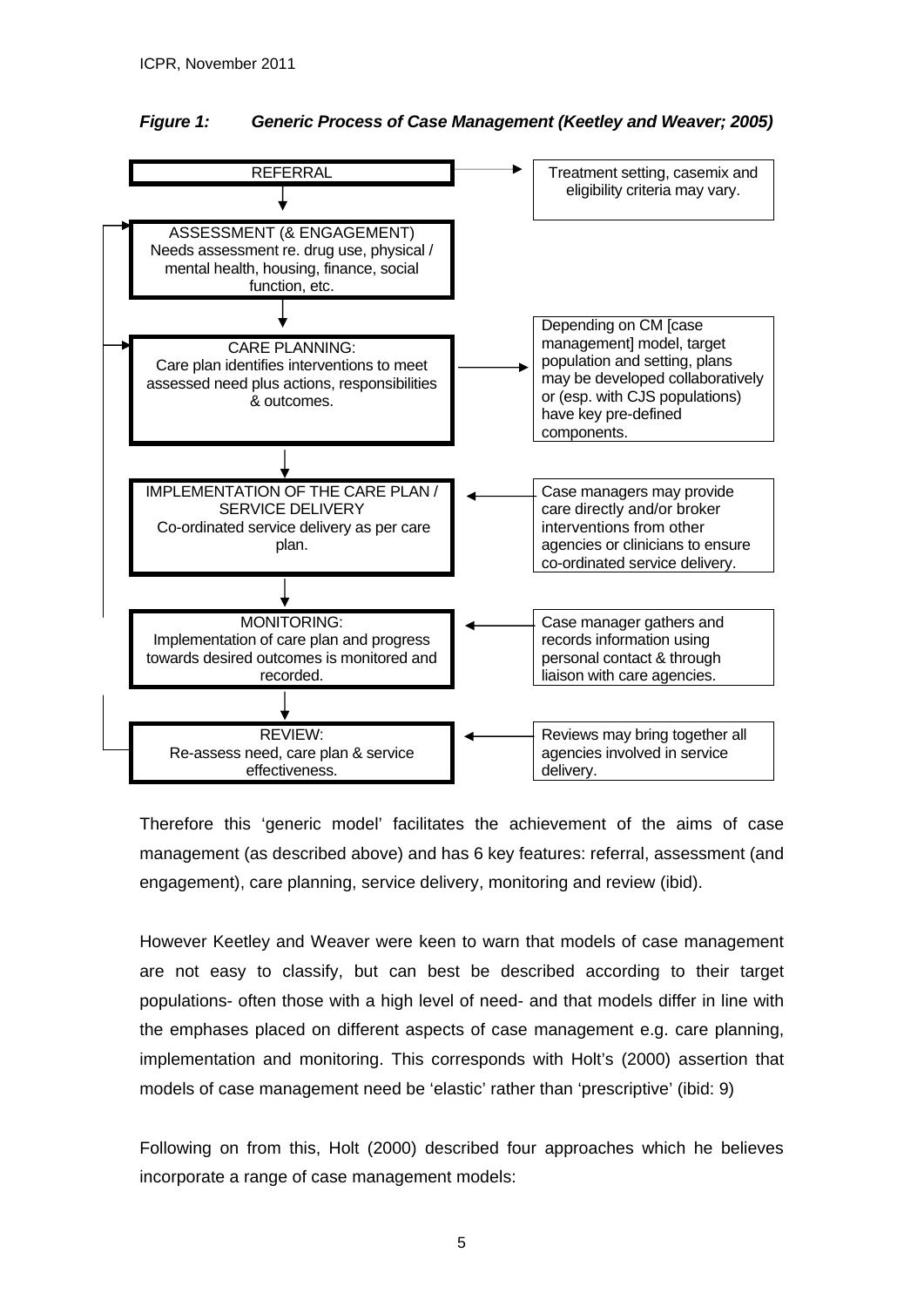<u>.</u>

- 1. "Simple 'brokerage' of service provision to the personal involvement of the case manager in service delivery (Hepworth and Larsen, 1982; Ross, 1980),
- 2. An 'assertive' model to one characterised by task-centred problem-solving (Huxley, 1993),
- 3. A 'defect model' to 'strengths model' (Rubin, 1992; Kisthardt and Rapp, 1992; Corrigan and Kayton-Weinburg,  $1993.$  $1993.$  $1993.$ )<sup>3</sup>,
- 4. Short-term 'administrative' to long-term 'complete' (Challis *et al*. 1990)"[4](#page-5-1)

Holt (2000: 7)

However like Keetley and Weaver, Holt also highlighted the ways in which case management models could be influenced by a range of factors:

*"Three main influences have led to the differential development of models of case management: these are the varying definition of service user need, and the relative emphases placed on individual service users and the systems which bear upon them" (Holt, 2000: ii)* 

To clarify, the definition of service user need refers to whether need is defined by the client in a needs led model or whether need is defined by the service in a resource led model (ibid). The additional two influences, which Holt (2000: ii) describes as 'systems', centre on how much involvement is given to clients and those around them - for example family and the availability of interventions (ibid). Despite these variations Holt (2000) describes several features common to all models of case management: "assessment, planning, linking, monitoring and evaluation" (p.9), which broadly correspond with the features described above by Keetley and Weaver.

A further commentary outlining models of case management comes from Marshall (1996), referring to approaches described within the mental health literature. He describes the features and characteristics of two opposing approaches, a 'standard' case management approach and an 'assertive community treatment' one:

a) *Standard case management:* 'low intensity', office centred approach. Involves intervention brokerage and minimal client contact. Case managers have a small caseload;

<span id="page-5-0"></span><sup>3</sup> Holt explains that these two models outline two theoretical extremes of case management: a 'defect model' focuses on improving 'deficiencies' an individual is deemed to have, whereas, a strengths based model focuses on positive attributes of the offender and encouragement in order to help individuals tackle personal problems.

<span id="page-5-1"></span><sup>4</sup> 'Administrative' and 'complete' models represent two extremities of case management: administrative models usually only involve tasks such as assessment and referral, whereas complete models include advocacy, casework, monitoring and repeated assessment in addition to assessment and referral (see Holt, 2000).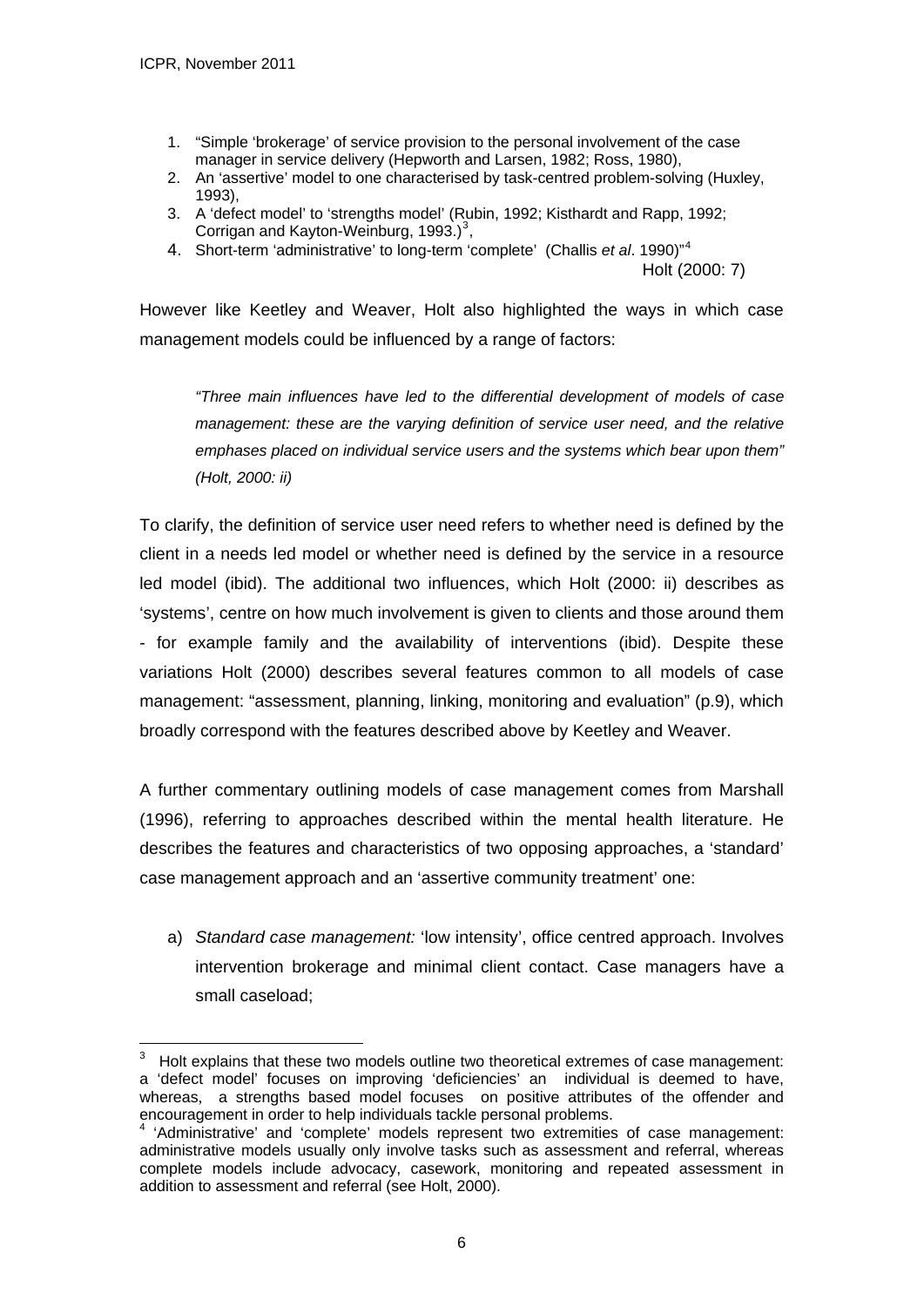b) *Assertive community treatment:* case management provided by a team of mental health staff, usually including a psychiatrist. High intensity of contact, patient staff ratio = 10:1. Staff are involved according to the skills needed to meet the needs of clients

Marshall (1996) heavily criticised the conflation of these two approaches and remains largely critical of case management in general, due the lack of successful evaluations in its favour.

# **3. Approaches to case management in criminal justice and probation settings**

In this section we consider how case management approaches have been applied within the criminal justice setting.

# *3.1 Application*

Moving on to look specifically at the ways in which case management can be applied to criminal justice and probation, Keetley and Weaver (2005) devoted a substantial proportion of their literature review to exploring how case management has been applied to the criminal justice system and how it deals with drug using offenders. They explained that case management was introduced to drug treatment in the UK in 2002 via the *Models of Care for the treatment of drug misusers* (National Treatment Agency for Substance Misuse;  $2002$ <sup>[5](#page-6-0)</sup>. Before this case management in drug treatment had been largely restricted to the US (ibid). Case management is used in drug treatment when a client has multiple needs and when responsibility is needed both from legal and medical professions, thus requiring a multi-agency approach (ibid).With regard to drug treatment in a criminal justice setting Keetley and Weaver (2005) explain that case management in the US is often targeted on substance misuse offenders during their transition from custody to the community.

Whilst Keetley and Weaver's (2005) review considered case management models within the criminal justice system, Holt (2000), also considers case management approaches in probation settings, but lamented their lack of application and suggested ways in which this oversight could be rectified:

<span id="page-6-0"></span><sup>1</sup>  $<sup>5</sup>$  However the authors are keen to note that no single case management model of drug</sup> treatment takes precedence. A key issue for them is that lack of clarity in drug treatment approaches to case management (ibid).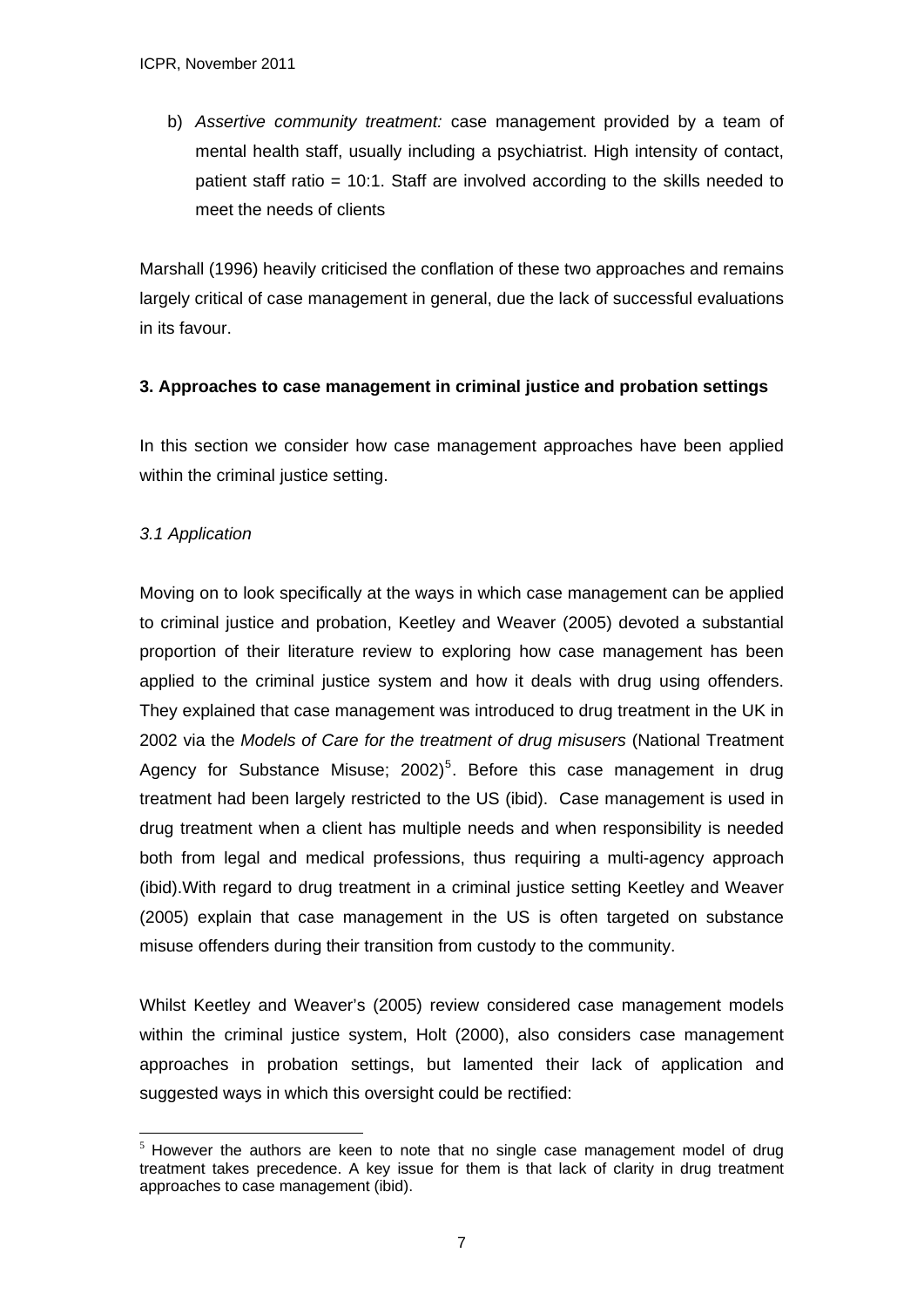- a) by clarifying the relationship between goals of the service and the part that the case manager plays in meeting them
- b) by clarifying the 'theoretical model' being used
- c) by identifying the main users (for example, offenders)
- d) by creating an appropriate tool for measuring effectiveness- one which focuses on the link between 'process' and 'outcome' (ibid: 13)

Holt (2000) goes on explain that the main difference between traditional models of case management and approaches applied in probation settings is that there is a need to consider criminogenic needs and the enforcement of sentence conditions in the latter. He explains that criminogenic needs should to be identified, assessed and that an intervention plan should be created. The necessity for enforcement results in case management also needing to focus on promoting compliance with the conditions of the sentence. In a similar vein Murphy Healy (1999) explained that the key departure between case management in a criminal justice setting compared to other settings is that compliance with case management approaches in the former are conditional, i.e. because they are part of a sentence, and therefore needs an enforcement element.

# *3.2 Policy and organisational context*

The policy and organisational context in which case management is undertaken has implications for the type of model used and its application. Holt (2000) explained that much of the impetus for case management in probation in UK came from two effective practice based papers published in the late 1990s: a Her Majesty's Inspectorate of Probation (HMIP) report (1998) *Report of the 'What Works' project* and Chapman and Hough's (1998), assessment of *Evidence Based Practice* with the aim of reducing re-offending. The authors outlined several key features of effective practice, including ensuring programme integrity (programmes which are organised and delivered in accordance with how they are designed), responsivity (ensuring interventions 'match' the learning styles of both the offender and the case manager), effective partnership working and valuing staff. In addition effective approaches to case management within a probation context require:

- the presence of skilled staff
- effective partnerships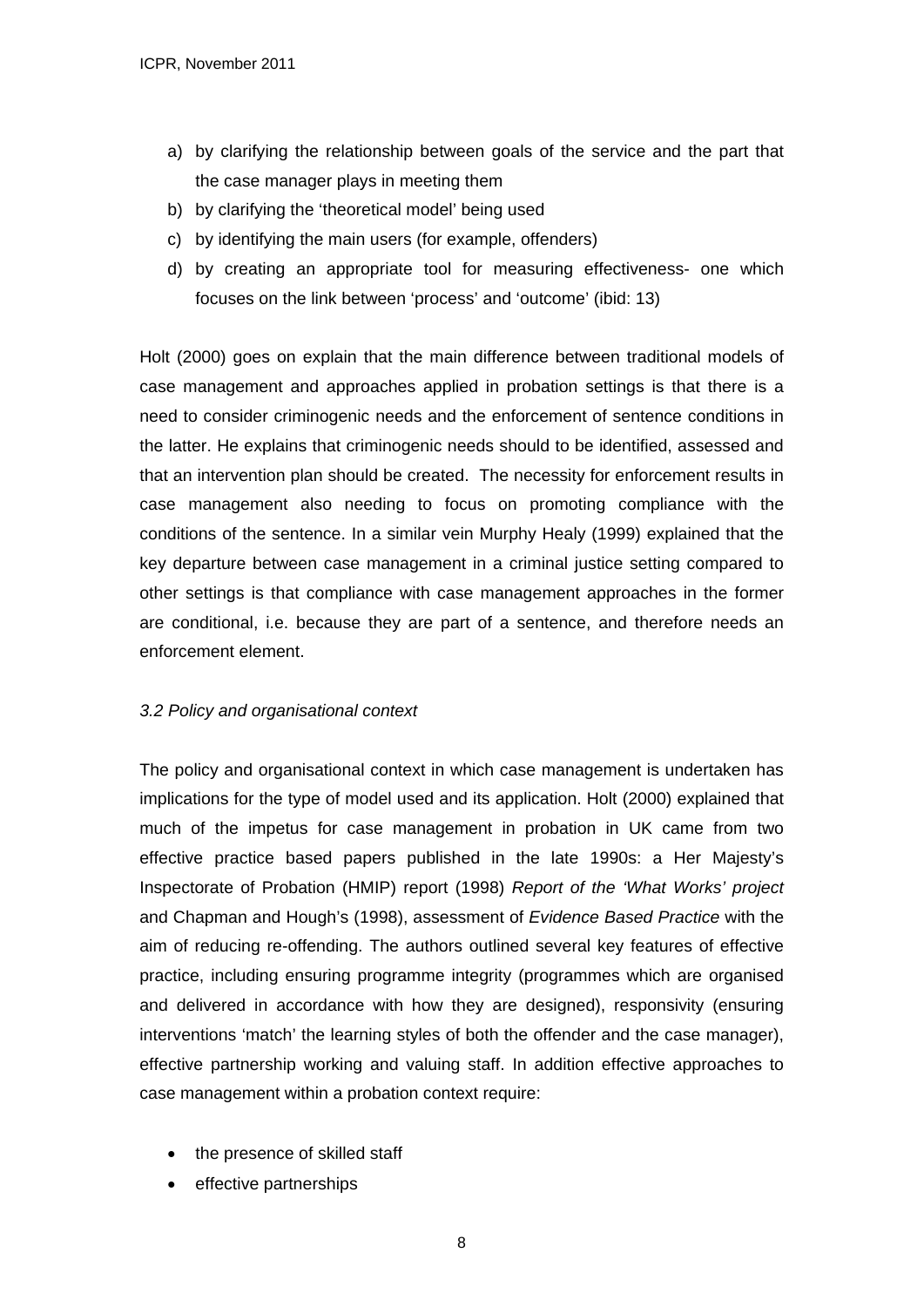- 'enforceable contracts' for offenders
- compliance with probation national standards (ibid)

Meanwhile a HMIP (1998) report emerged under the banner title of 'what works'<sup>[6](#page-8-0)</sup>, at a time when this particular agenda was, arguably, at its peak. This HMIP report also identified features of effective practice and outlined key tasks for probation case managers including:

- risk assessment
- the development of supervision plans
- referral and sequencing of interventions
- caseload prioritisation
- responsibility for contact with probationers and monitoring compliance

These tasks go hand in hand with those which Chapman and Hough (1998) deemed necessary for effective case management including: risk management, ensuring that offenders understood the conditions of supervision, supervision plan implementation, motivating offenders, pro-social modelling and monitoring and evaluation. Therefore a focus on 'what works' and effective practice is clearly present in policy surrounding probation.

# *Resettlement and Public Protection*

1

In its 2001 thematic review HMIP describes "resettlement" as work aiming to effectively reintegrate offenders back into the community. The thematic review adopts the Association of Chief Officers of Probation (ACOP) more formal definition of resettlement:

*"A systematic and evidence-based process by which actions are taken to work with the offender in custody and on release, so that communities are better protected from harm and reoffending is significantly reduced. It encompasses the totality of work with prisoners, their families and significant others in partnership with statutory and voluntary organisations."* (HMIP, 2001: 12)

<span id="page-8-0"></span> $6$  The growth in 'what works' practice has been documented by countless researchers over the last two decades (see for example Raynor, 2003; Merrington and Stanley, 2004; Knott, 2004; Harper and Chitty, 2005; Stanley, 2009). However, McGuire and Priestly's (1995) text in particular appears to be regarded by commentators as key to the expansion of the 'what works' agenda. They described six 'what works' principles associated with effective programmes: risk classification, criminogenic needs, responsivity, community base, treatment modality and programme integrity (ibid).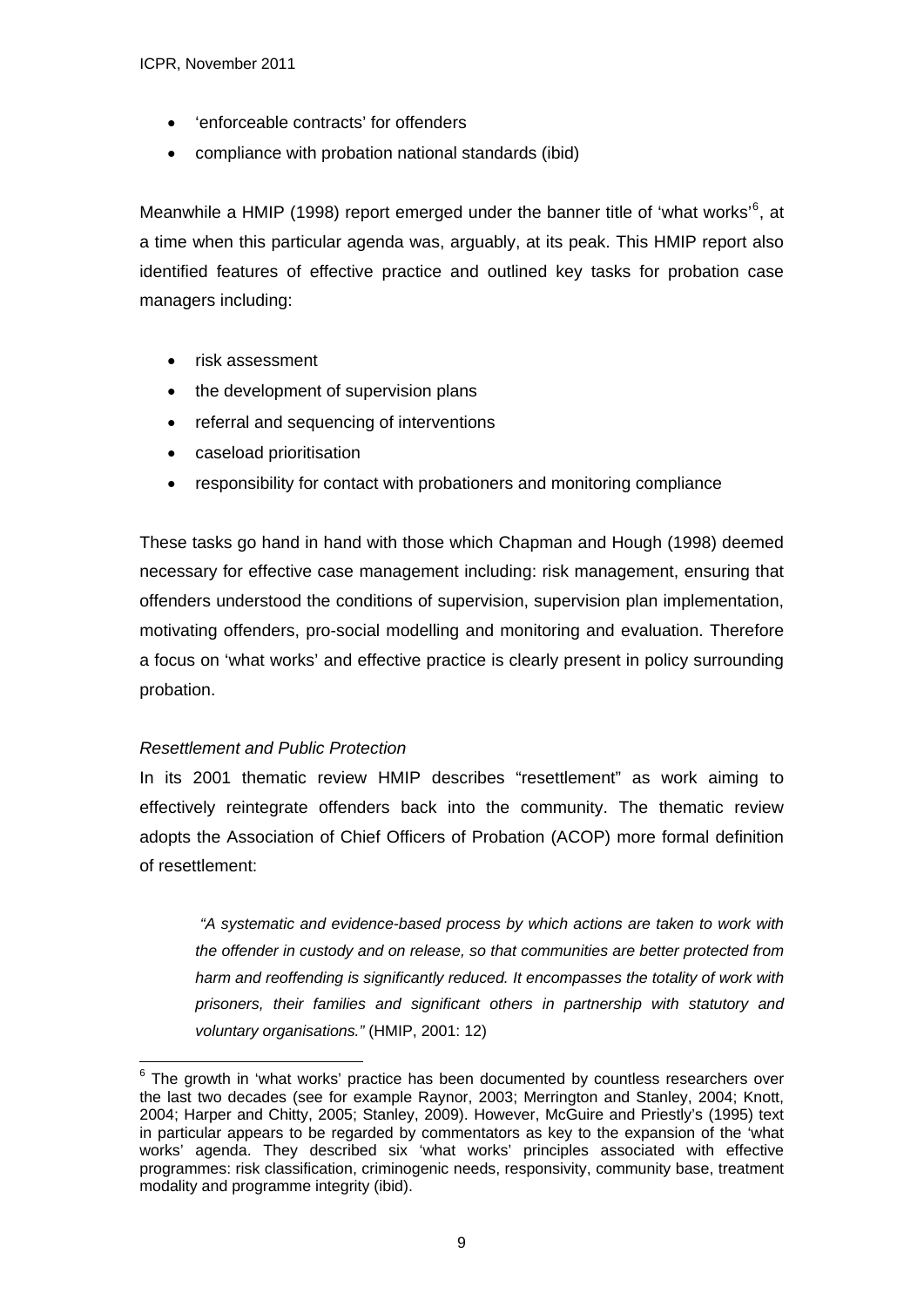Maruna (2006: 26) describes the official definition of resettlement as 'everything and nothing, the only theory behind it is that it has to involve stuff that works' . Priorities identified for resettlement in the literature can be grouped as practical needs and less tangible factors such as motivation and skills (see Maguire and Raynor (2006), for example). Based on data from the UK Home Offices Offender Assessment System, Lewis et al (2007) identify the most commonly recorded criminogenic problems as accommodation, drugs, thinking skills and employment. The less tangible factors could be described as human and social capital, as discussed by McNeill (2009) amongst others.

The differences in emphasis of the two definitions used by HMIP illustrate a wider tension within discussion of resettlement. While the first definition used by HMIP refers to the integration of prisoners back into the community, the ACOP definition focuses on the protection of the community from offenders. The split is also evident between resettlement literature, which is largely focussed on the support required by prisoners to achieve resettlement (Deedes, 2009), and government policy, which prioritises public protection.

Although public protection is cast as a sub topic in the ACOP definition of resettlement-'communities are better protected from harm and reoffending'-, public protection has become dominant in much of the policy behind case management. This is viewed as part of a long term swing towards the prioritisation of public protection over welfare (Baker, 2010; Bhui, 2002; Nash, 2000). Kemshall and Wood (2007) identify the introduction of Public Protection Panels in the UK, consisting of the prison service, police and probation, by the Criminal Justice and Court Services Act 2000 (sections 67 and 68) as the most notable legislation reinforcing the emphasis on public protection. The rise of public protection, however, began before this. Mike Nash (2007, 2000) writes that the increased importance of public protection in the 1990s led to greater coordination between the police and probation. Nash considers this to have diluted the social-work ethos of probation, making it increasingly punitive. Although *What Works* programme moved probation closer to the prison service, and is described by Nash as 'a life-line' to the probation service, the priority of public protection continues to dictate the work undertaken.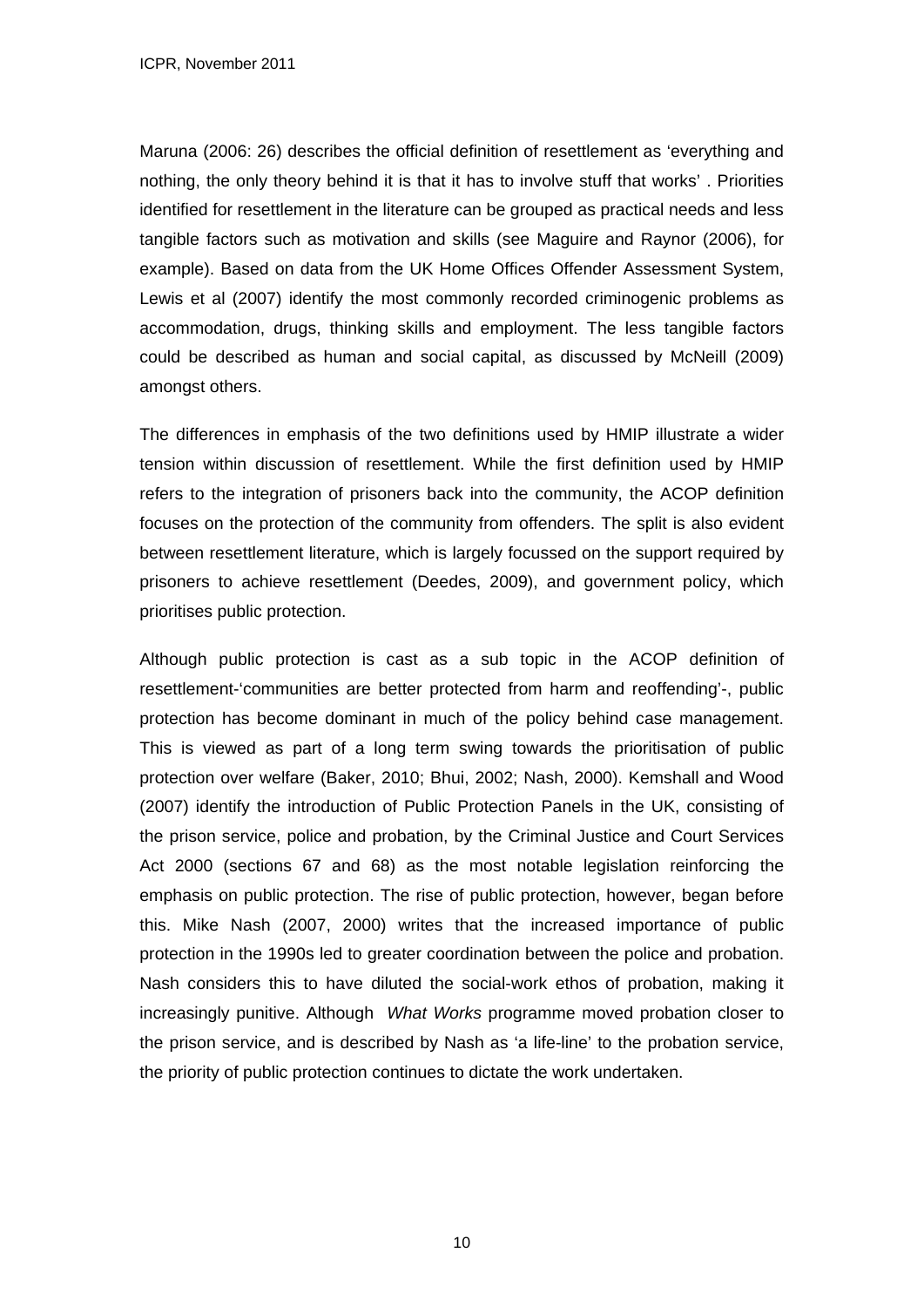#### **4. Models of case management in probation**

As already highlighted, Holt (2000) has developed his own model of case management. It seems pertinent when discussing contemporary models of case management within a probation setting to start with his model, as not only does it appear to be one of the first models of case management developed, it has also been widely commented on by academics and used by the UK government in the creation of its own offender management model (see Grapes, 2006). Holt's (2000) model of case management has four components:

- 1. *Consistency:* this involves providing 'seamless delivery' (involving consistent assessment, monitoring and the removal of case manager subjectivity) in order to increase motivation and preclude offender learning. Holt explains that consistency is important for the supervisory relationship as the probation officer can increase the motivation of probationers at times when they are more in need of it;
- 2. *Continuity:* Holt explained that continuity needs to be both cross-sectional (enabling integration) and longitudinal (in order to provide continuous assessment). He argues that continuity is essential because probationers discuss issues gradually depending on the level of trust and because probationers' thought processes may not be consequential. This continuous contact allows for a 'unified experience' (ibid: 19) to be created as a case manager can act as a link between an offender and the intervention. . There must be commitment to delivering the sentence plan, goals must be identified and probationers must be given the opportunity to apply their learning. Holt stressed the importance of continuity with high risk offenders as it is essential to provide repeated reinforcement particularly these types of offenders
- 3. *Consolidation:* is needed to enhance learning and make 'connections'- which are essential for reintegration. There is a relationship between consolidation and continuity in that 'joined up reflection' may allow offenders to develop narratives.
- 4. *Commitment (of the case manager):* Holt asserts that this is essential as the supervisory relationship can be useful in encouraging offenders to desist as the case manager acts as the 'change agent' (ibid: 22) - responsivity is key.

However Holt (2000) also stressed the need to view case management as a unified approach as in practice it is "more than the sum of its functions" (ibid: 14) and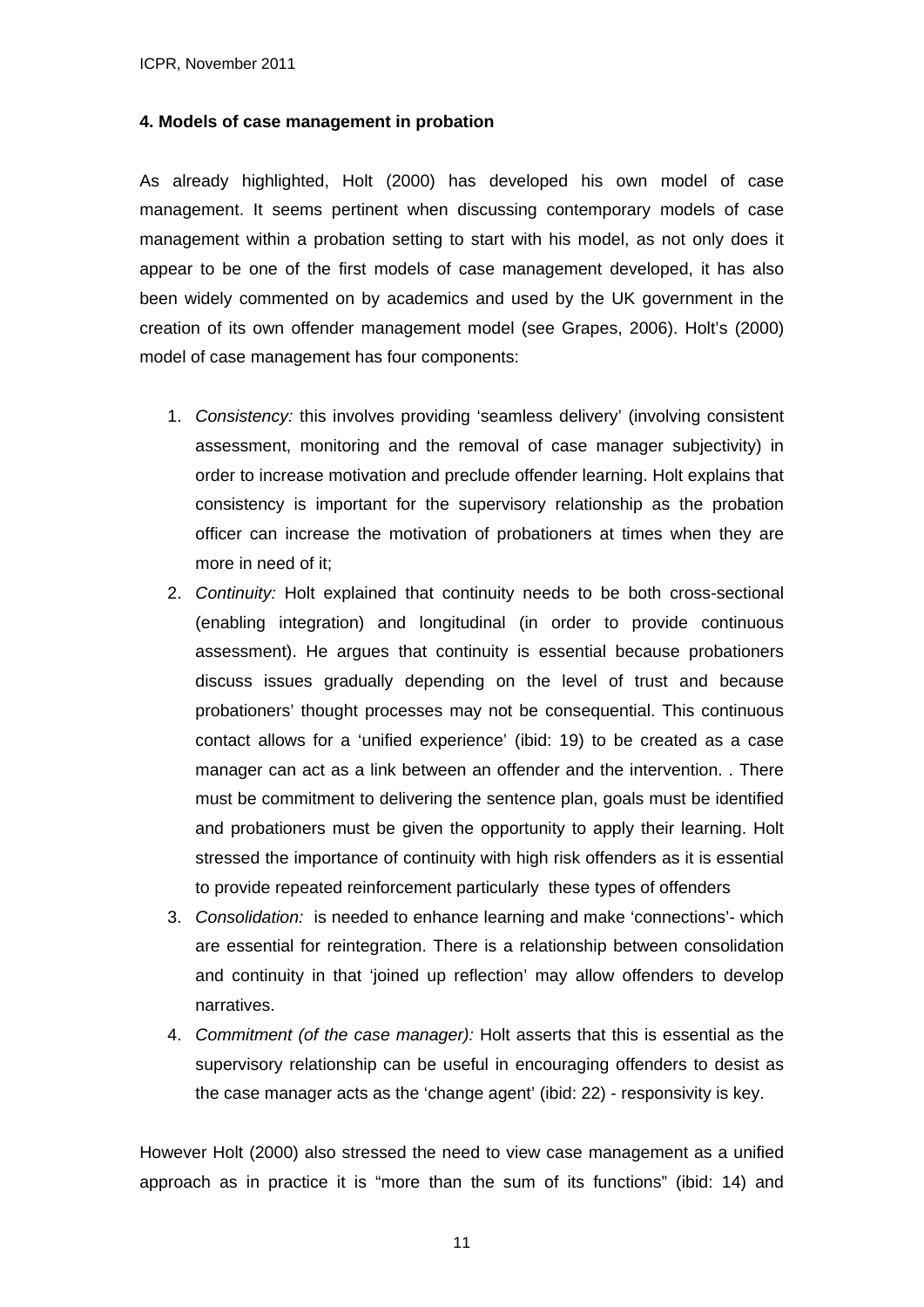highlighted the need to account for risk and criminogenic need. Moreover, others have sought to expand on Holt's model, frequently referred to as the '4 C's' (Grapes 2006). For example McNeill *et al.*  $(2005)^7$  $(2005)^7$  added a '5<sup>th</sup> C' of 'compliance' to Holt's model, due to the increase in focus on enforcement of community sanctions, whilst in light of proposals to increase the use of voluntary and private sector agencies in the delivery of probation interventions, Raynor and Maguire (2006) added an alternative '5<sup>th</sup> C' of 'contestability'. (Issues raised by both sets of researchers will be discussed in more detail in later sections of the review.)

Further descriptions of case management models in probation settings have been provided by Partridge (2004). Like Holt (2000), Partridge also acknowledged the limited knowledge of case management approaches used by probation officers and aimed make the situation somewhat clearer. She outlined three models of case management:

- 1. *Specialist*
- 2. *Generic*
- 3. *Hybrid*

Specialist models allow managers to co-ordinate delivery, match resources to offenders, enable role clarification and help develop skills with certain kinds of offenders (ibid). However problems include: issues surrounding the management of boundaries, communication problems, high staff turnover and fragmented experiences of offenders who can become confused regarding 'task separation' and can be unsure of who to contact (ibid). Partridge explained that specialist models are good at utilising limited resources but that local contexts can often inhibit specialisation.

The generic models have the benefits of providing: flexibility- especially across geographic boundaries, the ability to manage mixed caseloads, and unlike specialist models, they allowed continuous contact to be maintained (and so prevented fragmentation) and reportedly increased staff morale as probation officers could see the impact of their efforts. Partridge was also keen to note that different models could be more useful for certain individuals involved in the process (ibid). For example, it would seem that specialist models may be useful for managers whilst probation

<span id="page-11-0"></span> 7 See also McNeill (2009)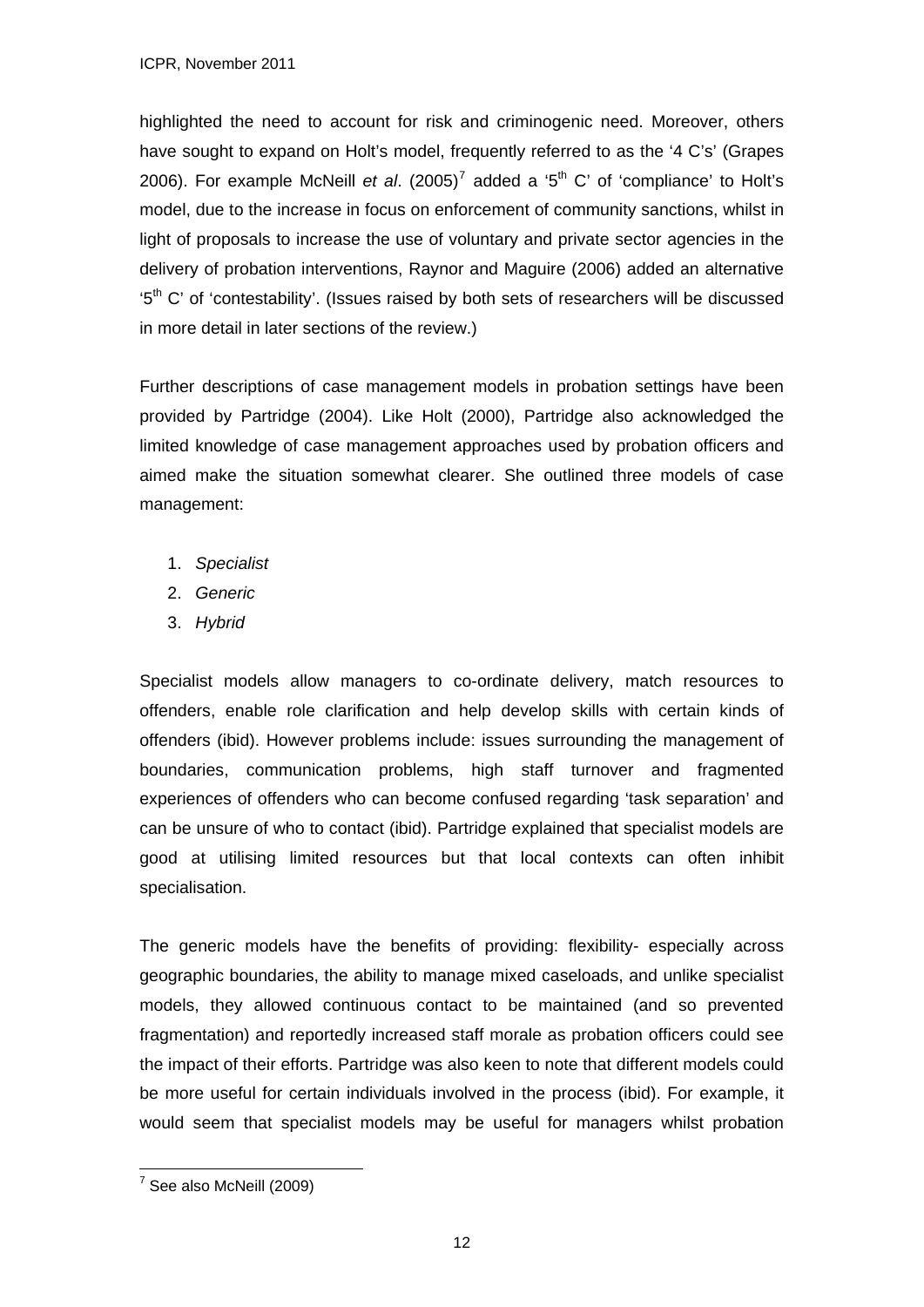officers and probationers may benefit more from generic models. Generic and specialist models can be combined to form a hybrid approach (ibid).

Despite separating out the models Partridge (2004) acknowledged various principles that the models shared including:

- 'Continuity of contact'- case managers should accompany offenders throughout their order- since this provides reassurance and engenders responsivity;
- Team work- including the use of Probation Service Officers (PSOs) in dealing with lower risk offenders and admin staff allowing probation officers to target their time at more risky/needy probationers;
- Face-to-face meetings- useful for staff and offenders as it encourages 'openness, flexibility and support'. Three way meetings between case managers, practitioners and offenders are also encouraged;
- Recognition of the experiences and needs of offenders;
- Awareness of local and contextual factors that affect the implementation of different models;
- 'Task separation' can sometimes perplex offenders.

As well as common principles there are common 'drivers' behind each model including: 'what works', the availability of resources, a drive to place growing numbers on accredited programmes and an increased emphasis on partnership working (ibid). These drivers, Partridge asserts, can actually lead to the needs of offenders, and their reactions to case management, to be ignored or overlooked. In light of these issues, several suggestions were made as to how the situation could be improved (ibid). Firstly 'continuity of contact' and a face-to-face approach that incorporated team work was strongly recommended. This was highlighted as being particularly important as it was found that offenders did not understand the term case management and were often not aware they had case managers. Also that continuity of contact can increase openness and confidence (ibid). Three way meetings between case managers, practitioners and offenders were also suggested as necessary in order to increase rates of engagement with accredited programmes and interventions. An additional suggestion for good practice was 'openness, flexibility and support' (ibid: 6) as this can help motivate offenders and reduce fragmentation (ibid).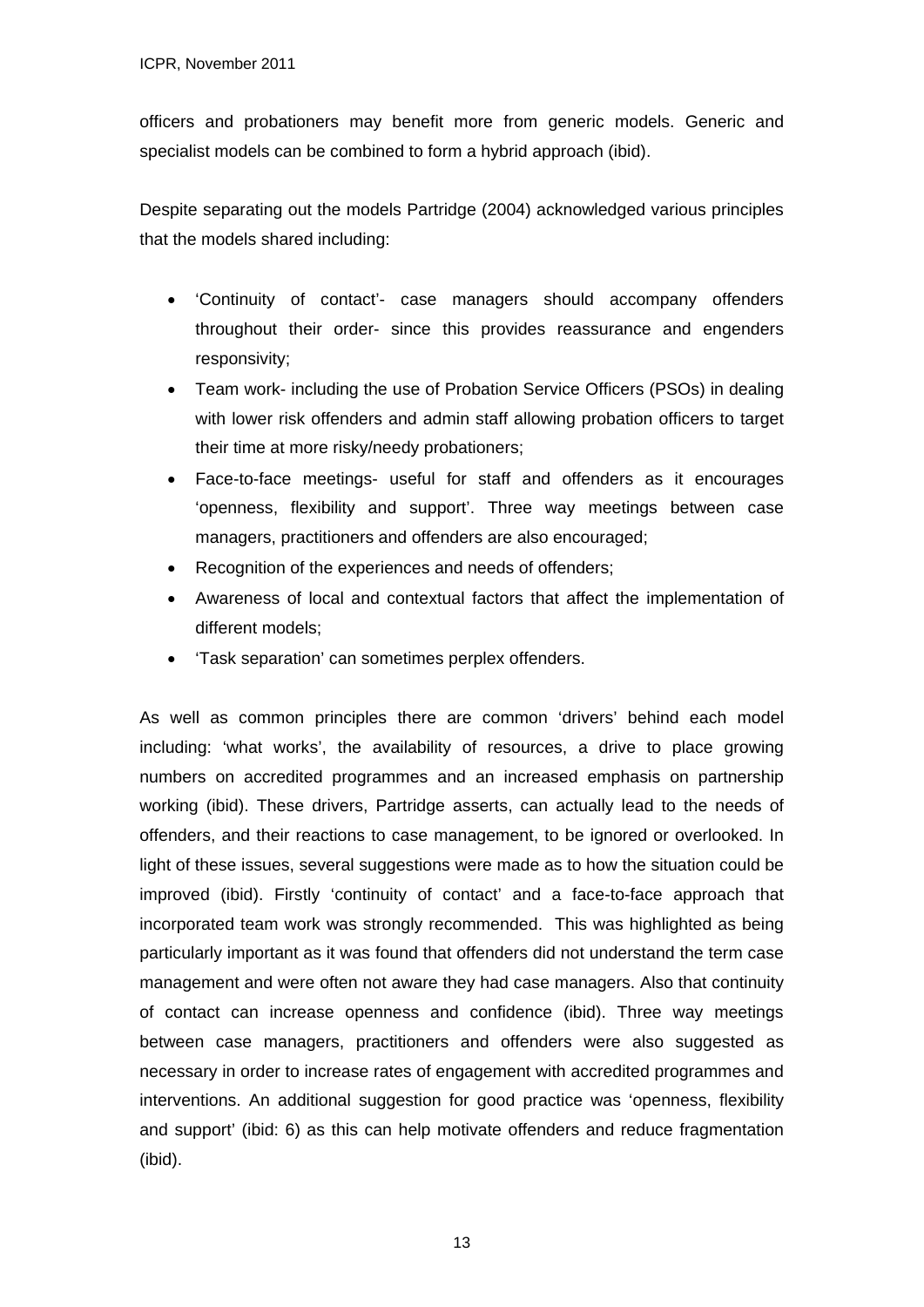A third model of case management is Dowden and Andrews' (2004) model of *Core Correctional Practice (CCP)*. This has been widely used by both researchers and policy makers (Ward, 2008), including Grapes' (2006) Offender Management Model (see below). Dowden and Andrews (2004) outlined five elements of CCP:

- 1. 'Effective use of authority'- a 'firm but fair' dynamic;
- 2. Modelling and reinforcing non-offending attitudes- use of techniques to improve pro-social behaviour and cognitive abilities;
- 3. Teaching problem solving skills- this has two strands: 'community/interpersonal issues' and 'recreational or personal/emotional issues' ;
- 4. 'Effective use of community resources'- via brokerage/advocacy;
- 5. Relationship factors- the influence the supervisor can have on the offender. Emphasises the need for 'open, warm and enthusiastic communication' and the benefits of mutual respect being created between offenders and supervisors

Dowden and Andrews (2004: 204-205).

It is stressed that the latter component could be viewed as the most significant one; thus reinforcing the above arguments about the necessity of meaningful relationships in case management (ibid).

Moving on, the main model of case management currently applied by the probation service in England and Wales is Grape's (2006) *National Offender Management*  Model<sup>[8](#page-13-0)</sup>, which incorporates Holt's model of consistency, continuity, consolidation and commitment (Grapes, 2006). The premise of the model is neatly surmised in the following statement:

*"An Offender Management approach is now one where a single Offender Manager 'manages' an offender from one end to the other of his or her contact with NOMS (National Offender Management Service), sequencing and brokering different interventions from different providers, working with an individual-focused Offender* 

<span id="page-13-0"></span><sup>&</sup>lt;u>.</u> 8 Note that this is the second version of the model the original being, NOMS (2005) *The NOMS Offender Management Model*, London; Home Office.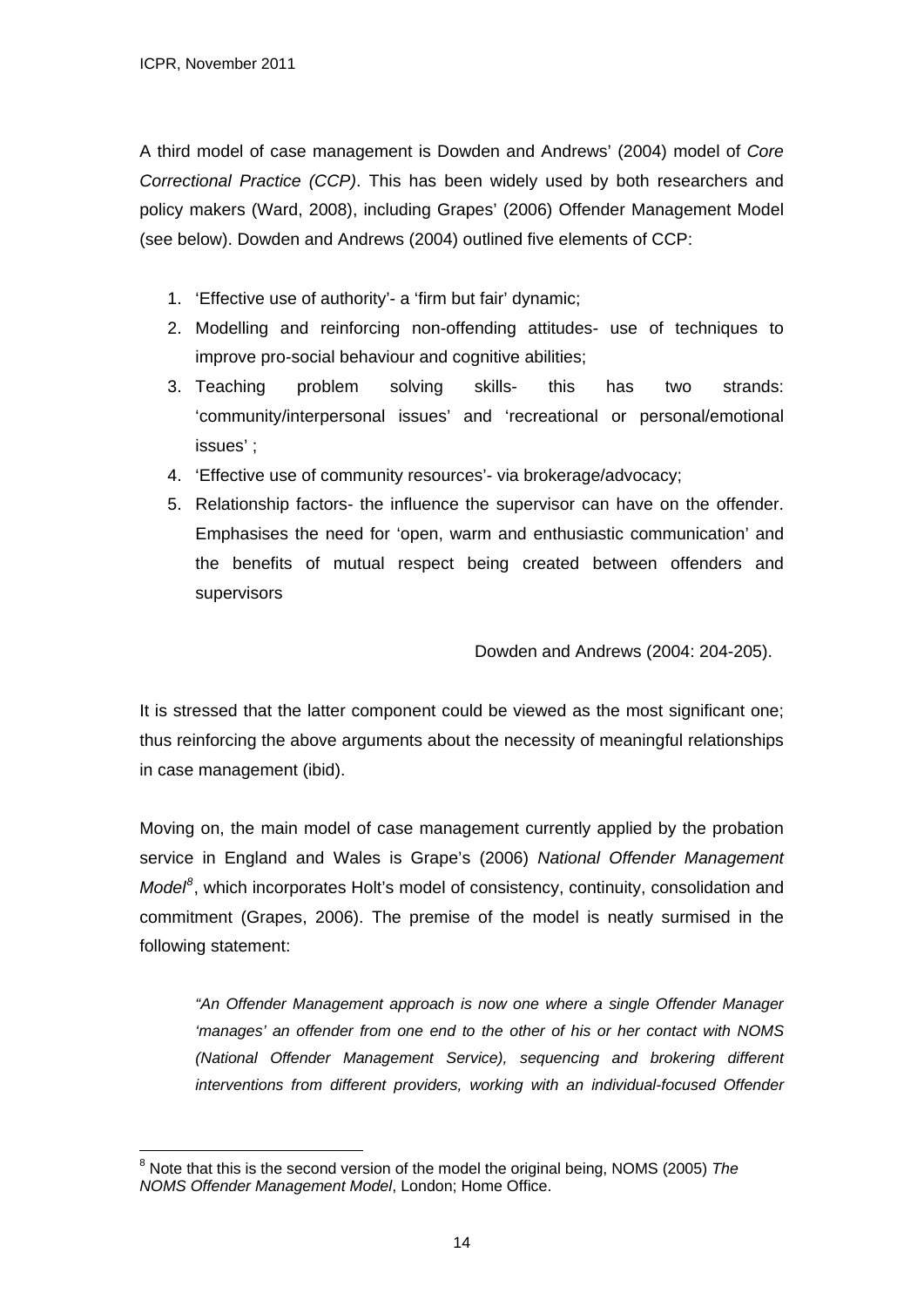*Management Team, in which each member makes a distinctive contribution to the whole process" (ibid: 9)* 

Grapes outlined eight central elements of the Offender Management Model, hereafter OMM, (figure 2 represents the model in diagrammatical format):

- 1) OMM is evidence-based and offender-focused;
- 2) OMM is a 'human service' approach due to the personal relationships developed between staff and offenders;
- 3) It is a single 'end-to-end' process;
- 4) The structure is built around one offender: one manager
- 5) The presence of detailed assessment and a sentence plan, into which offender input is required. A brokerage approach is used along with personal supervision to encourage co-operation and compliance;
- 6) The service needs to be individualised in order to meet the complex needs, risks and circumstances of each offender
- 7) The model is based around a 'new concept of team work';
- 8) OMM needs a 'whole system approach'

Grapes (2006: 12)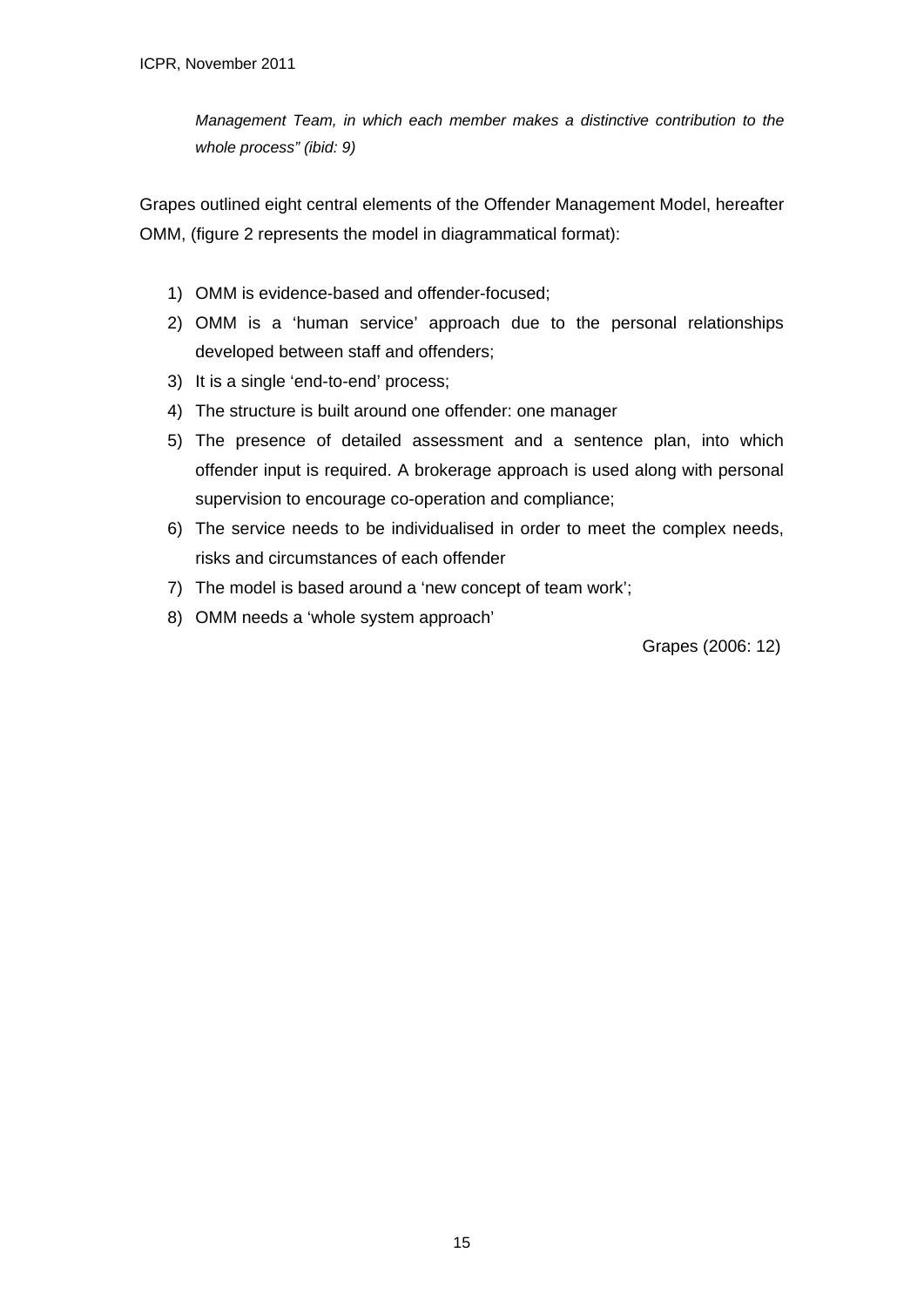

*Figure 2: The Offender Management Model (Grapes, 2006)* 

Faulkner (2008) has argued that the offender management approach can be seen as an 'extension' of earlier case management approaches (ibid: 76).

There are several key things to note about the OMM. Firstly the OMM provides an 'end-to-end' approach. The 'end-to-end' approach will begin at an early point in an offender's contact with the criminal justice system (CJS) e.g. remand and right up until the end of supervision and includes management, supervision and administration (Grapes, 2006). Therefore offender managers are expected to provide continuous support and interventions to offenders. A second key aspect worth highlighting is that OMM separates the brokerage and service delivery aspects of probation (ibid).

An additional core element of the OMM is the focus on the relationship aspect of supervision. Grapes explains that relationships enable: "consistent messages, continuous processes and commitment…[to be] transmitted, and risk is continuously assessed and managed" (ibid: 37). The benefits of establishing a relationship between an offender and their supervisor (interchangeably referred to as offender manager, case manager, probation officer) has been demonstrated by various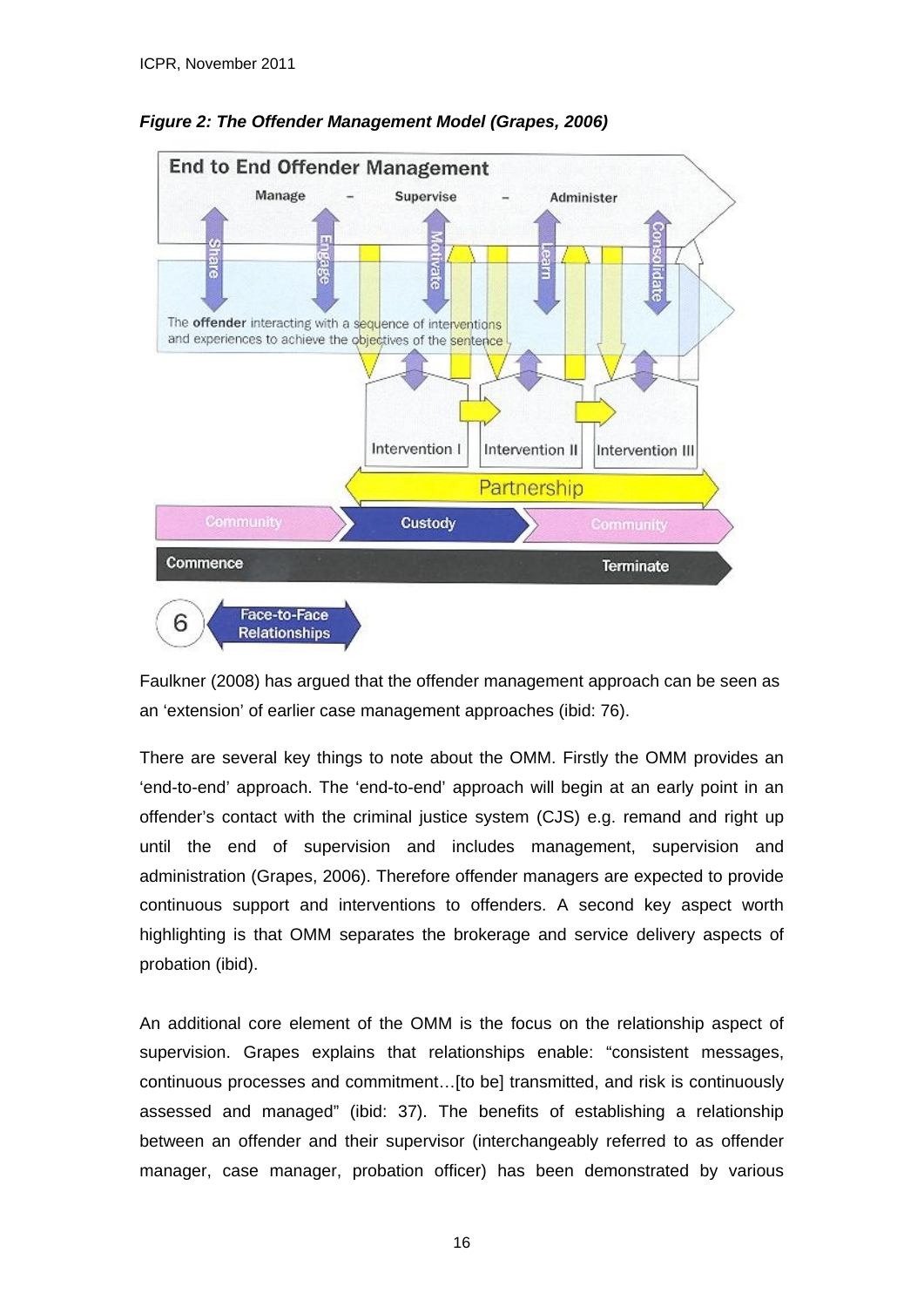researchers in recent years. Rex (1999), for example found that probationers needed to feel engaged with the relationship in order to maintain any long-term change and often felt a sense of loyalty and desire to change towards probation officers who were committed and whose advice they felt was valid. Rex outlined several factors that contribute to engagement including empathy and listening skills. This work closely ties in with Trotter's pro-social modelling. Trotter found that clients of probation officers who used a pro-social approach<sup>[9](#page-16-0)</sup>, which includes modelling, reinforcement, problem solving and empathy, were less likely to breach their order or to re-offend (Trotter, 1993).

Likewise Burnett and McNeill (2005), who have both written extensively on the issue of supervisory relationships in probation, lamented the lack of attention given to the relationship between the probation officer and probationer in recent years and advocated the use of a more relationship based approach to probation. McNeill (2009) later stated that "effective relationships lie at the crux of an effective practice approach" (ibid: 37). From the practice point of view Davies (2006) stated that there was an under emphasis of the supervisory relationship in 'what works', however and Chapman and Hough (1998) recognised the central role of the supervision process:

*"Case managers form the key relationship with the supervised offender. In this way they come to represent the probation service to the individual. They must embody the values, the authority and integrity of the supervision process" (ibid: 3.2)* 

However the relationship which OMM pays greatest attention to is the relationship between the staff involved in the offender management process. Grapes explained that an Offender Management Team is now in place, made up of four specific roles (see figure 3 for a diagrammatical representation of how the roles interact):

- a) Offender Manager
- b) Key workers
- c) Offender Supervisor
- d) Case Administrator

<span id="page-16-0"></span><sup>1</sup> <sup>9</sup> Trotter (1997) explained that a pro-social approach requires a case manager to: recognise pro-social behaviours in offenders, reward pro-social behaviour in order to reinforce it, model pro-social behaviour and negatively reinforce anti-social attitudes and behaviour.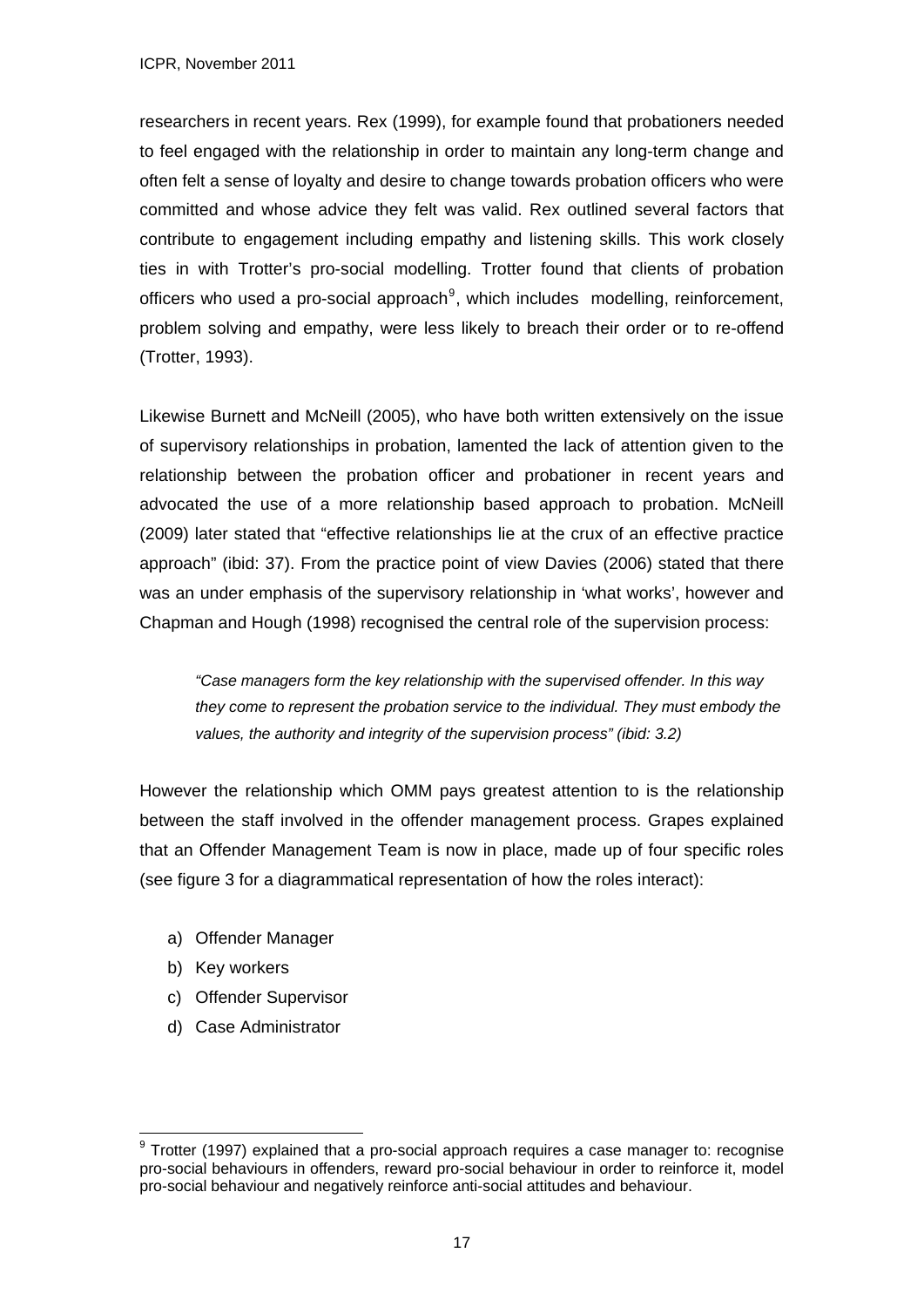The Offender Manager takes the central role and is responsible for leading the team. The Offender Manager needs to be a 'collaborative' leader and have a close relationship with the other members of the team. A vital role for each member of the team is to be clear on their role, responsibility and relationship towards the offenders. The team works together to deliver a Sentence Plan (ibid).





Two final aspects of the OMM worth exploring are that of tiering and the way in which resources are allocated. Resources are allocated on the basis of 'resources follow risk' (Grapes, 2006: 46). Therefore resources are related to factors such as: the seriousness of offending, risks of harm and risk of re-offending, sentence requirements and the availability of interventions. This issue surrounding resources links to the process of tiering interventions; tiering is intended to allow resources to be appropriately matched to offenders. There are four tiers within the OMM model, with Tier One being used for lower risk offenders, offering the least intervention and only being responsible for punishing an offender, ranging to Tier Four which incorporates punishment, help, change and control and thus offers the most intervention in cases of high levels of risk (ibid).

The four models of case management described above (Holt, 2000; Partridge, 2004; Dowden and Andrews, 2004; Grapes 2006), are arguably the most commonly referred to within offender management (certainly within the UK). Our focus will now turn to other, lesser known, models of case management. Firstly, Murphy Healey (1999) explained that case management is being used in various settings including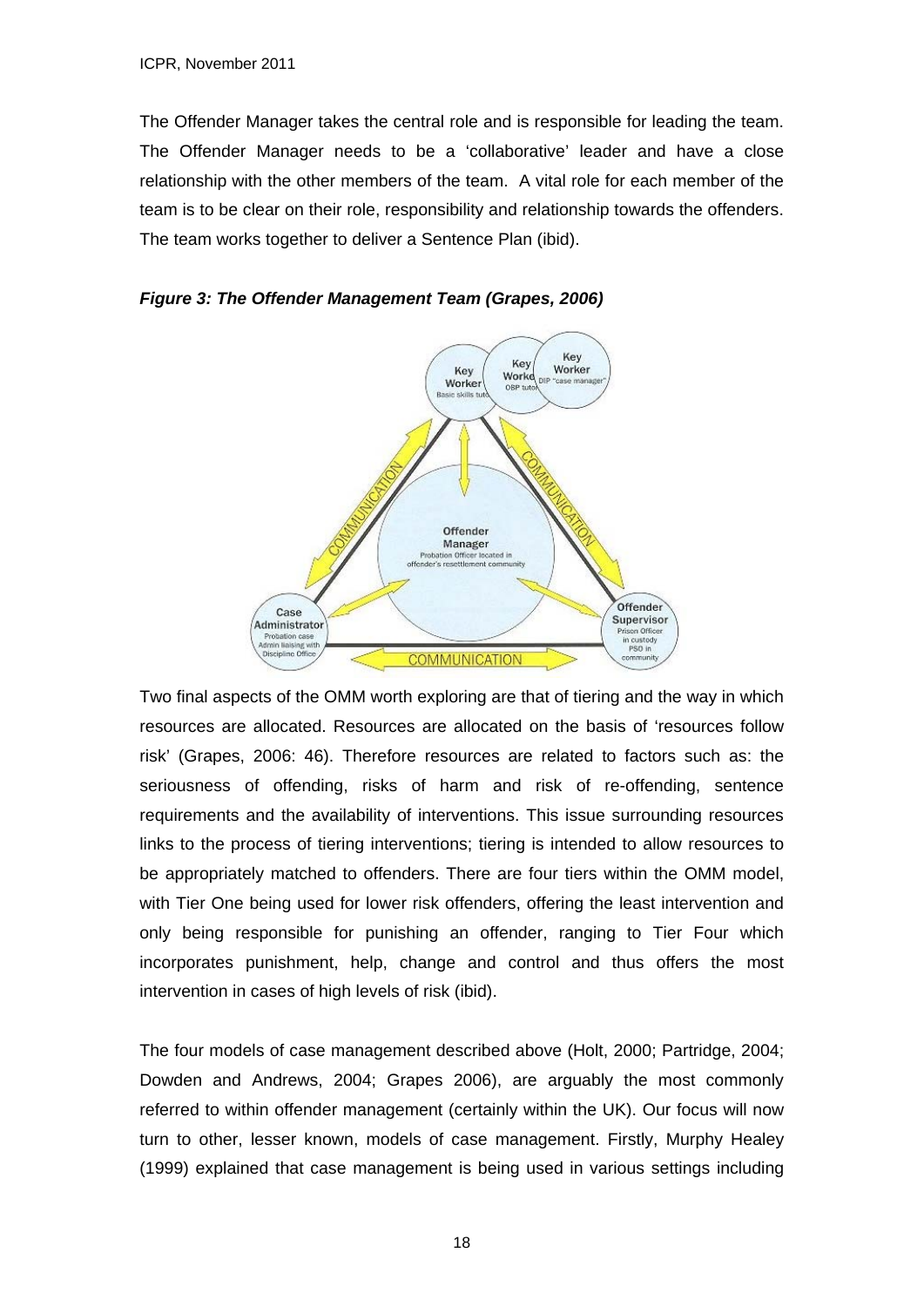with those on probation and those with substance misuse issues. Murphy Healey, borrowing from Enos and Southern (1996), describes features of case management, which correspond closely with components of the models already discussed including:

- Engagement
- Needs assessment
- Creation of a 'Service Plan'
- 'Linking' offenders to services
- Monitoring
- **Enforcement**
- Advocacy

# Murphy Healey (1999: 1)

She, in line with the arguments provided throughout this section, stresses the need for continuity, however a key difference is that in the US there is often more than one case manager per offender. Murphy Healy also provided a basic outline of three other common models used in case management:

- 1) Strengths based model: assesses offender's skills and builds a supervision plan around them. Involves a positive approach towards the offender;
- 2) Assertive model: 'aggressive' delivery of services involves actively seeking the offender out;
- 3) Mixed model: mixes the two approaches and thus provides both brokerage and treatment (ibid).

Meanwhile, Taxman (2002) developed an *Evidence-based model of supervision*. She argued that supervision could be used to increase compliance via the engagement of the offender. There are three separate strands to Taxman's model, which uses the supervision process as its organising framework, rather than case management specifically (see figure 4 for a diagrammatical version):

1. *'Engagement':* this can be achieved through grasping the specific criminogenic needs of each offender, helping the offender to understand them and creating a supervision plan. The supervision plan needs to address evidence based factors such as formal and informal social control;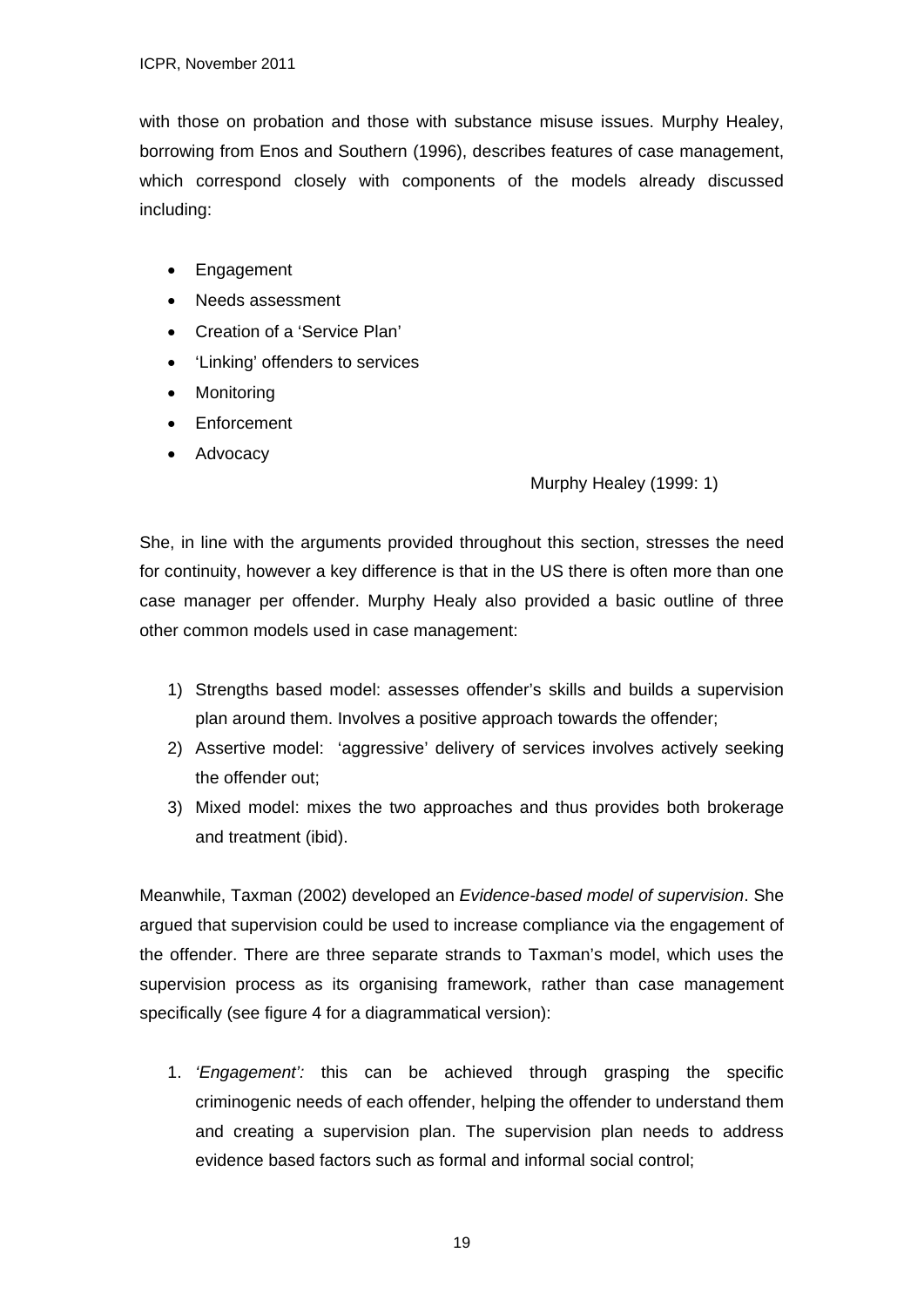- 2. *'Making a commitment to change':* this is demonstrated by compliance with the supervision plan and commitment to the services recommended. Change can be achieved by communication between the offender and the supervisor, empathy and a non-confrontational approach. However there is a need to set 'ground rules'. The supervisor needs to assess how well an offender is engaging with change;
- 3. *'Sustained' long term change:* this should be achieved by engagement and commitment to change and may require the development of individual and social resources. This could include, for example, sustaining family relationships and employment.

Taxman (2002: 20-23)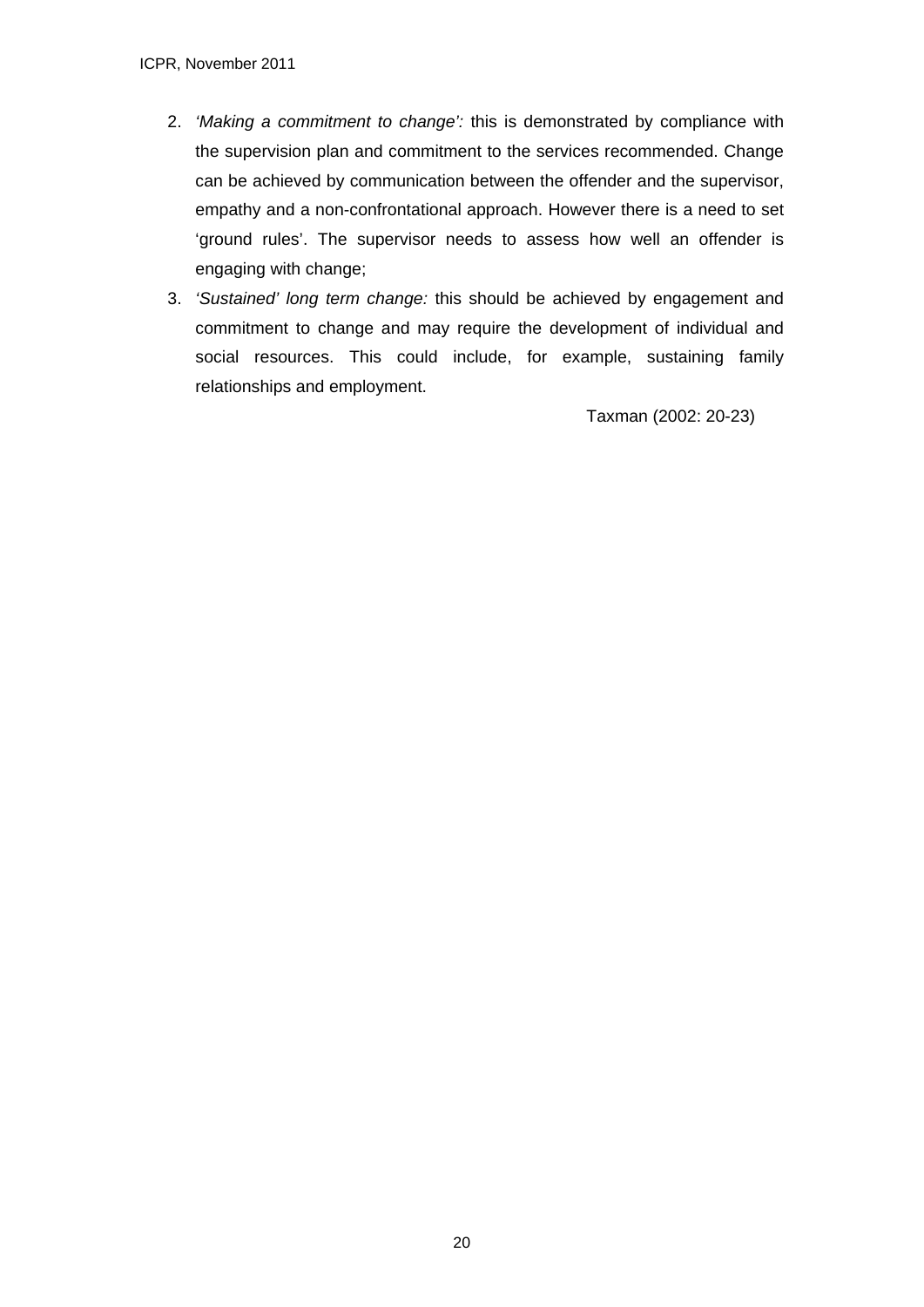

# *Figure 4: Evidenced based model of supervision (Taxman. 2002)*

Finally Cote (2003) briefly describes a model of case management used in Canada, the *Probation and Parole Service Delivery Model (PPSDM).* Features include: risk/criminogenic need assessment, staff training, provision of the most intensive supervision for high risk offenders, use of rehabilitation programmes, focus on public safety and a continuous and collaborative style of evaluation which is focused on processes and outcomes (ibid).

# **5. Research concerning the context and evaluation of case management**

#### 5.1 *Evaluation*

Case management and the changing organisational context of probation has received widespread attention. In any review of case management and the development of effective practice it is essential to explore existing evaluations of case management, and consider implementation issues and organisational barriers.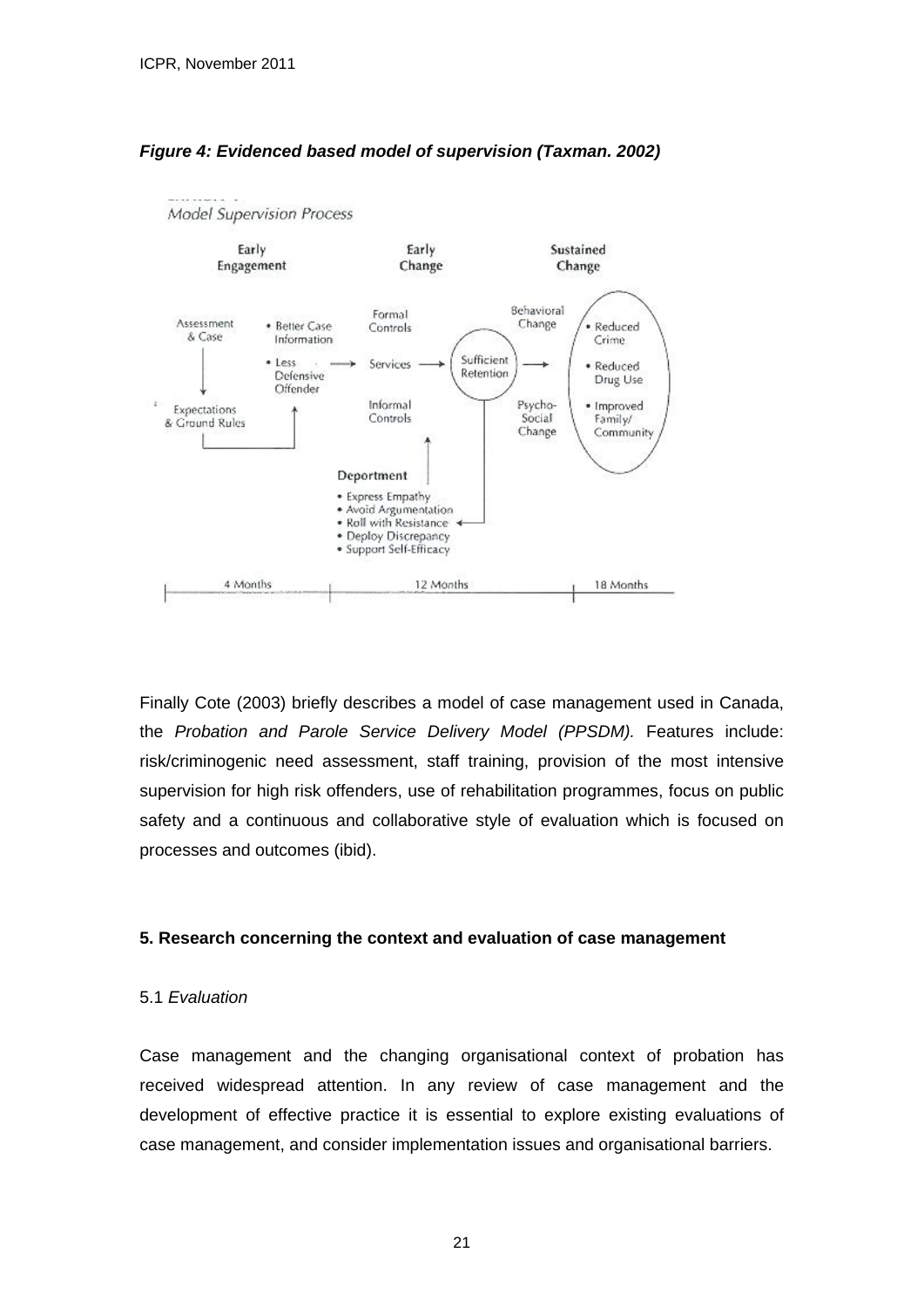Case management has been evaluated in a variety of settings with both positive and negative findings. For example Bonta and colleagues (2004) in a study of case management in Canada argued that this was the 'major model' for supervision and found that after a six-month period the risk scores for adult offenders under case management supervision had reduced compared to previous assessments. However they also found that criminogenic needs were not being met, not enough was being done to challenge anti-social behaviour and that the frequency of contacts between probation officers and probationers was low (ibid).

In the UK Davies (2006), in an evaluation of case management in relation to the cognitive behavioural therapy based *Think First* programme, found that case management was essential for engagement with programmes. Case managers maintained contact with offenders throughout programmes, providing both continuity of care and surveillance. Effective case management was also visible in this study as case managers attempted to link group work to the personal circumstances of offenders (ibid). Meanwhile Kemshall and Canton (2002), in a study that aimed to identify good practice in reducing attrition in attendance at programmes, found that case management was both as factor in, and a solution to, attrition. However a number of problems were also observed including: role ambiguity and a subsequent absence of enthusiasm, insufficient resources and a lack of training and 'ownership' of programmes on the part of case managers (ibid). Kemshall and Canton argued that some of these issues could be tackled and case management improved by defining the roles and skills needed for case management and ensuring that case management is therapeutic rather than bureaucratic. Similarly, Merrington and Stanley (2004), in a review of 'what works' found that evidence pointed towards the utility of case management in reinforcing programmes and had the potential to be more effective than programme-based approaches in isolation. They concluded that future 'what works' research should focus more on approaches to case management.

Moreover two evaluations have focused specifically on the OMM model of case management. The North West Pathfinder (PA Consultancy Group MORI, 2005) was carried out prior to the development of the OMM model described above, and aimed to provide a snapshot of the implementation of the OMM in the North West of England. It was conducted at an early point within the implementation of OMM order facilitate continuing development and involved conducting interviews and focus group with staff and offenders across the region targeted in order to explore their experiences (ibid). The study found that the OMM was received positively by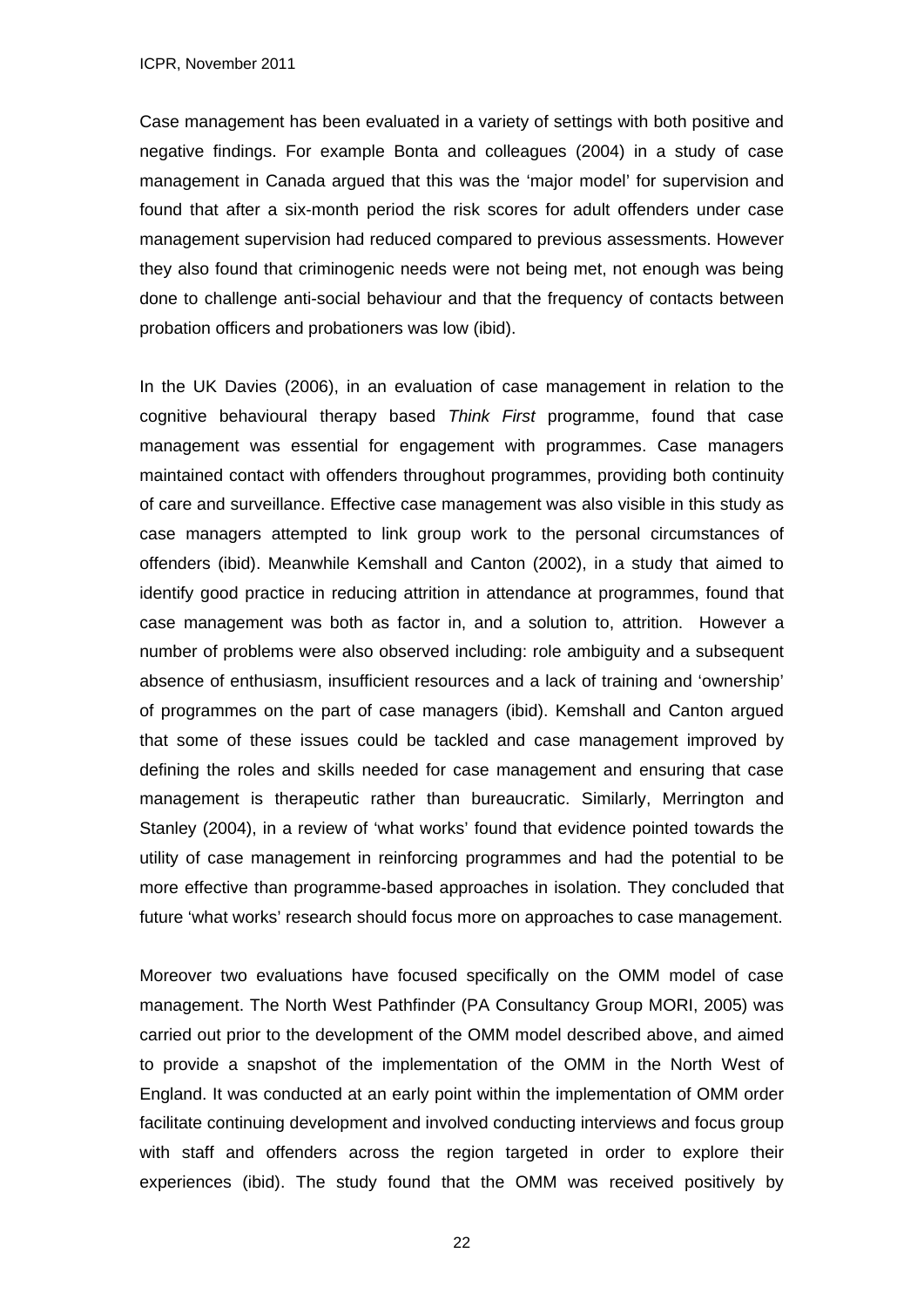practitioners as they had more time, were able to establish trust with offenders, liked the idea of probation officers being able to enter custody and felt that compliance had increased (ibid). The role of case administrator, which was created to support the offender management team and to manage all case administration including attendance monitoring and initiating procedures in the event of breaches, was also being implemented well (ibid). However problems included: the lack of experience of probation officers in custodial settings and the amount of time spent attending custodial visits, lack of engagement with OASys (a joint prison and probation assessment tool) and threats to continuity such as staff absences and changes in offender manager due to changes in risk scores (ibid). The overall conclusion was that there were encouraging signs about the ability of OMM to increase effective offender management and that the pathfinder had made considerable progress in a short amount of time (ibid). However implementation was slower than anticipated and was not consistent between areas (ibid).

A second evaluation was carried out after the implementation of the OMM in 2006 (HMIP, 2008). This assessment found that not all offenders had offender managers, that offender managers were not adequately involved in sentence planning and that they were often absent from meetings in custody. The report also found that sentence plans were dependent on programme availability rather than need and that there was a lack of consideration given to offender engagement. The report is particularly useful, despite these lacklustre findings, as it highlights areas of good practice in two specific institutions. Her Majesty's Prison (HMP) Brixton prioritised interviews for recalled offenders in order to ensure speedy re-engagement and HMP Belmarsh collaborated with local Prolific and Priority Offender (PPO) schemes allowing offender supervisors to attend PPO meetings outside custody settings. This meant that custodial and non-custodial parts of the sentence could be more effectively integrated (ibid).

These examples above outline findings of specific evaluations relating to case management; however various other studies have also outlined concerns regarding case management.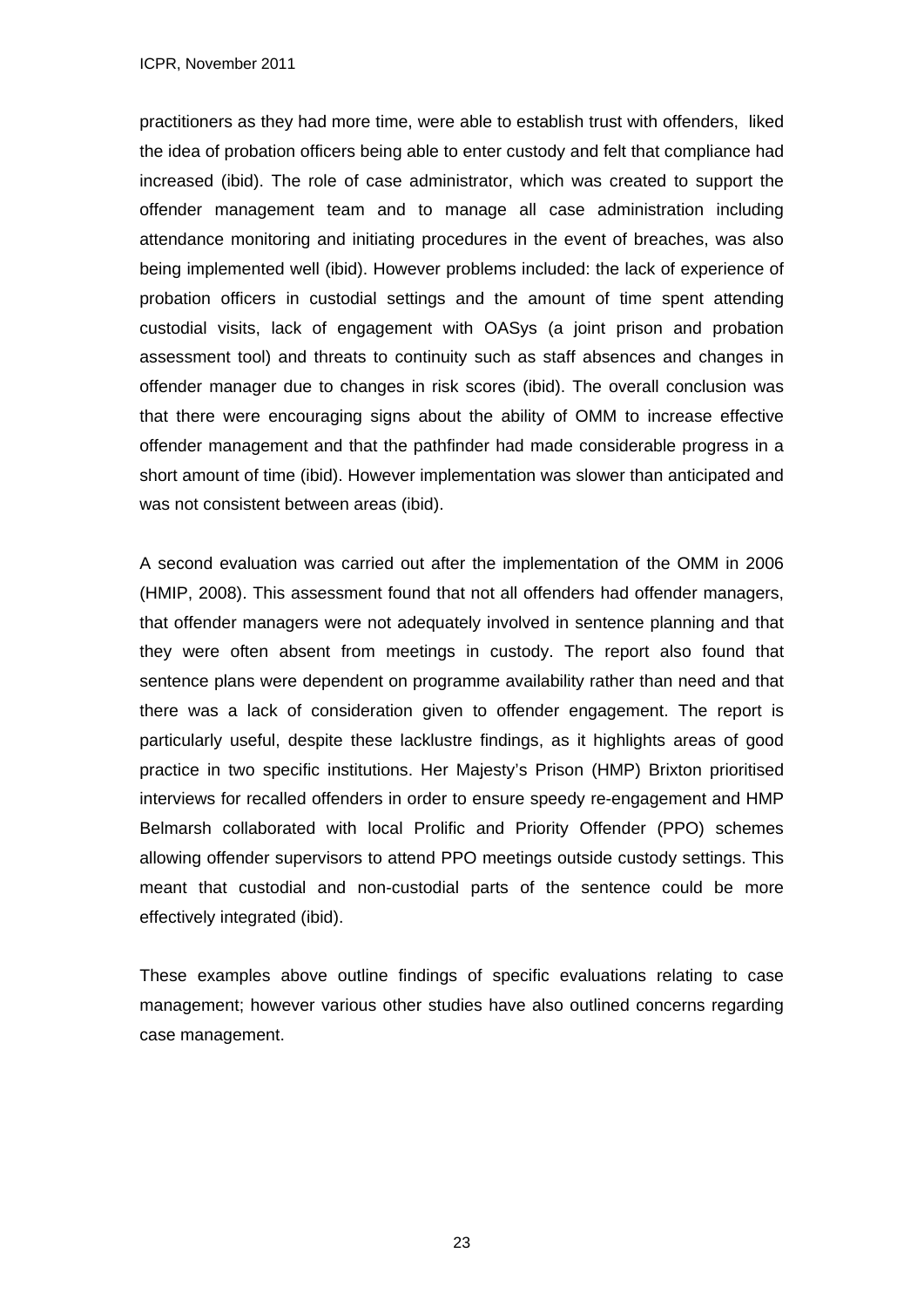#### 5.2 *Concerns about case management*

Several broad areas of concern can be identified in the literature surrounding the development of case management in probation practice<sup>[10](#page-23-0)</sup> and whilst arguments centre on the British OMM (Grapes, 2006) many of the problems identified could act as useful lessons in the development of effective case management approaches more generally.

# 5.2.1 *'End-to-end management', fragmentation and the supervisory relationship*

There is concern about the utility of aspiring for 'end-to-end offender management'. Dobson (2004) argued that end-to-end management renders offenders passive, whilst contributors to Allen and Hough's (2006) edited collection questioned whether or not 'seamlessness' could be achieved. Fragmentation is also a major concern for several commentators. Raynor and Maguire (2006), for instance, argued that fragmentation can occur due to the separation of case management and  $interventions<sup>11</sup>$  $interventions<sup>11</sup>$  $interventions<sup>11</sup>$  and through the separation of case management into the three roles of management, supervision and administration. The latter point highlights potential for fragmentation to occur with regard to the supervisory relationship (ibid)<sup>[12](#page-23-2)</sup>. This is problematic because, as highlighted above, the importance of the relationship between case managers and offenders has been stressed as enhancing engagement and helping to sustain changes in behaviour. Grimshaw and Fraser (2004) express concerns that multiagency working can leave scope for confusion over which agency is the users advocate. Likewise Robinson (2005), also concerned about the potential for fragmentation within offender management, argued that although NOMS envisages an end-to-end approach there is uncertainty about how this will be achieved in practice and what role relationships will take<sup>[13](#page-23-3)</sup>. Her concern being that offenders are becoming 'portable entities' of 'pass the parcel' supervision (ibid: 307). Faulkner (2008), in a more recent critique, was similarly ambivalent about the OMM's focus on relationships:

<span id="page-23-0"></span> $10$  Hough and Allen (2006) provide a good overall synthesis of the problems emerging as a result of NOMS and OMM, examples from which will be included in this section.

<span id="page-23-1"></span> $11$  McKnight (2009: 334) also argued that this separation of offender management and interventions effectively 'split' probation in half.<br><sup>12</sup> See also Maguire and Raynor (2006).

<span id="page-23-3"></span><span id="page-23-2"></span><sup>&</sup>lt;sup>13</sup> However since Grapes' (2006) OMM was published one year after Robinson's article, it is possible that some of her concerns may have been alleviated.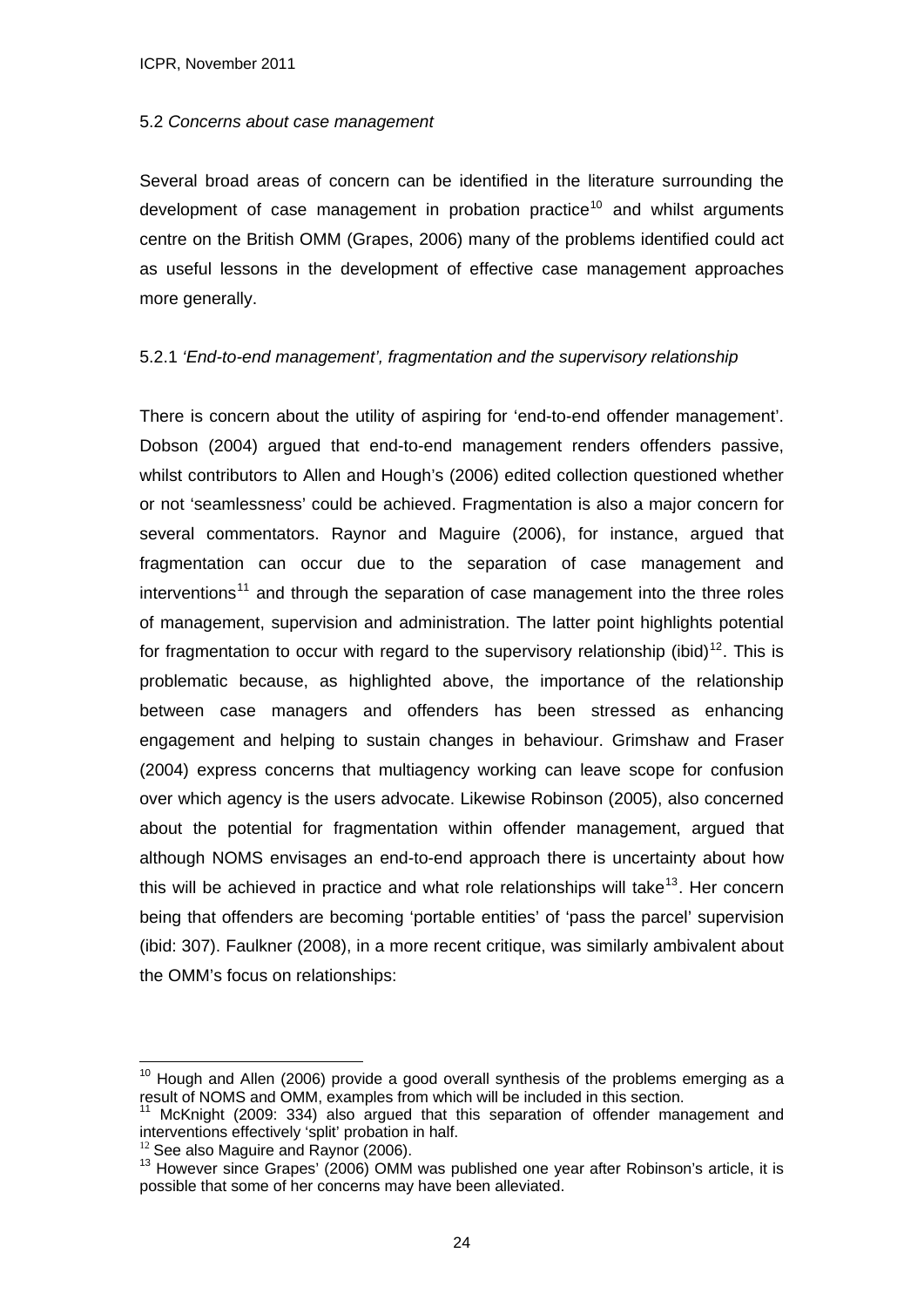*"[OMM] has a section on relationships, but the language suggests that they could become formalized, even ritualized, so that they conform to standard patterns approved and measured by management" (ibid: 77).* 

# 5.2.2 *Theoretical basis for OMM: on solid ground?*

A second concern regarding the implementation of OMM is the extent to which it matches theoretical models. Ward (2008), in a highly critical article surrounding offender management, argued that there are discrepancies between the practical application of the OMM (Grapes, 2006) and the model on which it is based on, Dowden and Andrews' (2004) CCP model. For example, he explains that unlike OMM which uses punishment as part of its tiering framework, Dowden and Andrews' (2004) model excludes punishment from its remit (ibid). Similarly Stanley (2009) questioned the extent to which OMM actually fits into the what works principles outlined by Chapman and Hough (1998), explaining that restrictions imposed as a result of the sentencing framework presented in the Criminal Justice Act 2003 have had a substantial effect on the tiering system (ibid).

# 5.2.3 *Prioritisation of risk management*

The prioritisation of risk management has caused concern amongst commentators. Against the background of hard-line public opinion and an increasing punitive criminal justice system, risk management and public protection have been built into the model of case management used in the UK. Three main concerns emerge about the prioritisation of risk management:

 Firstly, the prioritisation of risk management undermines the social work ethos of probation (Nash, 2007; Bhui 2002). Nash (2007) has expressed concerns about blurring the line between the duties of prison and probation staff. Baker (2010) provides the example of public protection's encouragement of restrictive controls over constructive interventions, which are used to address risk of reoffending rather than risk of harm. Hudson (2001) adds that focussing on the risk of future harm can undermine due process and the rights of offenders through punishing them for crimes that they have not yet committed. In a similar vein, Erooga (2008) writes that the removal of offenders' rights can jeopardise their wellbeing, undermining their chance of desistance.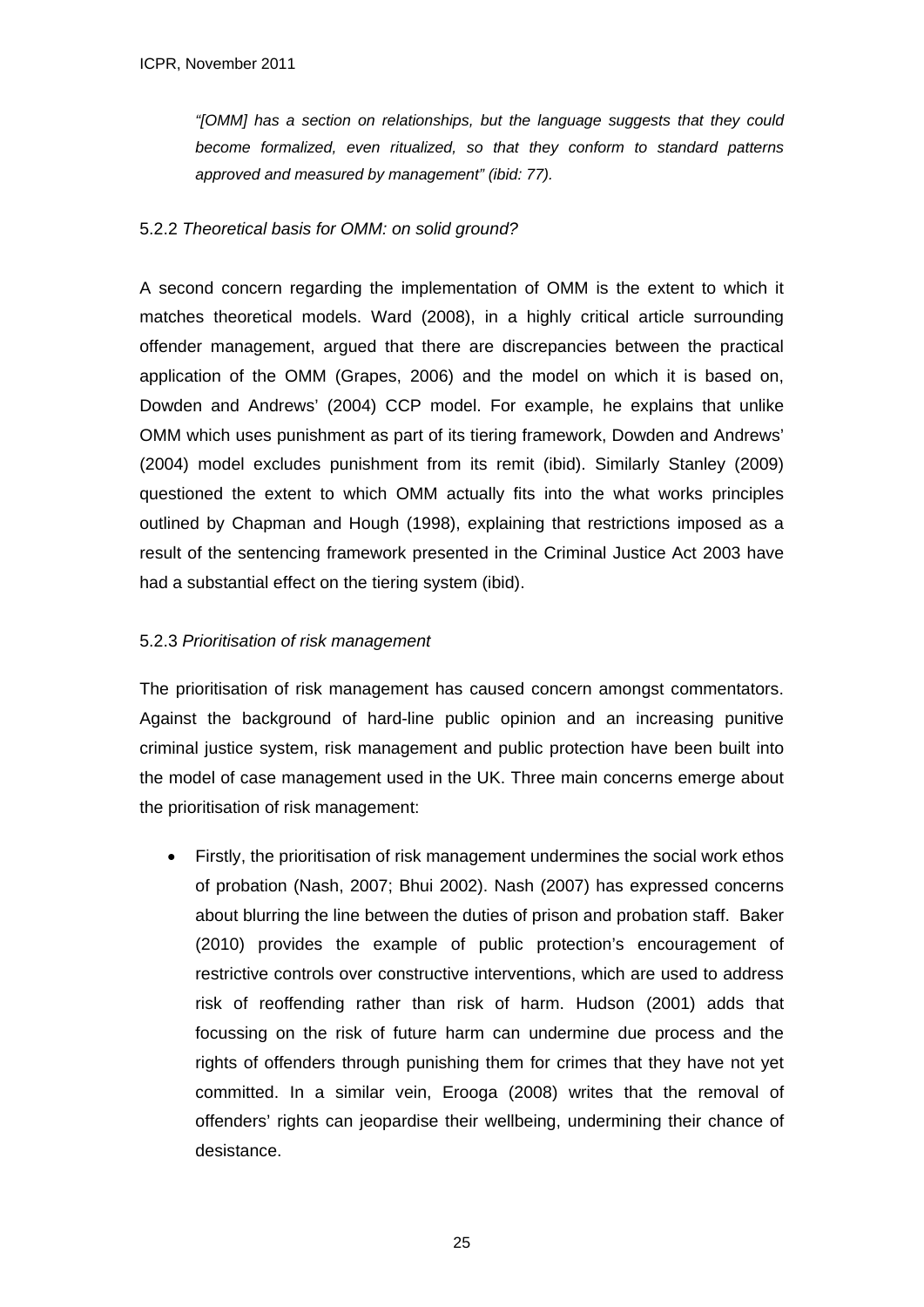The second concern is that the focus on public protection has concentrated probation's resources on managing risks associated with those who have committed serious crimes: Gelsthorpe *et al* express concern that those considered to pose less danger, women in the context of the report in question, may not receive adequate support from the probation service.

The third concern is that the terminology around risk is potentially confusing and may lead to inappropriate treatment of offenders. Baker (2010) argues that much of the language used to estimate risk fails to convey whether the risk is related to the probability of reoffending or chance of reoffending causing serious harm.

# 5.2.4 *.Commodification*

McCulloch and McNeill (2007) have lamented the 'commodification' of probation in recent years, remarking that rehabilitation has become a means' to an end' and a 'process of production' (ibid: 227). They also argue - echoing Robinson's (2005) view - that this commodification is leading to offenders becoming 'portable entities'.

The commodification process in the UK is played out in the contestability agenda which has been highlighted by researchers as posing considerable challenges to case management. A main cause of concern with regard to contestability is that it involves contracting voluntary and private sector organisations to carry out tasks traditionally carried out by probation services. For example contributors to Allen and Hough's (2006) colloquium, wary of the profit motive being created by contestability, questioned whether or not the private sector could hold the same values in its approach to dealing with offenders as the public and voluntary sectors. They were also anxious that increased competition could undermine the traditional values of voluntary organisations (ibid). This concern is shared by McSweeney and Hough (2006) who also argued that the private sector's emphasis on profit rendered them 'incompatible' with 'helping professions' such as probation (ibid:  $121$ )<sup>[14](#page-25-0)</sup>. Meanwhile Hough (2006) was concerned about the effect contestability could have on the relationship between offenders and case managers:

*"The trust that a good probation officer can command from an offender may be eroded by the latter's realisation that the former is, ultimately working for shareholders" (ibid: 6)* 

<span id="page-25-0"></span><sup>1</sup>  $14$  This view is also shared by Hough (2006).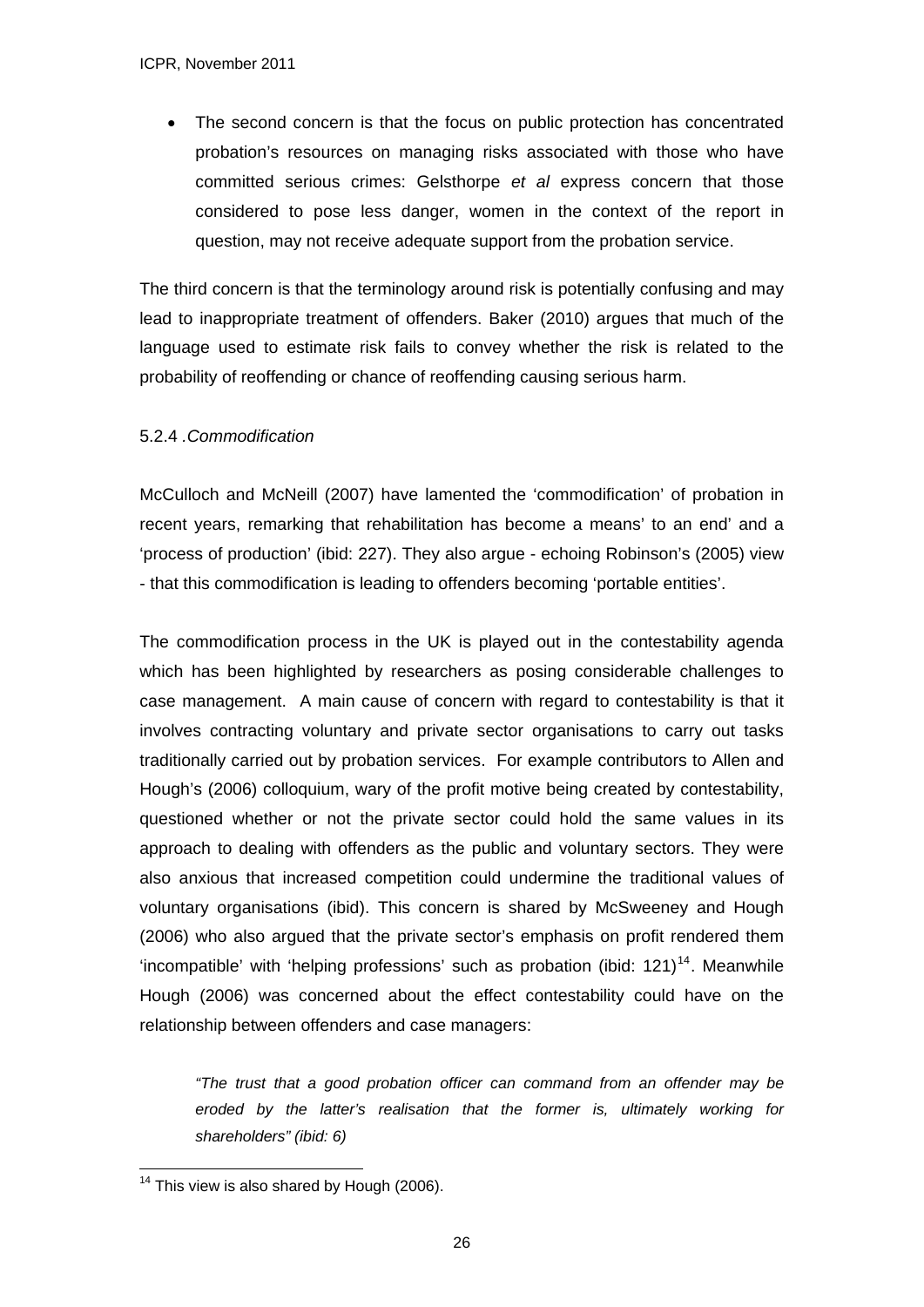# 5.2.5 *Staff morale*

One final contention raised by British commentators and researchers in relation to case management is the impact that new probation practices such as NOMS and the creation of the OMM may have on staff morale. Robinson and Burnett (2007) found that confusion occurred with regard to roles as some probation officers were unsure if offender management meant real change or whether was just a new way of describing current roles – indeed, they argued that probation staff seemed to be suffering from 'change fatigue' (p. 332). In the context of the views described above Robinson (2007) argued that Holt's (2000) '4 C's' have not been applied to probation work and therefore it would be difficult for probation officers to use them as part of their supervision of offenders.

Therefore as a result of these issues surrounding the practice of case management, it is no surprise that researchers have suggested various refinements and improvements, and proposed alternative, desistance based models of case management. It is towards these models and suggestions that our attention will now turn.

# **6. Desistance based models of case management and additional contributions to good practice**

# 6.1 *Desistance based models of case management*

Desistance from criminal activity has been brought to the forefront over the last decade by researchers such as Shadd Maruna, who has developed a wide body of research on the topic of desistance- perhaps most notably the *Liverpool Desistance Study* (Maruna, 2001). Stephen Farrall (2002) and Fergus McNeill (2003) have also examined desistance processes with particular reference to the role and development of social capital (which focuses on external issues such as employment) and human capital (which focuses on individual issues such as attitudes and motivations). This view contends that although social capital is only effective once the positive skills of human capital are in place (McNeill, 2009), inadequate attention has been paid to the relational side of probation work and the development of social capital (Burnett and McNeill, 2005). Desistance processes should aim to help offenders find inclusion in society (McNeill, 2009). This section will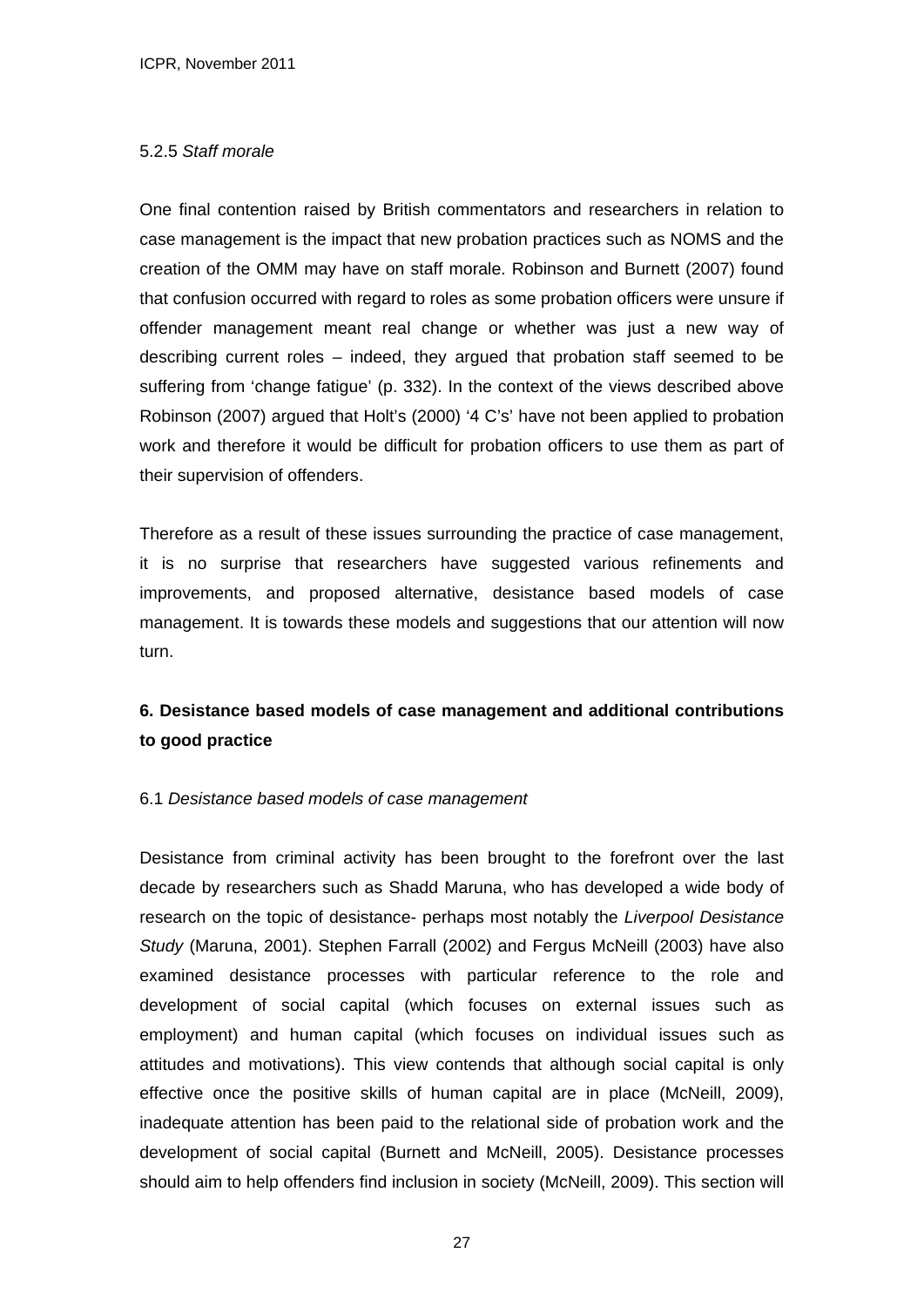focus on case management in relation to desistance and the various models which have been developed<sup>[15](#page-27-0)</sup>. McNeill (2003) has outlined a model for 'desistance-focused practice' (p. 156) which was developed around concepts of:

- a) *Assessment and planning:* These processes need to be individualised to each probationer and probation officers need to focus on three intertwining factors: 'age and levels of maturity', 'life transitions/social bonds' and 'subjective factors/attitudes and motivation' (ibid: 157)
- b) *Engagement, intervention and evaluation:* Relationships need to be 'desistancefocused' (ibid: 159), focused on motivational, attitudinal and value change and committed to the development of human and social capital. There is also a need for goals, roles and measurement to be defined and allocated.

McNeill (2003: 156-160)

Following on from this McNeill (2006) has more recently argued for a *Desistance Paradigm*, within which legitimacy and communication are central and the focus is on facilitating the 'process of change' (ibid: 56) rather than delivering interventions<sup>[16](#page-27-1)</sup>. He describes the need for desistance based practice to: be both strengths and risked focused, based on trusting relationships, engender agency, promote reintegration and generate human and social capital. See figure 5 for McNeill's (2009) revised structure of the paradigm:

# *Figure 5: Desistance Paradigm (McNeill, 2009: 22)*

1

**Basic orientation:** Help in navigating towards desistance to reduce re-offending, to reduce harm and to make good to offenders and victims

**Approach to assessment**: Explicit dialogue and negotiation assessing risk, needs, strengths and resources and offering opportunities to make good

**Focus of practice:** Collaboratively defined tasks which tackle risks, needs and obstacles to desistance by using and developing the offender's human and social capital

<span id="page-27-0"></span> $15$  For reasons of brevity it will not be practical to include all suggestions and models of desistance and so only key contributions will be outlined.

<span id="page-27-1"></span> $16$  Although Ward (2008: 402) argues that McNeill's contribution "retreats from addressing the structural context towards more personalistic and psychological explanations".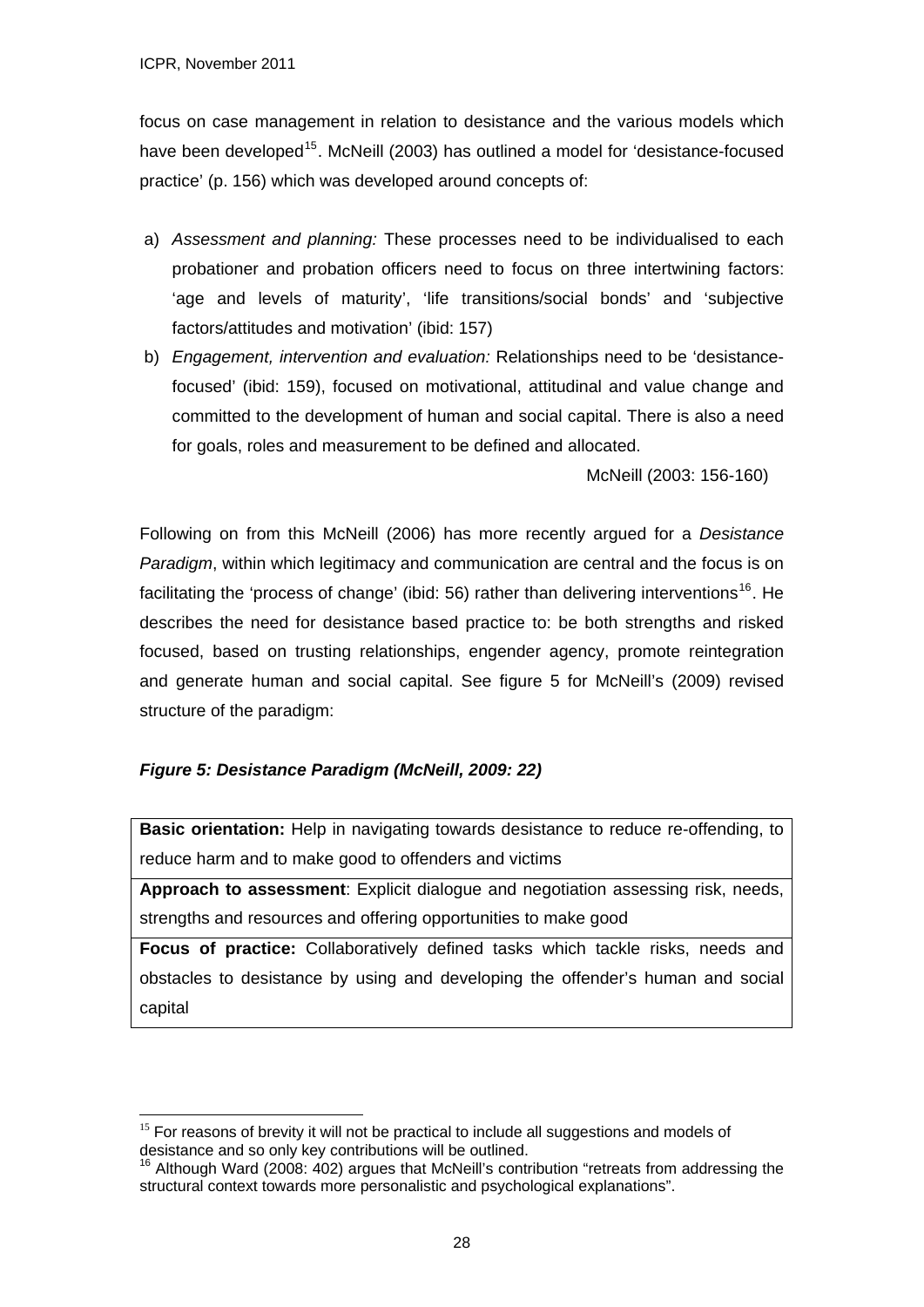In addition to this McNeill also created an *Effective Practice Process* in which case managers can aid the process of change<sup>[17](#page-28-0)</sup>. Key features of this include:

- a) *Preparation:* This involves preparing for initial contact by gathering all available information about an offender and developing 'preliminary empathy' (p. 31), predicting offenders desires and concerns in order to relate to them, and engaging with offenders $18$
- b) *Assessment:* Needs to be 'desistance focused' and centre on a broad range of issues including: degree of maturity, social circumstances and changes in narrative and motivation. The way in which these factors promote desistance also need to be addressed;
- c) *Planning:* This needs to follow on from assessment and continually review measurable targets and specify and reinforce the basis of the intervention. Specific goals need to be set and agreed upon;
- d) *Case management:* Individual, holistic case management is essential for effective practice. It is a 'family of related approaches' (p. 35) and partnerships need to be utilised. Effective relationships are key: offenders need to be given the motivation to change and the opportunity to achieve and sustain these changes (see figure 6).

McNeill (2009)

# *Figure 6: Effective Practice Process (McNeill, 2009)*



<span id="page-28-0"></span><sup>17</sup> Note that these features are a development of the four skill sets outlined by McNeill *et al* (2005) which included: 1) 'Building relationships that support change', 2) 'Assessing risks, needs and strengths', 3) 'Research-based planning and delivery of interventions' and 4) 'Managing change'(ibid: 4-5).

<u>.</u>

<span id="page-28-1"></span><sup>&</sup>lt;sup>18</sup> Adapted from the ASPIRE process (Sutton, 2008).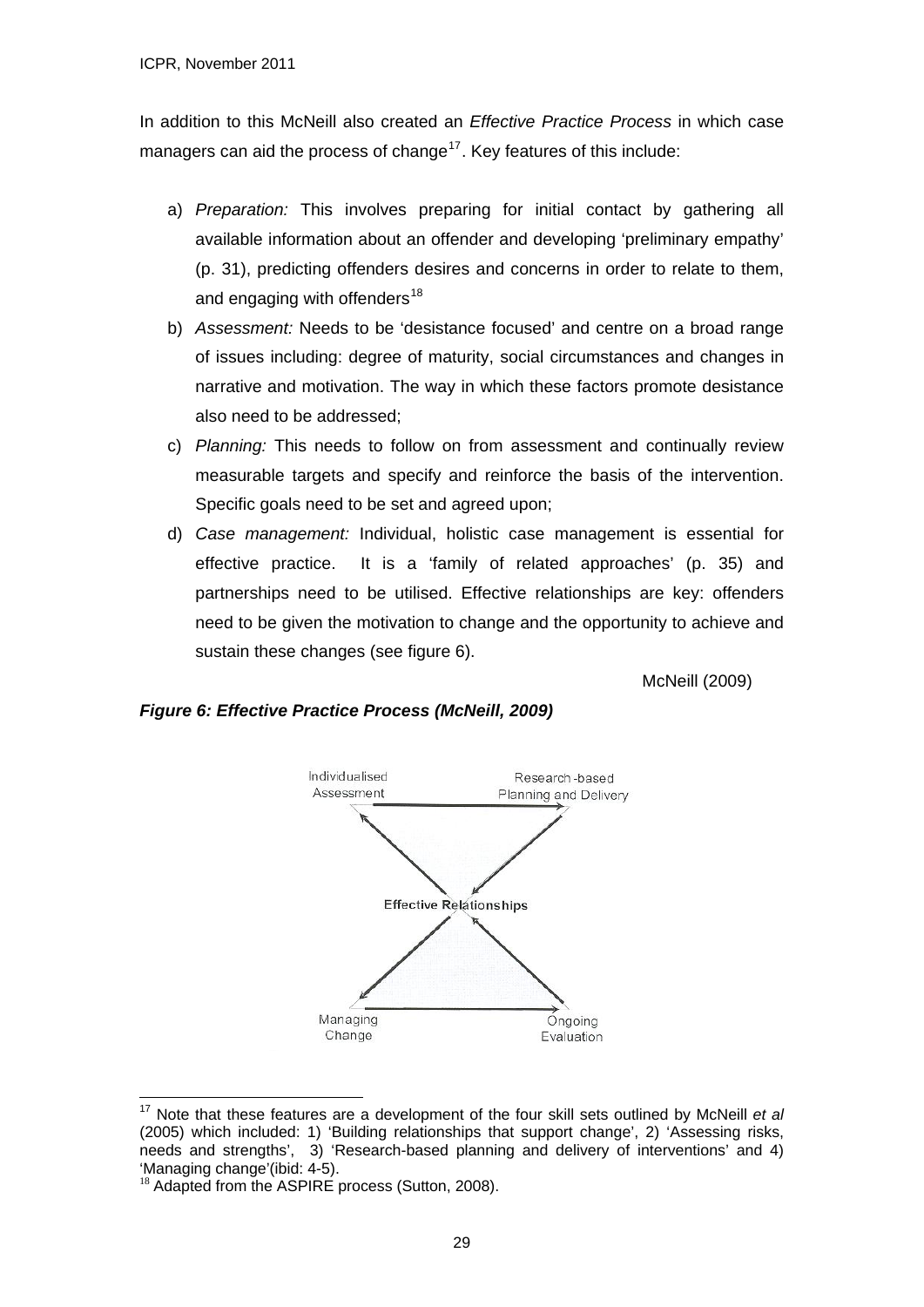Within this model McNeill (2009) reaffirms the importance of relationships within case management and outlines ways in which human and social capital can be enhanced. The creation of a dynamic relationship, flexible and responsive to the offender's needs, is considered essential to the development of human capital. Within a responsive relationship practitioners can encourage the growth of human capital through: encouraging motivation (motivational interviewing is now integrated into work with UK offenders); structured programmes to develop skills, although there 'is no straightforward generalizable recipe' (ibid: 45); and pro-social modelling, involving the practitioner modelling desired behaviour and identifying and rewarding or confronting behaviour exhibited by the offender. McNeill outlines the means for building social capital including: enlisting the help of families where appropriate; 'generative activities', such as work and volunteering, creating bridges and bonds; mediation and advocacy to engage communities in working with ex-offenders and, more difficultly, targeting public insecurities. However he is keen to stress that a definitive model of effective practice cannot be developed:

*"Even if we wished that there was a model of effective practice that could be prescribed for practitioners, there is not; precisely because offenders are heterogeneous their needs are complex and their pathways to desistance are individualised, effective practice can only really emerge from practitioners' reflective engagement and continual dialogue with those whom they work, and with the research that should inform how they work"* (ibid: 53).

In articles on the resettlement of female offenders, both Gelsthorpe (2004) and Rumgay (2004) conclude that interactions with the community outside the probation setting are important in building human and social capital and reinforcing positive identities.

A second, rehabilitative model that could be applied to case management is Ward and Brown's (2004) Good Lives Model (GLM). In describing the GLM the author's explain that there are effectively nine 'primary human goods' that everyone needs including: 'life', 'knowledge', 'excellence in play and work', 'excellence in agency', inner peace, 'relatedness', 'spirituality', 'creativity' and 'happiness' (ibid: 247). However problems occur when primary goods cannot be achieved and offending can occur when: individuals do not have the means to obtain primary goods, their GLM lacks scope, their goals are in opposition and when they unable to modify GLMs to suit changes in their environment (ibid). Therefore in order to resolve this Ward and Brown (2004) argue that supervision plans need to be based on offenders' strengths,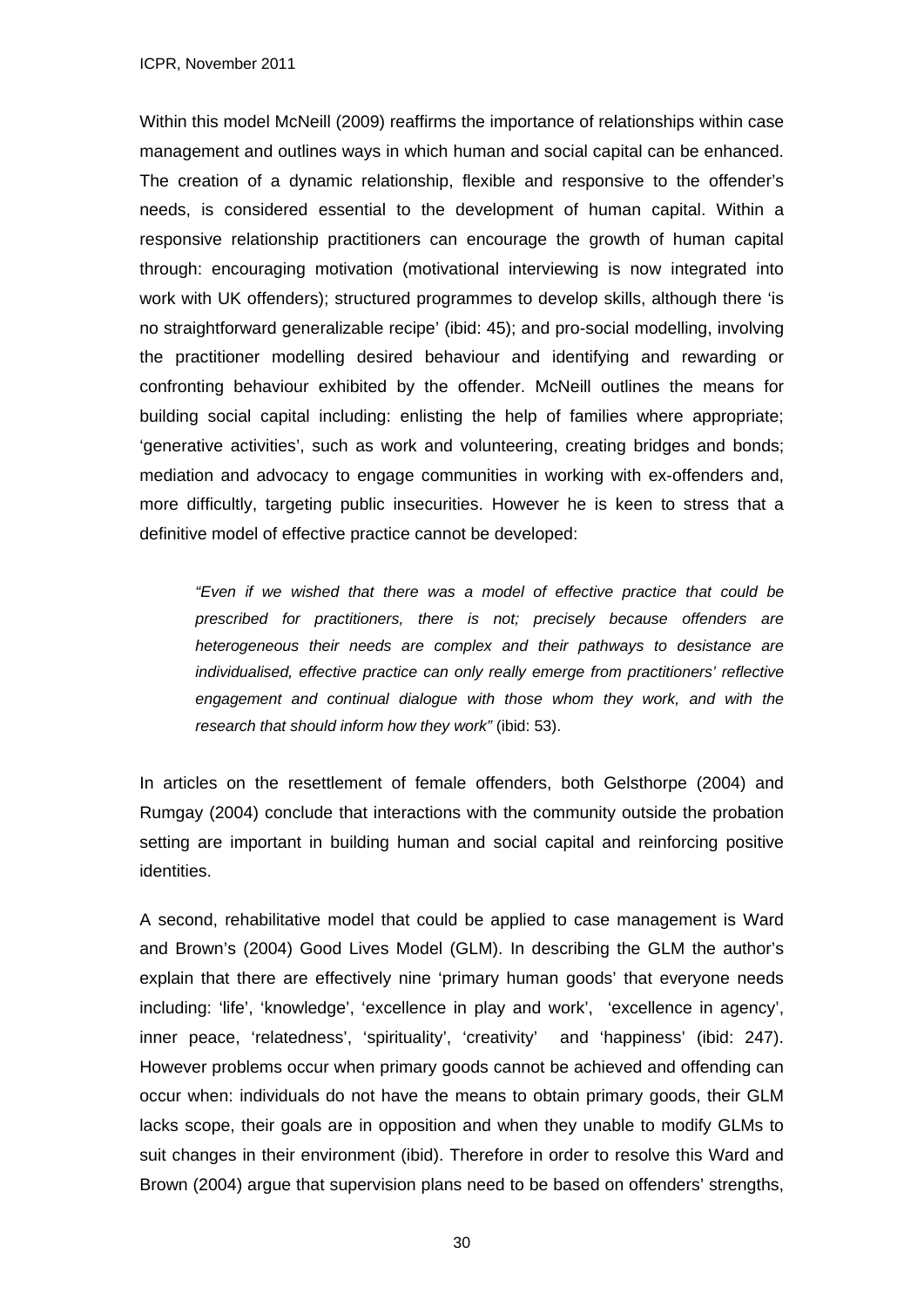1

their primary goods and their circumstances, and that they need to help offenders achieve their primary goods in a different and more meaningful manner. Criminogenic needs assessments should highlight missing or conflicting primary goods and practitioners should focus on what is needed for offenders to achieve their primary goods and design a plan which will enable offenders to access the resources and opportunities to achieve their goals (ibid). Rehabilitation therefore needs to be context specific and personalised to each offender's view of 'the good life' (ibid). A key factor stressed by Ward and Brown (2004) however is that offenders need to be 'ready' -cognitively, emotionally and behaviourally - to engage in the process of change and for them to be in an environment where change will be promoted and sustained.

In a similar vein Maruna and LeBel (2003) described a strengths based paradigm<sup>[19](#page-30-0)</sup>. which centres on the contribution an offender can make rather than their weaknesses, i.e. the focus here is on not what offenders have done or might do in future but how they can make amends. They explain that stigma can lead to reoffending and that offenders need to be given the chance to make amends and be allowed to constructively participate in their communities. They suggest that, just like risk and need, strengths need to be assessed. The concept of a strengths based approach, such as those described by Maruna and LeBel (2003) and Ward and Brown (2004), may be useful when thinking about approaches to case management.

Moving on, Maruna, Porter and Carvalho (2004) have explored the ways in which Maruna's (2001) *Liverpool Desistance Study*, could be applied to current probation practice. Several suggestions were made that could be useful in relation to case management, such as:

- Practitioners should listen to probationers and take care with the language they use when speaking to them;
- Probation officers should be choosy about the 'stories' they tell probationers, as some are more likely to encourage desistance than others;
- Care should be taken when focusing on risk and need as it may limit or restrict the relationship. Instead there is a need to emphasise strengths, empowerment and redemption;

<span id="page-30-0"></span> $19$  Maruna and LeBel (2003) assert that they should not take credit for creating this approach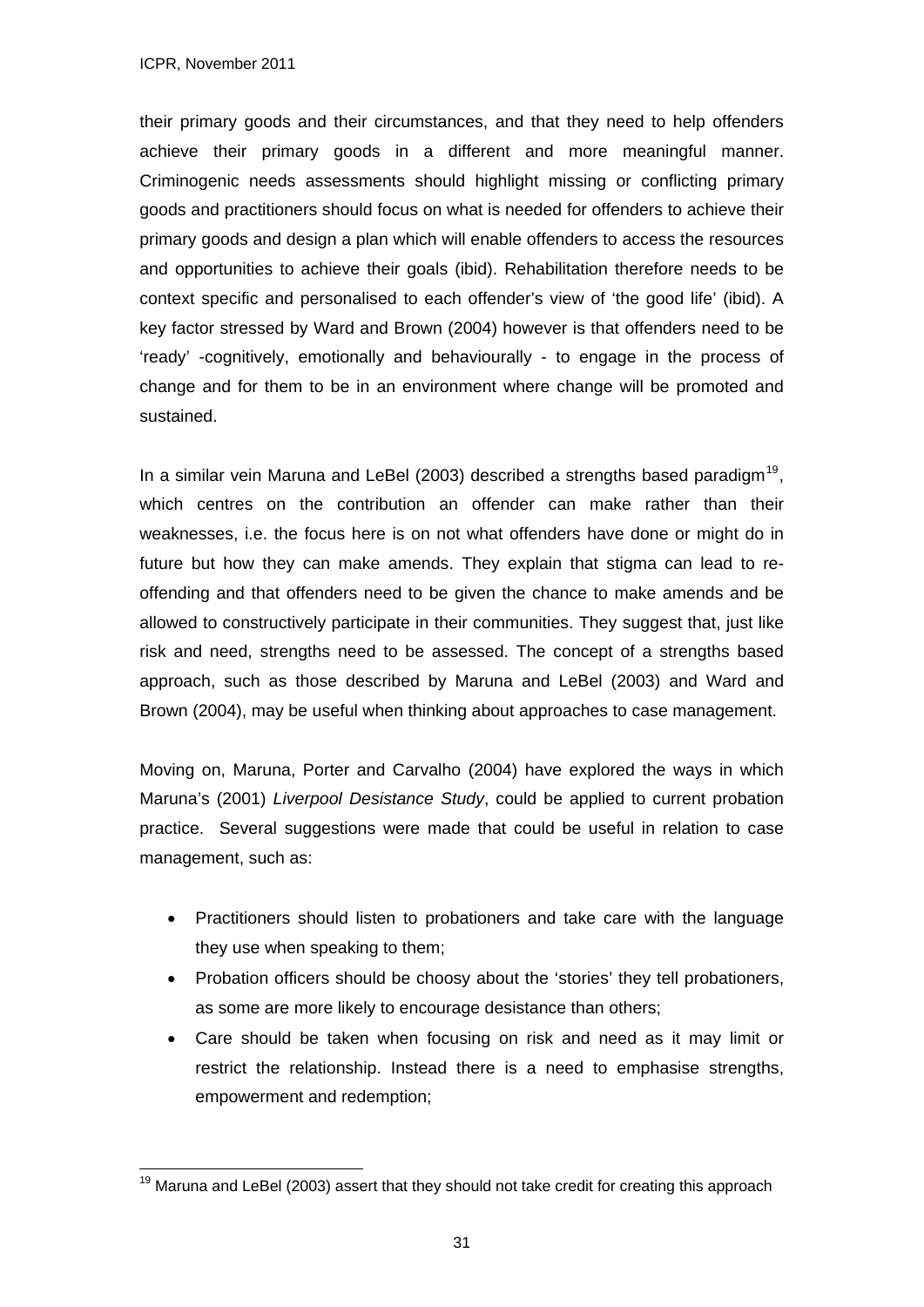Caution should be taken in urging offenders to take responsibility for their actions as probationers often see their offending as 'not the real me' (ibid: 228) - offenders need to make sense of their crimes and learn from them.

Maruna *et al* (2004)

They stress that relationships within probation need to focus on 'generative narratives' like the ones described above instead of 'deterrence-based' ones (ibid: 229), concluding that:

*"The best a probation worker can do, in some cases, is to raise the possibility of alternative narratives of the self, inspiring hope and self-belief at the same time as targeting such, quite real risks and needs"* (ibid: 229).

These suggestions raised by Maruna *et al* (2004) form the basis of the following section of our review, which outlines recommendations from existing research about how current practice in case management can be improved.

#### 6.2 *Recommendations for improvement*

Many recommendations have been made as to the ways in which case management, offender management and probation supervision more generally can be improved. Starting with suggestions as to how good practice can be replicated more generally Robinson and Raynor (2006) advocated bringing 'forgotten' elements of good practice back to the forefront. For example, they argue that 'negotiated consent' with offenders could be reintroduced as it is based on co-operation and can engender trust and the acceptance of responsibility (ibid). Meanwhile Hough (2010) argued that "too little attention has been paid to the *craft* of working with offenders" (ibid: 8). He explains that 'tricks of the trade (ibid)' can be used in helping offenders to change, for example, setting appointments at times that suit the probationer rather than the offender manager. Hough (2010) also explained that this craft based model uses 'skills in social interaction' (ibid) - such as effective use of language, is sequenced well, incorporates responsivity and use approaches such as Trotter's pro-social modelling. It may also be worth thinking about how case management can be applied with short-term prisoners. As Lewis and colleagues (2003) explained, short terms prisoners occupy the largest proportion of those in prison, are most likely to be reconvicted but yet do not have access to services. They argued that these shortterm prisoners need to have continuous contact with a mentor or worker both in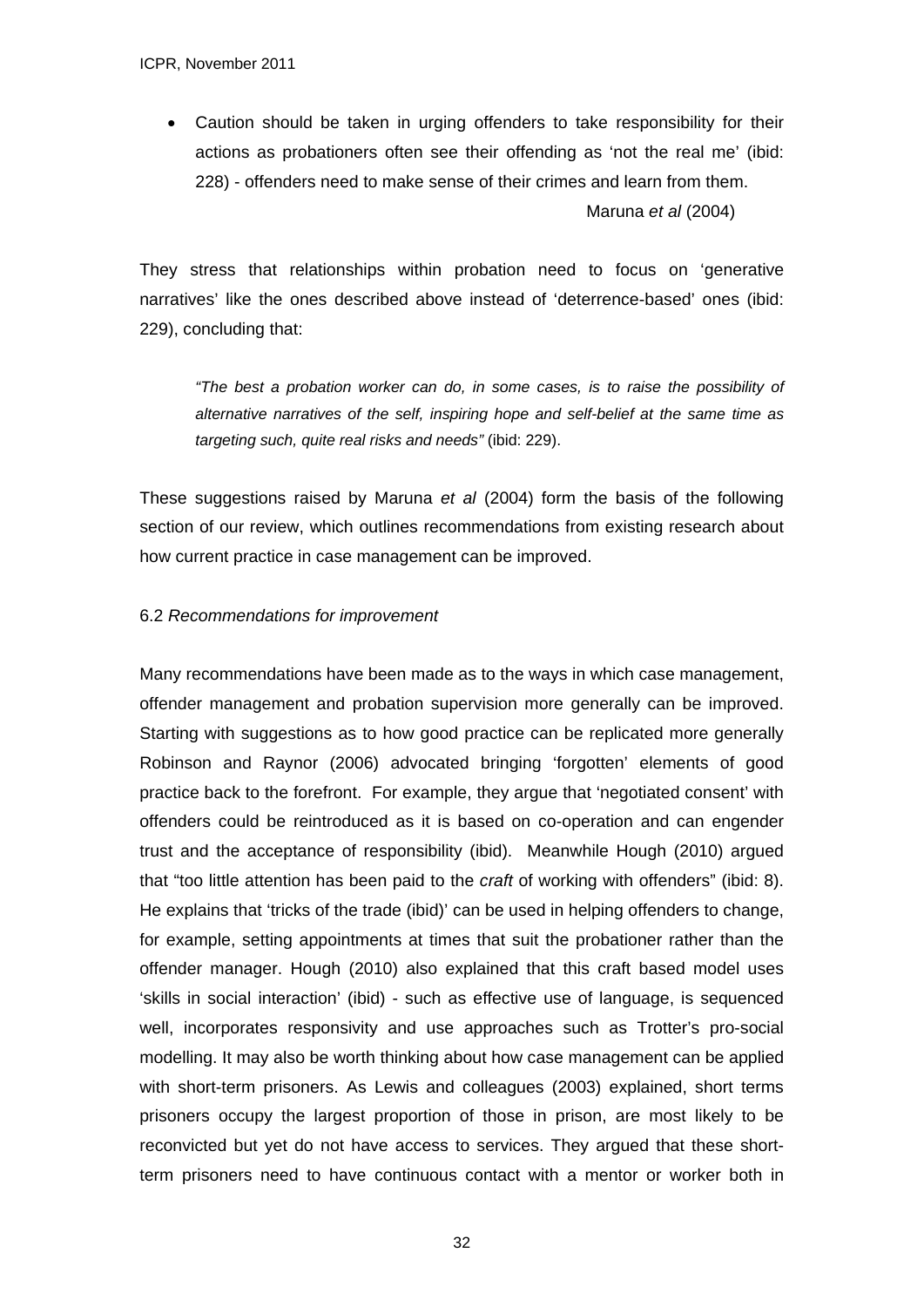<u>.</u>

custody and in the community and that an integrated approach needs to be created for these offenders (ibid).

A second set of contributions have centred on good practice for case managers. Bonta and colleagues (2008) explained that the findings of their research on probation in Canada pointed towards the importance of probation officers spending a significant amount of contact time focusing on one criminogenic need per session rather than a short amount of time on several needs, as they found that discussion of numerous needs in a limited amount of time corresponded with higher re-offending rates. Re-offending rates where also higher when substantial amounts of time were devoted to discussions of probation conditions, suggesting that conditions should not be the focus of probation meetings (ibid). Meanwhile Davies (2006), asserted that case management cannot be effective if it is impersonal; thus, reinforcing the findings of much of the previously discussed literature surrounding the importance of relationships in case management.

In a similar vein much attention has been paid to the ways in which the training of case managers can be improved in order to raise the quality of case management. Firstly Gibbs (1999) used the Assessment, Case Management and Evaluation System (ACE)<sup>[20](#page-32-0)</sup> to highlight elements of good practice. She explained that ACE was implemented in an 'open, consultative and participatory' (ibid: 185) manner and that a substantial amount of time was devoted to training and staff discussion. Likewise the findings from the Northwest Pathfinder (PA Consultancy, MORI, 2005) indicated that regular collaborative training and team working events need to be held in order for effective offender management to be achieved. The importance of training has been highlighted in a recent study by Bonta and colleagues (2010) who found that probation officers who had participated in a Strategic Training Initiative in Community Supervision (STICS) demonstrated stronger cognitive and relationship skills than those who had not participated. Participating probation officers were also better at structuring and focusing sessions, which in light of Bonta *et al's* (2008) earlier finding about the problems involved in discussing numerous topics per session, could be extremely useful.

Furthermore, Knight and Stout (2009), who had been commissioned by NOMS to carry out research into the design and implementation of offender management

<span id="page-32-0"></span> $20$  Although the ACE model is now outdated, there seems to be no reason why Gibbs' (1999) observations cannot be applied to current models of case management.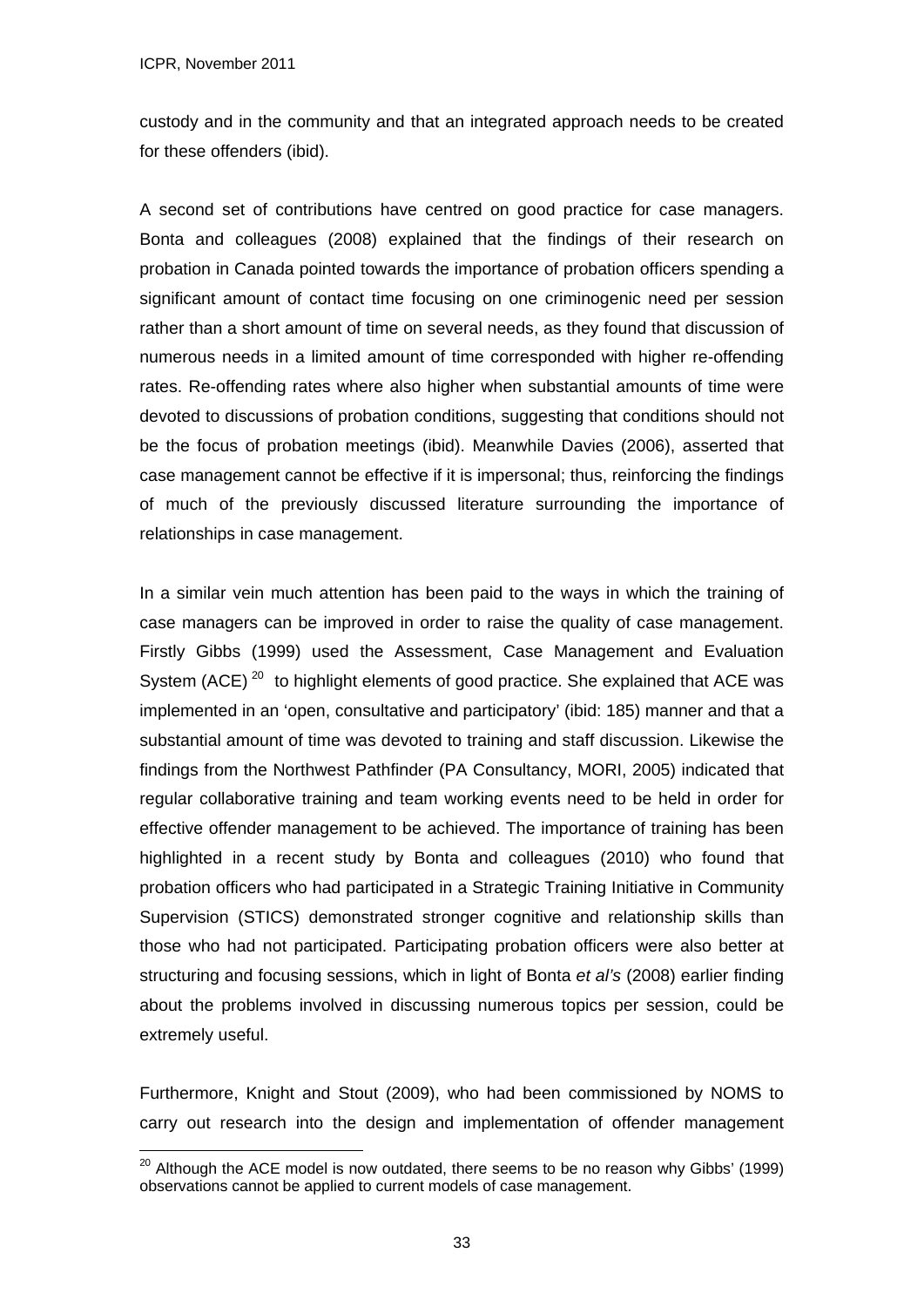training, recommended that this should not be focused purely on probation officers at the expense of other staff. For example they found that there were gaps between the roles given to probation staff and the levels of training received. Furthermore, case administrators, probation service officers (PSOs) and intervention staff were being asked to do work with high risk offenders that was too complex for their level of training. This was a gap most pronounced in relation to PSOs who were carrying out work very similar to that of probation officers but whom received very different levels of training (ibid). Knight and Stout (2009) recommended that such staff should be given complex tasks only once full training has been received (ibid).

Moving on, in relation to improvements that could be made regarding contestability and partnership working, McSweeney and Hough (2006) advocated that the government needs to create a notion of 'shared enterprise' (ibid: 121) in order to generate trust between partners. They suggest several ways in which this could be done including: taking qualitative performance measures into consideration and demonstrating dedication to long-term contracts. They also show enthusiasm for embracing key aspects of McNeill's (2006) desistance paradigm in order to more effectively addressed the multiple needs of offenders.

A final area in which improvements have been suggested is in a more structural context. Mills and Codd's (2008) article is devoted to focusing on how the social capital of offenders can be improved by the efforts and endeavours of offender managers. With regard to family relationships they suggest that offender managers could help those under their supervision with limited family links to rebuild or re-establish severed links<sup>[21](#page-33-0)</sup>, and with regard to offenders who already possess good family links they explain that offender managers could encourage family members to participate in supervision planning. They explain that this involvement could be particularly useful because family members may be knowledgeable about factors that could cause re-offending, they could encourage openness - on the part of the offender - in the assessment process, and they could increase understanding about concerns surrounding release (both the concerns of the offender and those of the family). Finally, on the topic of desistance, Mills and Codd (2008) suggest that offender managers could promote desistance by engaging with offender narratives and supporting the development of legitimate identities. However they acknowledge that the ability of offender managers to carry out these recommendations could be

<span id="page-33-0"></span><sup>&</sup>lt;u>.</u>  $21$  However, they note that there is no consensus amongst researchers about whether action taken by offender managers should be active or indirect.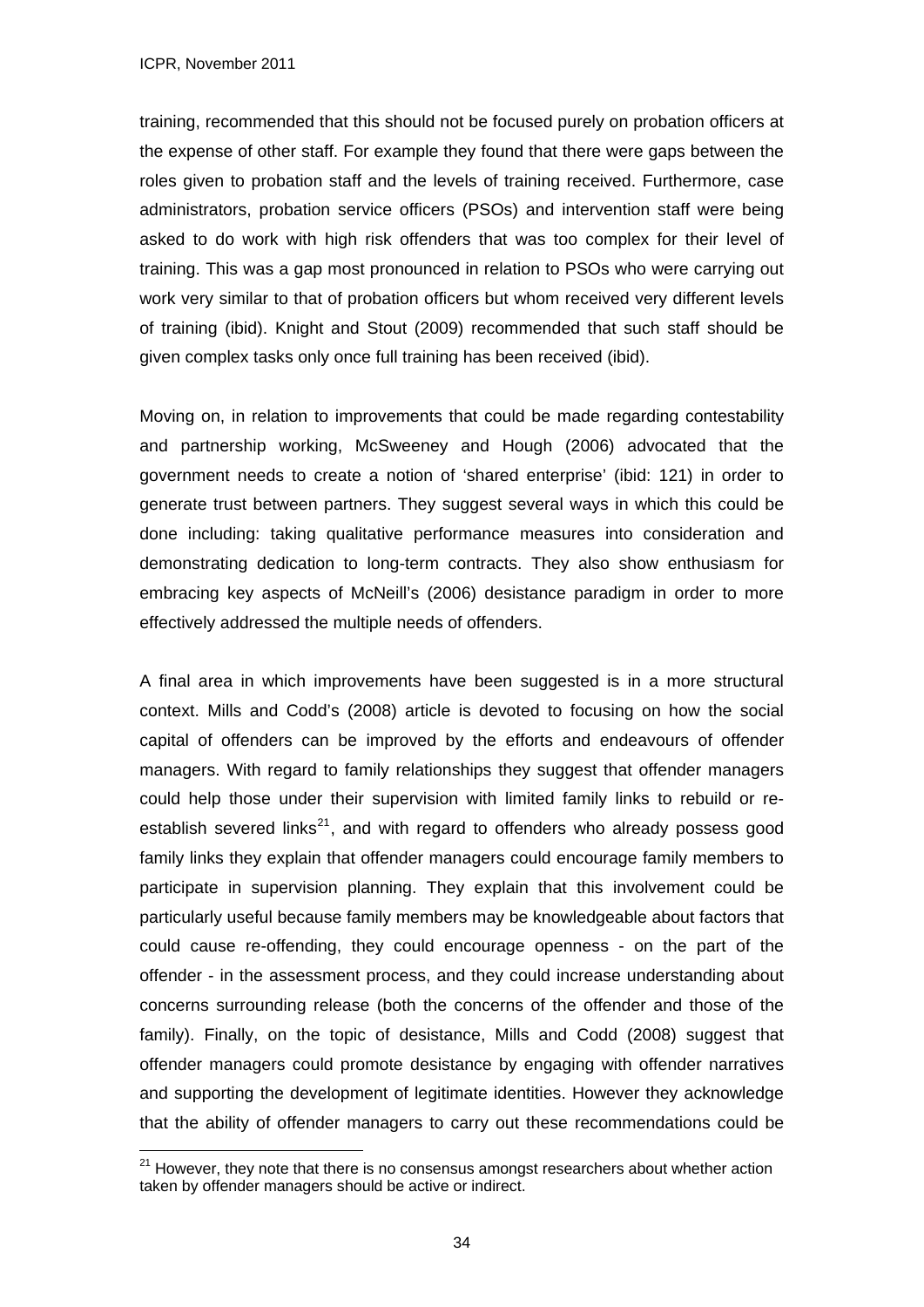limited in several ways such as: high workloads, potential costs of involvement to family members and lack of political will. This absence of political will is echoed by Maguire and Raynor (2006) in their discussion of resettlement and could have profound implications for the ability to achieve many of the recommendations described above.

# **7. Minorities in the criminal justice system: Female offenders and foreign national offenders**

Women and foreign national prisoners form minority groups within the criminal justice system howeverin many cases their needs differ form the majority of the prison population. Their requirements from case management, and to what extent these are being met, will now be examined.

#### 7.1 *Female offenders*

There is a general awareness that the criminal justice system is predominantly designed with men in mind (e.g. Corston, 2007; Toner, 2009). The small but increasing population of female prisoners recognised as having different characteristics and needs to the male prison population. They are typically serving shorter sentences and are generally considered lower risk than men (Gelsthorpe et al., 2007; Gelsthorpe, 2004;). The Corston Report (Home Office, 2007) highlighted vulnerabilities particular to women in the criminal justice system, such as higher rates of mental illness and previous experience of abuse. Reports by the Fawcett Society (2007) and the Prison Reform Trust (2011) highlight the fact that women require different treatment to men in the criminal justice system in order to achieve equal outcomes.

Women are also recognised as having different priorities for resettlement than men, placing greater importance on family and accommodation, factors which interlink on release when custody of children is dependent on stable accommodation (Corston, 2007; Gelsthorpe et al, 2007). Malloch and McIvor (2011) identify a greater expectation of support from their supervisors amongst women than men. The Corston Report (2007) found that continuity of sentencer was helpful, particularly for women leading chaotic lives. While the development of end-to-end case management would appear to fit well with the need for continuity of support, the small size of the female secure estate works against this being put into practice.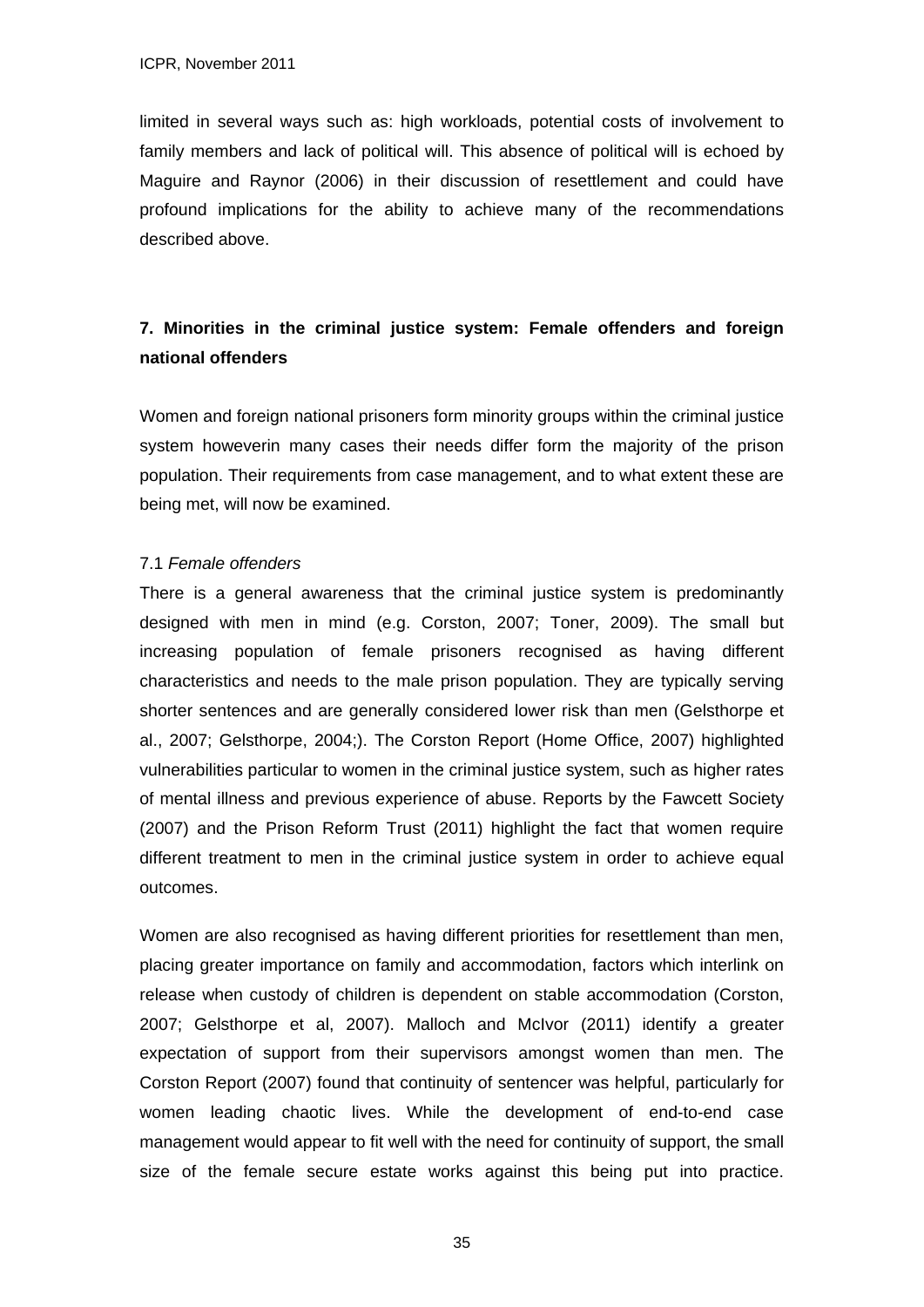Gelsthorpe (2004) and Corston (2007) found that the scarcity of, and location of, licensed premises work against a seamless transition from prison to the community, as many women are imprisoned far from home. Particularly in rural areas, women are unlikely to be released into the community to which they wish to return. In the UK 70 per cent of imprisoned women were sentenced to less than one year's custody in 2007, meaning that the majority are not automatically supported on release (Gelsthorpe et al, 2007; Gelsthorpe 2002). For those sentenced to longer, concerns have been expressed that they will receive inadequate attention from the probation service as the distribution of resources is risk driven and women are typically assessed as lower risk than men, (Gelsthorpe et al 2007). This fear appears to be confirmed by the lack of specific strategies for women which fail to make pathways for domestic abuse or prostitution mandatory (Corston 2007).

Women's centres are cited as effective methods of encouraging desistance among women in several reports (see Corston (2007), Gelsthorpe *et al* (2007) and Prison Reform Trust (2011), for example). Women's centres vary in whether or not they take solely offending women and their sources of funding. The holistic work enabling women to address the causes of their offending carried out by women's centres is praised in the Corston Report (2007). The Prison Reform Trust (2011) has also recommended their expansion. Women's centres provide the opportunity for women's offending to be addressed in the context of their community, rather than dislocating them from it, which is often the effect of custody. Rumgay (2004) suggests that community provision may offer an alternative to male-centred supervision strategies and neglect.

# 7.2 *Foreign national offenders*

The population of foreign national offenders in prison has increased noticeably in last decade (Banks, 2011). Foreign national offenders present particular needs and challenges to case management. Hindpal Singh Bhui (2004) criticises both assessment and preparation for release and support available in the community on release, for failing to cater for the particular challenges faced by foreign national offenders. A 2006 Her Majesty's Inspectorate of Prisons thematic review found that resettlement services for foreign national offenders were poor. The major problems related to family contact, linguistic difficulties, linking to isolation with mental health implications, and insecurity caused by immigration status. Forty-eight per cent of foreign national offenders in UK prison are female (Bosworth 2011). At the time of Bhui's 2004 article a minority of foreign national offenders faced deportation at the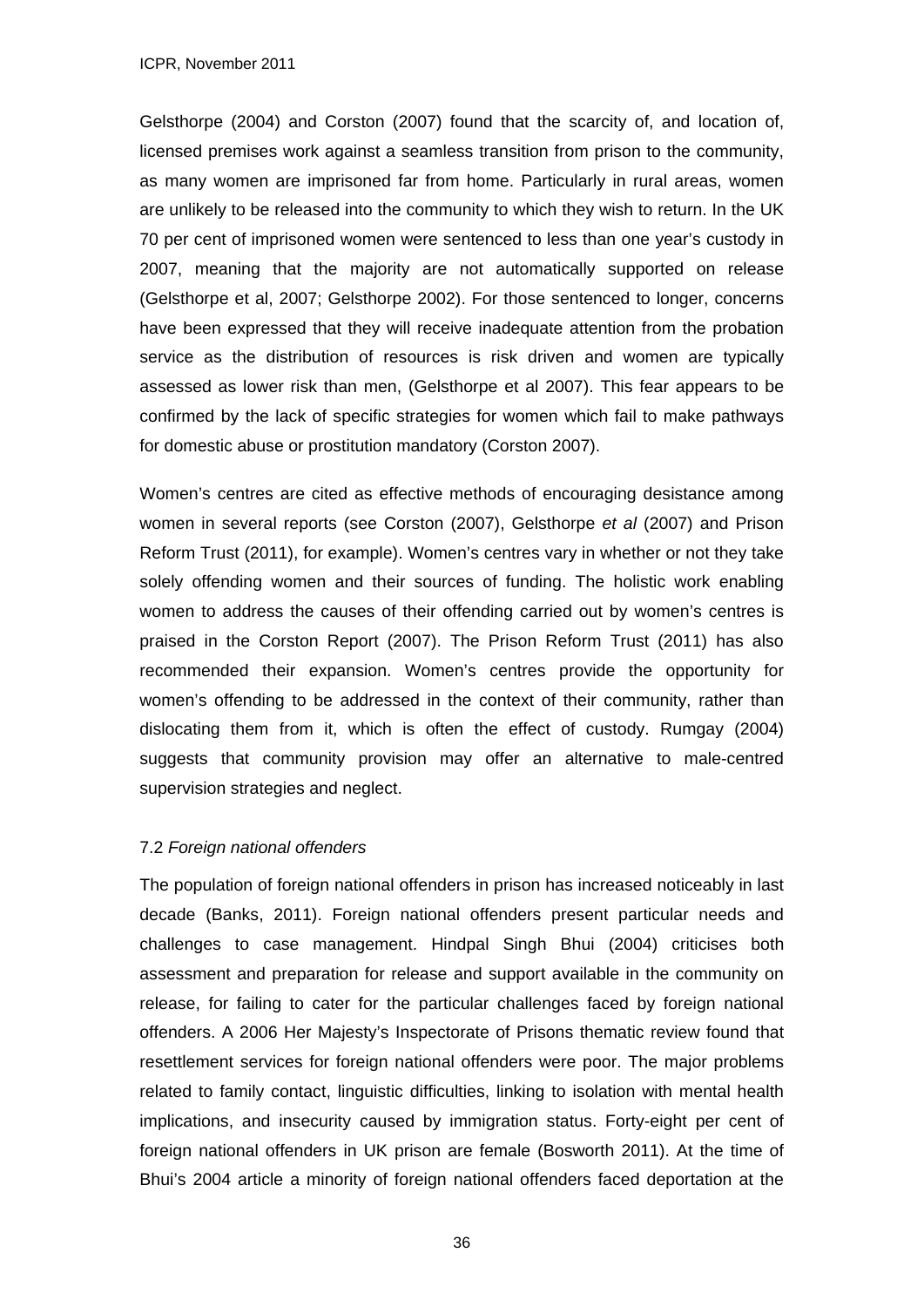end of their sentence. Detention orders, which can be served at any point up until release, were known to disrupt resettlement arrangements by delaying the release of foreign national offenders unexpectedly. James Banks (2011) highlights the problems that gaps in information on foreign national offenders both in gaining background information on which to create sentence plans and risk planning.

The furore created by the emergence of information in 2006 showing that foreign national offenders were not necessarily considered for deportation at the end of their sentences has led to increased attention being paid to their situation in the penal system. Following the attention drawn to the deportation of foreign national offenders in 2007, there is now a presumption of deportation on those serving a sentence of more than twelve months, twenty-four months in the case of European Economic Area (EEA) nationals. Increased awareness of foreign national offenders is built into UK NOMS: prisons now have Foreign National Coordinators, senior posts have been developed within NOMS and P-NOMIS (a data base and monitoring system includes prompts for nationality and for details of non-citizens to be faxed to the UK Border Agency (UKBA) (Bosworth 2011). Bosworth (2011) writes that these developments are down to the goal of speeding up deportation. In her words 'the consequences of imprisonment, particularly any rehabilitative goals, are simply not applied to foreigners' (ibid: 586). Lack of resettlement work with prisoners due to uncertainties about their removal and disruption to resettlement work by last minute detention is widely noted (see Prison Reform Trust, 2012; Bhui, 2007; Toner 2009, for example).

The detention of foreign national offenders prior to deportation following the end of their sentences has caused concern among commentators (Bosworth, 2011; Bhui, 2007). Foreign national offenders recommended for deportation face difficulties in being released on licence or transferred to low security prisons at the end of their sentences due to fears that they may abscond (Bhui, 2004). Some remain in prison, where they are treated as unconvicted prisoners, while others are transferred to Immigration Removal Centres (IRCs). While there are certain advantages to being detained in an IRC or treated as an unconvicted prisoner, they are less likely to be able access services such as paid work, education and drug treatment (Bosworth, 2011). Their detention means that they miss the probation stage of the system.

Some foreign national offenders may choose to leave through the Facilitated Return Scheme, potentially shortening their sentence. Facilitated Return includes a cash payment and reintegration package in their country of origin. Webber expresses concern about the lack of follow up for Facilitated Return (Webber, 2011). Concerns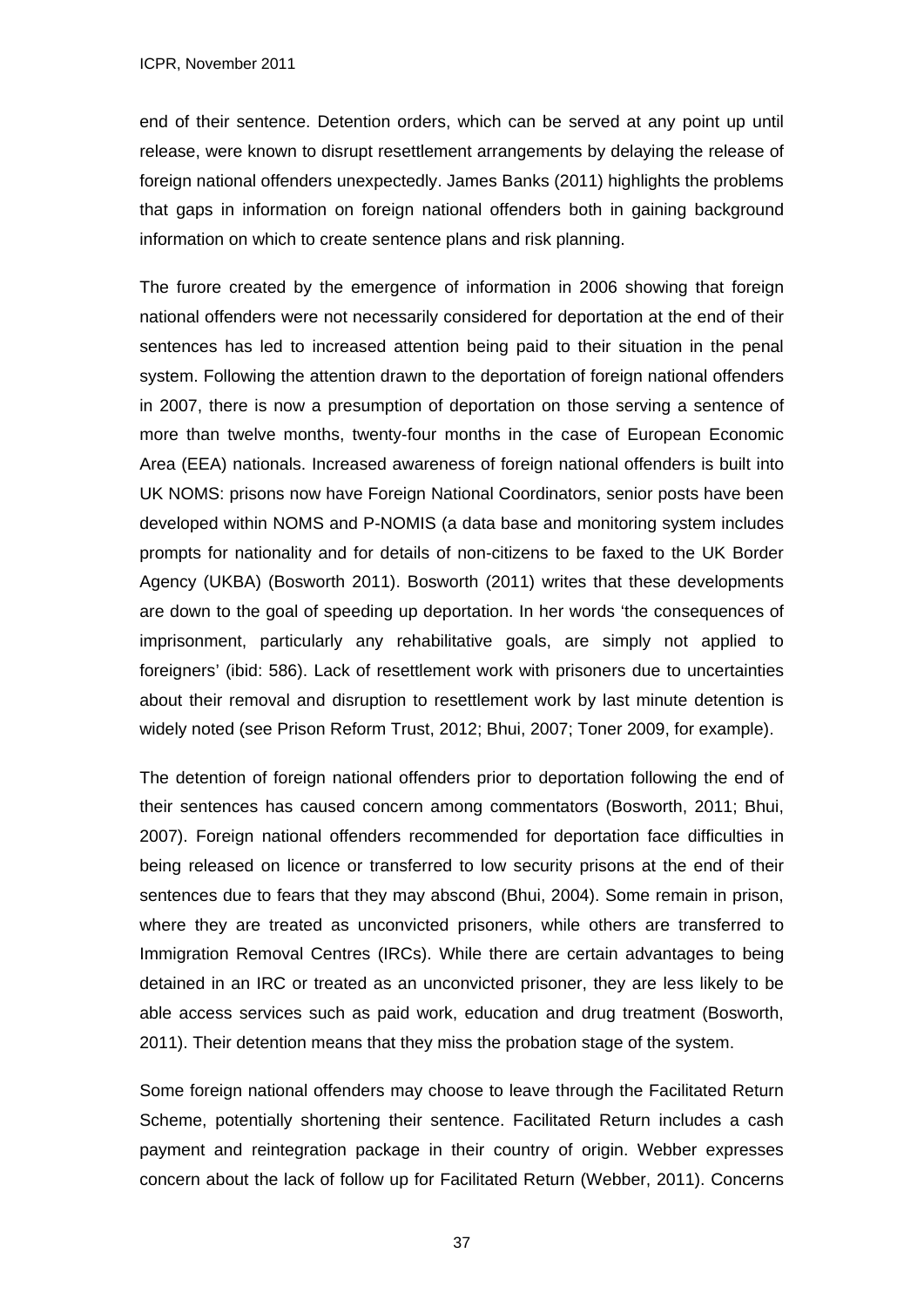have also been raised about the suitability of some foreign national offenders for deportation, due to risks in their own country connected to their sentence or having claimed asylum. Lack of access to immigration advice and representation in prison means that foreign national offenders in this situation are at risk of not being represented (Bosworth, 2011).

#### **8. Case management in Europe**

In this final section, the situation surrounding case management in Europe will be discussed. As already highlighted, this review has focused on case management in the UK because of problems in accessing European publications written in English and because the case management in some European countries is under development. However, van Kalmthout and Durnescu (2008: 39) state that several 'core tasks' can be observed in probation practice within the European setting including: supervising offenders, victim support, enforcing sanctions, preparing reports and providing emotional/practical/financial assistance. Moreover, examples of case management in some European countries can be observed, as can existing practices which may facilitate the development of case management in the long term.

Firstly, several approaches in various European countries are present which may be useful in the development of more systematic case management models. In Sweden sentence plans are created for offenders which involve risk and need assessments, and the probation service is involved from the beginning of the sentence (Arola, Hypen, Kukkonen, Nilsson and Vogt-Airaksinen, 2002). Similarly in Finland the criminogenic needs of offenders are assessed and supervision plans are created (ibid), and in the Netherlands the focus is very much on 'early intervention' at the arrest stage where upon tailored, goal specific plans are created (Ploeg, 2000: 385). This commitment to individualised plans is also present in Italy where tailored rehabilitation plans are created for offenders (Gandini, 2000). Several European countries have also expressed a commitment to continuity during the supervision process. The Netherlands are developing new approaches to increase co-operation between prison and probation (Arola *et al*, 2002), and offenders in Hungary are allowed to establish contact with their probation officer prior to release (ibid). Collaboration between police and probation services can be observed in Finland (Linderborg, 2008), while Vinding (2000) has explained that both co-operation and co-ordination between probation and prison services is viewed as an important area for continued development in Denmark.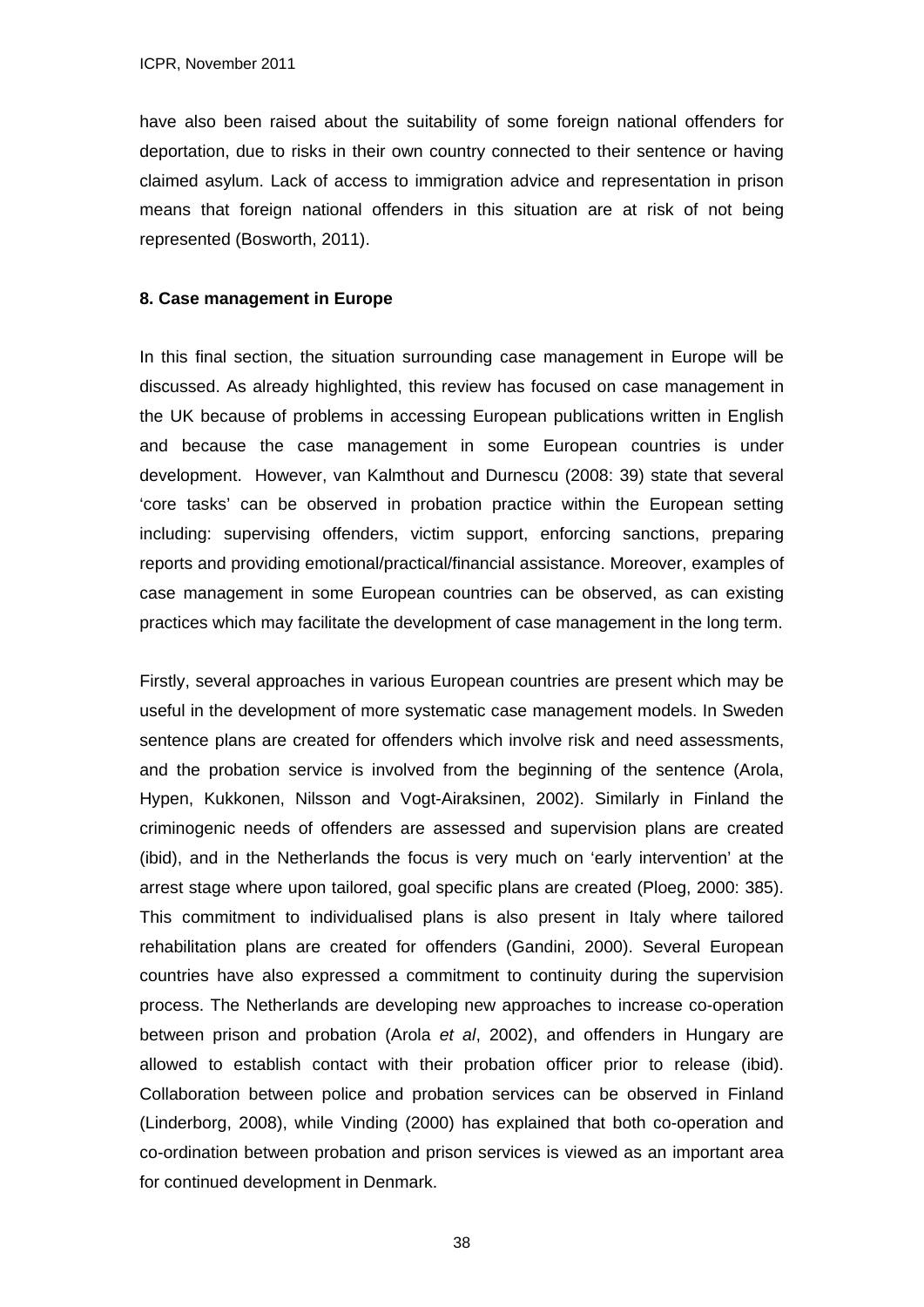Meanwhile the UK appears to be behind other European countries in establishing private and voluntary sector involvement with the Netherlands, Norway, France and Germany (Arola *et al*, 2002; Ploeg, 2000, 2008; Gilly, 2000; Wegener, 2000) all appearing to have a greater degree of private and/or voluntary sector involvement in the delivery of interventions for offenders under probation supervision. Policy climates, similar to that of the UK, also seem to be emerging across some European countries. In the Netherlands, Boone (2005: 289) asserted that probation is becoming more managerial and facing an 'identity crisis' and Ploeg (2005) has explained how the focus has increasingly centred on supervision and control in recent years. Moreover in France, Herzog-Evans (2009) has commented upon how the current punitive legislative climate there is acting as a barrier to reintegration and Gilly (2005) has remarked upon how probation work is now less personalised than it was previously. Likewise Gandini (2000) revealed that in Italy staff workloads are high and there are staff shortages. However, these trends may not span all of Europe as Finland, in particular, appears to have avoided this punitive climate (Linderborg, 2008).

Several specific examples of case management can be observed in a variety of European countries. For example, Bulgaria, in partnership with other European countries such as France, Sweden, Lithuania and Holland, has developed a case management and assessment training programme (Leonardo de Vinci: Education and Culture, 2005). Bulgaria also uses an adapted version of the British Offender Assessment System (OASys), called OAS, in order to improve information sharing between prison and probation and to assess criminogenic need and level of risk (Rusinov, Karaganova and Manolcheva, 2008). Offenders are required to meet frequently with their probation officer and a plan is created for each offender, the intensity of which depends on the offender's level of risk (ibid). Case management principles, such as that of having a system for ensuring frequent contact between clients and probation officers is maintained, is present in Austria (Koss, 2008), whilst Norway also uses a variation of OASys, and has adopted an individualised approach (Ploeg, 2008). Case management is also present in community sanction work in Finland (Linderborg, 2008). As highlighted above, initial assessment forms the basis of Finnish probation supervision and case management in order to provide an individualised plan for those with multiple needs, substance misusers in particular (ibid).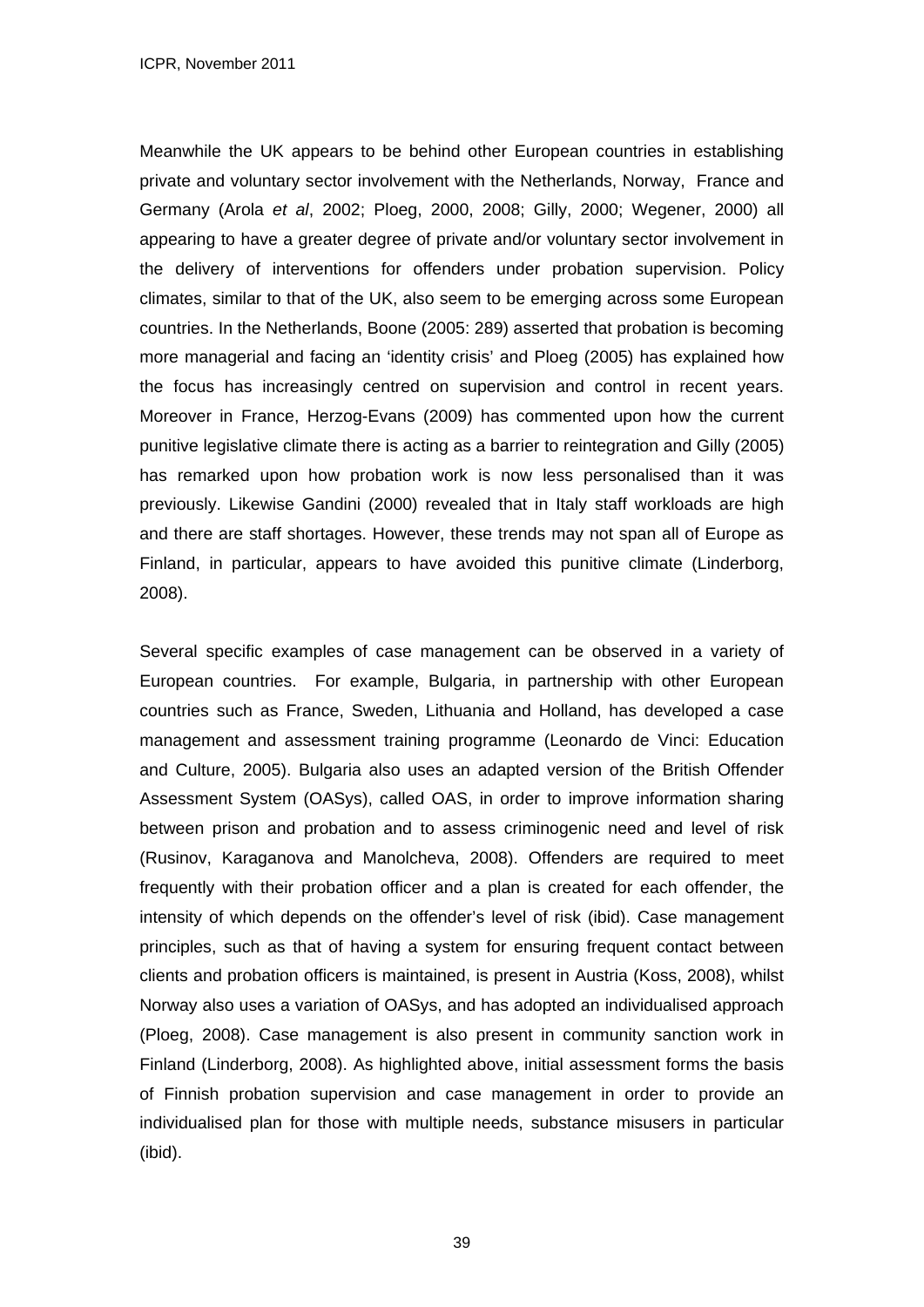<u>.</u>

Case management has also been developed in Latvia since the legislative inception of the probation service in 2004 (Zeibote, 2008). In line with case management in other European countries, each offender has an assessment which is followed by the creation of a supervision plan and frequency of contact is dependent on level of risk (ibid). The Netherlands appears to have a well-developed form of case management<sup>[22](#page-39-0)</sup>. 'Aftercare' in the Dutch system starts as soon as an offender enters custody in order to facilitate reintegration and intervention programmes are used (Prison Health Innovation Network 2006). There is co-operation between prison and probation in case management, with excellent relationships being developed between prison officers and offenders (ibid). A second example of case management in the Netherlands comes in the form of the *Work-Wise* programme which has been developed to reintegrate young offenders by creating partnership based case management and offering transparency in service delivery (Work-Wise Nederland, 2005).

Finally, it is essential to note Canton's (2009) word of caution about interpreting the application of probation practices across different and diverse European countries. He advised that it is vital to take the national context into consideration when applying probation work principles and outlined several factors that may affect effective implementation including: existing legislation, the political economy, cost, public opinion and culture. This advice could also be valuable when trying to understand and describe concepts of case management across European countries.

<span id="page-39-0"></span> $22$  However this may not seem surprising as Boone (2005: 283) that probation in the Netherlands was 'inspired' by British developments.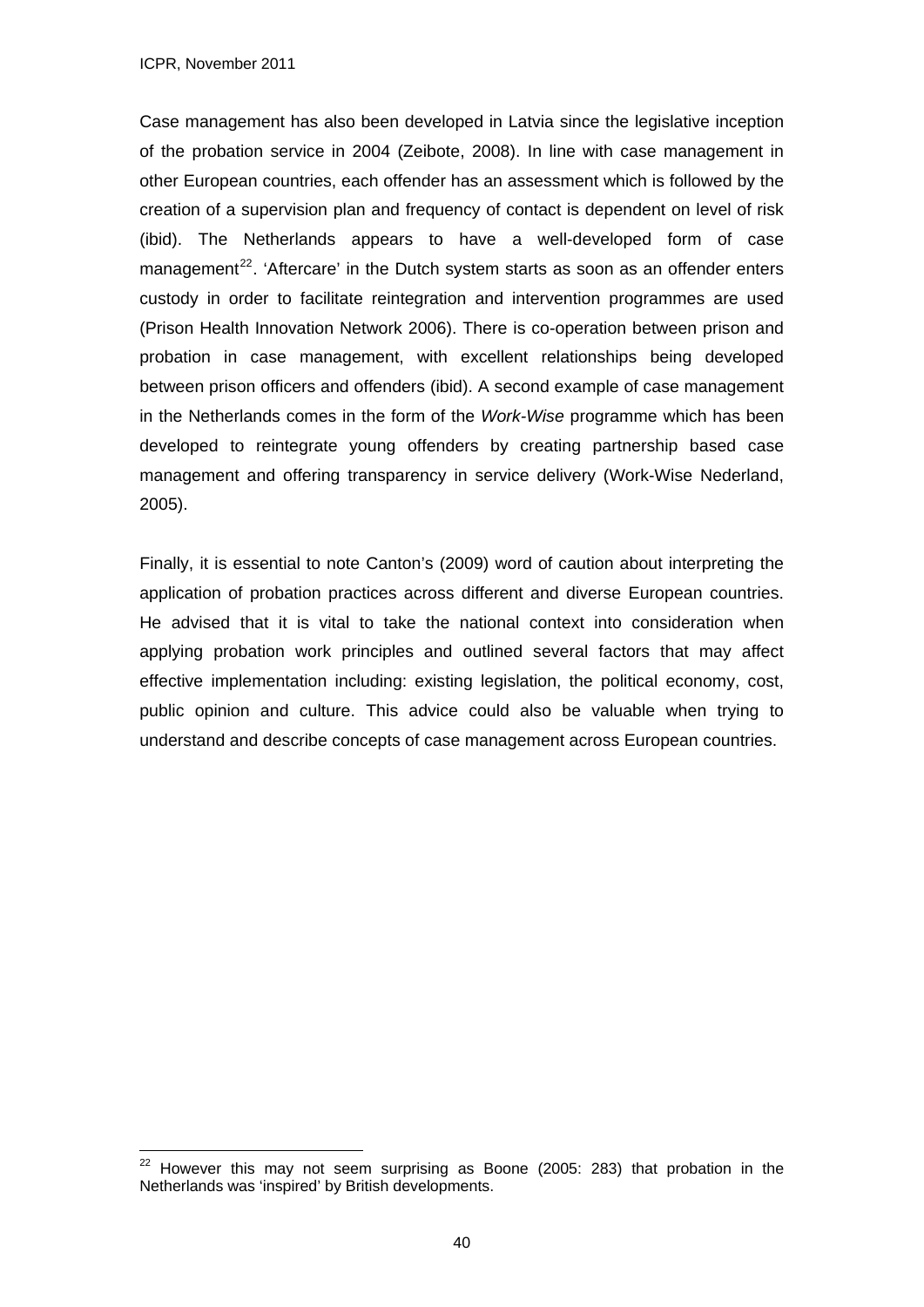# **References**

Allen, R. and Hough, M. (2006) 'Endnote', M. Hough, R. Allen and U. Padel (Eds.), *Reshaping probation and prisons: The new offender management framework'*, Bristol; The Policy Press: 95-102.

Arola, A., Hypen, K., Kukkonen, M., Nilsson, G. and Vogt-Airaksinen, T. (2002) 'Probation and Prison: Co-operation to Reduce Recidivism', *Report CEP Workshop*, Helsinki: 17-18<sup>th</sup> October 2002

Baker, K. (2010) 'More harm than good? The language of public protection', *The Howard Journal,* 49(1): 42-53

Banks, J. (2011) 'Foreign national prisoners in the UK: Explanations and implications', *The Howard Journal*, 50(2): 184-198

Bhui, H.S. (2002) 'Probation in England and Wales: From rehabilitation to risk', *The Journal of Forensic Psychiatry*, 13(2): 231-239

Bhui, H.S. (2004) 'The resettlement needs of foreign national offenders', *Criminal Justice Matters*, 56(1): 36-44

Bhui, H.S. (2007) 'Alien experience: Foreign national prisoners after the deportation crisis', *Probation Journal*, 54(4): 368-382

 Bonta, J., Rugge, T., Sedo, W. and Coles, R., with the assistance of Smallshaw, K., Ashton, J. and Bourgon, G. (2004), *Case Management in Manitoba Probation*, Canada; Public Safety and Emergency Preparedness Canada and Manitoba Department of Justice: Corrections.

Bonta, J., Rugge, T., Scott, T.L., Bourgin, G. and Yessine, A. K. (2008) 'Exploring the Black Box of Community Supervision', *Journal of Offender Rehabilitation,* 47 (3), 248-270.

Bonta, J., Bourgon, G., Rugge, T., Scott, T.L., Yessine, A. K. Gutierrez, L. and Jobina, Li. (2010) *Corrections Research User Report: The Strategic Training Initiative in Community Supervision*; Risk-Need-Responsivity in the Real World 2010-01*,*  Ottawa; Public Safety Canada.

Boone, M. (2005) 'Community justice in a safety culture: probation service and community justice in the Netherlands', in J. Winstone and F. Peakes (Eds.), *Community Justice: Issues for probation and criminal justice*, Cullompton; Willan: 283-300

Bosworth, M. (2011) 'Deportation, detention and foreign national prisoners in England and Wales', *Citizenship Studies*, 15(5): 583-595

Burnett, R. and McNeill, F. (2005) 'The place of the officer-offender relationship in assisting offenders to desist from crime', *Probation Journal*, 52(3): 221-242.

Canton, R. (2009) 'Taking Probation Abroad', *European Journal of Probation*, 1 (1): 66-78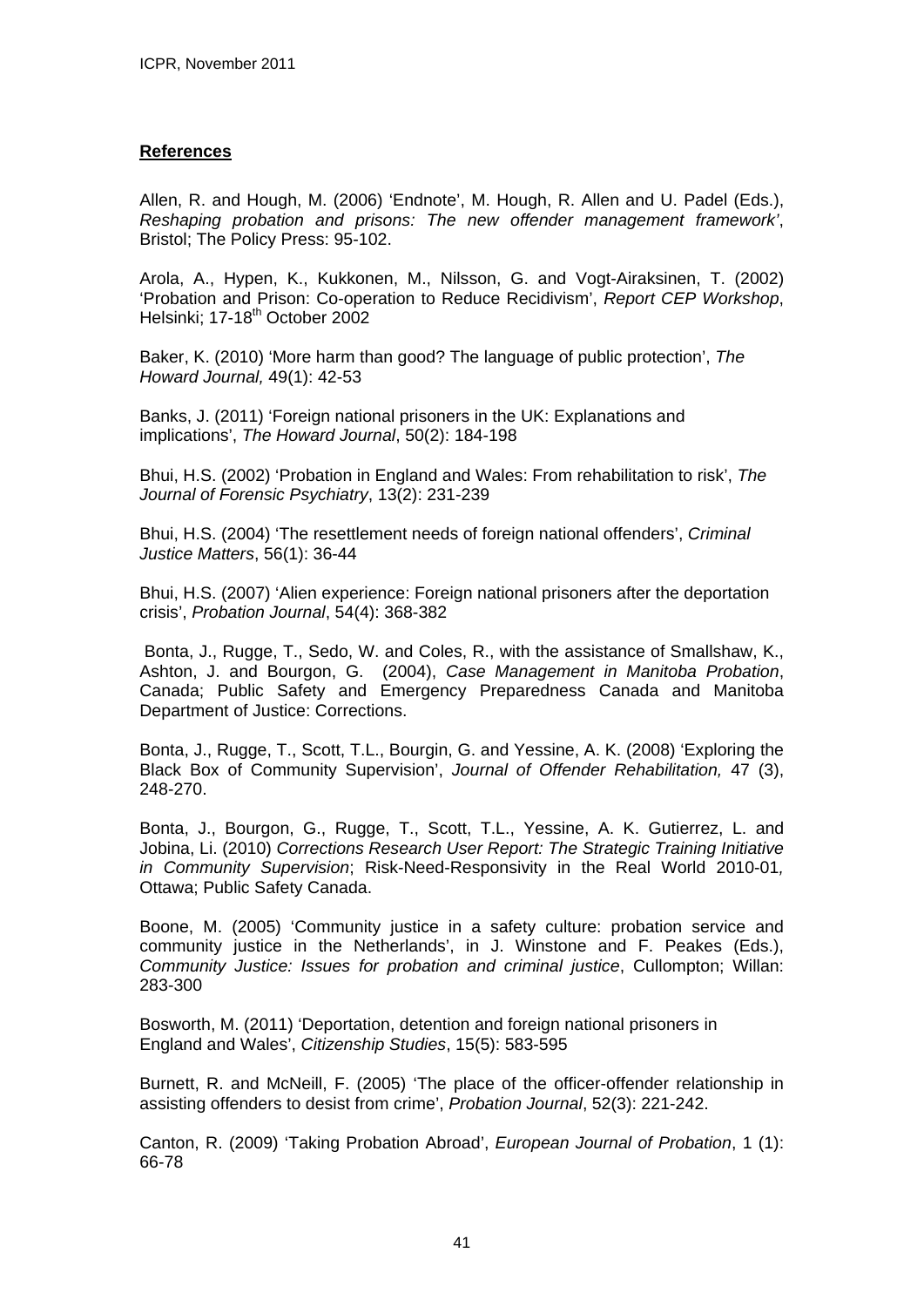Carter, P. (2003) *Managing Offenders, Reducing Crime: A New Approach*, London; Home Office

Challis, D., Chessum, R., Chesterman, J., Luckett, R. and Traske, K. (1990) *Case Management in Social and Health Care* Personal Social Services Research Unit (PSSRU) : University of Kent

Chapman, T. and Hough, M. (1998) *Evidence Based Practice*, London HMIP**.** 

Corrigan, P. and Kayton-Weinberg, D. (1993) 'Clinical Care Update: "Aggressive" and "problem- Focused" Models of Case management for the Severelt Mentally Ill' in *Community Mental Health Journal* 29 (5) p.449-458

Cote, G. (2003) 'A probation and parole service delivery model: The Ontario experience'. Corrections Today 1<sup>st</sup> February 2003 experience', *Corrections Today*, 1<sup>st</sup> February 2003 <http://www.allbusiness.com/public-administration/justice-public-order/1168403-1.html> [accessed 2nd June 2010]

Davies, K. (2006) 'Case management and Think First completion' *Probation Journal*, 53(3): 213-229

Deedes, R. (2009) 'Women going home from prison: Does experience match expectations?', *Prison Service Journal,* 184: 20-25

Dobson, G. (2004) 'Get Carter', *Probation Journal*, 5(2): 144-154.

Dowden, C. and Andrews, D.A. (2004) 'The importance of Staff Practice in Delivering Effective Correctional Treatment: A Meta-Analytic Review of Core Correctional Practice', *International Journal of Offender Therapy and Comparative Criminology*, 48, 203-214.

Erooga, M. (2008) 'A human rights-based approach to sex offender management: The key to effective public protection?', *Journal of Sexual Aggression*, 14(3): 171-183

Farrall ,S. (2002) *Rethinking What Works with Offender: Probation, Social Context and Desistance from Crime,* Collumpton; Willan.

Faulkner, D. (2008) 'The new shape of probation in England and Wales: Values and opportunities in a changing context'. *Probation Journal*, 55(1): 71-83.

Gandini, L. (2000) 'Italy' in A.M Van Kalmthout, and J.T.M Derks (Eds.) *Probation and Probation Services: A European Perspective*, CB Nijmegen, WLP.

Gelsthorpe, L. (2004) ''Making it on the out': resettlement needs of women offenders', *Criminal Justice Matters*, 58(1): 34-41

Gelsthorpe, L., Sharpe, G., Roberts, J. (2007) *Provision for women offenders in the community,* London: Fawcett Society

Gibbs, A. (1999) 'The Assessment, Case Management and Evaluation System', *Probation Journal*, 46: 182-186

Gilly, T. (2000) 'France', in A.M Van Kalmthout, and J.T.M Derks (Eds.) *Probation and Probation Services: A European Perspective*, CB Nijmegen, WLP.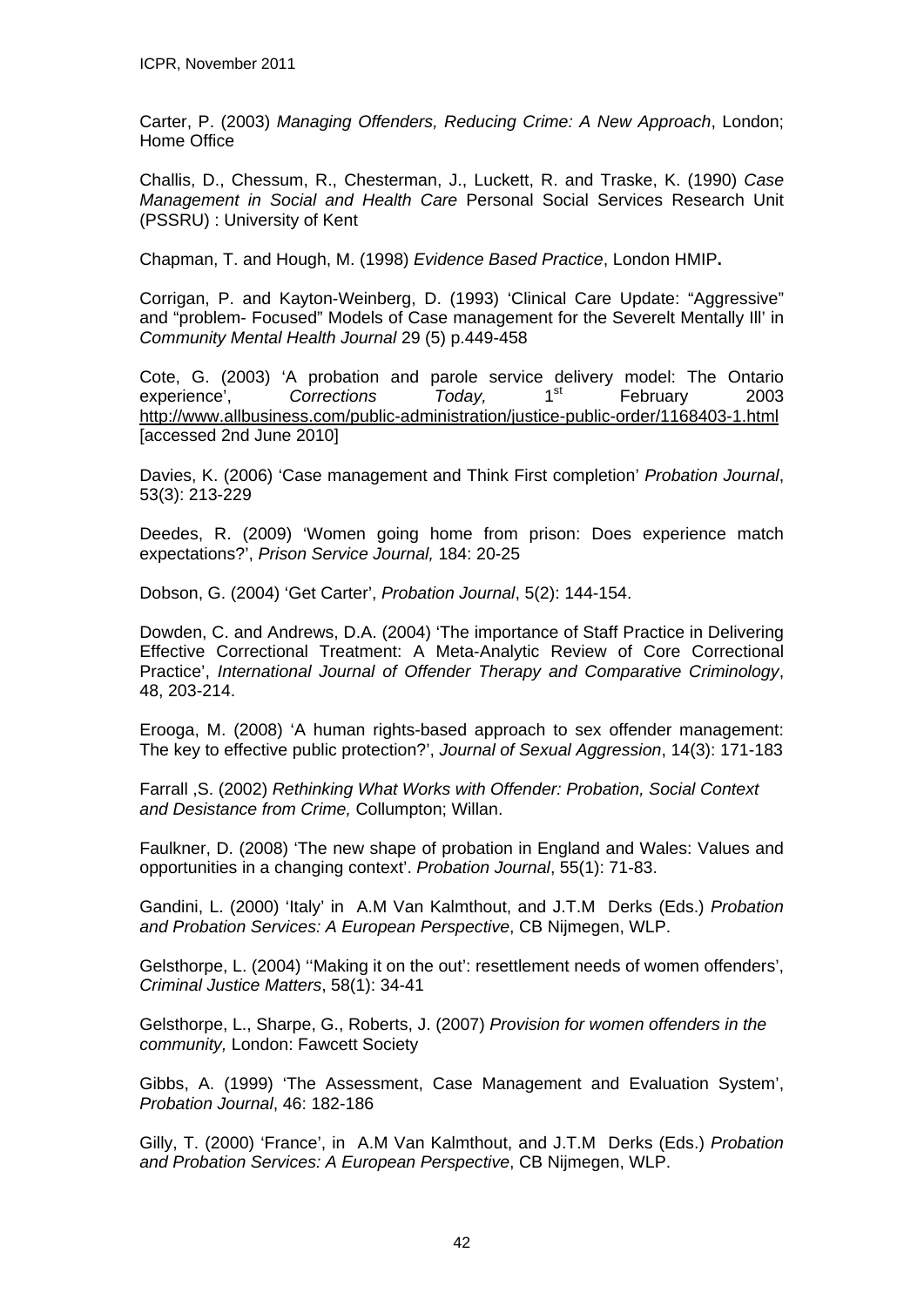Grapes, A (2006) *The NOMS Offender Management Model*, London; Home Office

Grimshaw, R. and Fraser, P. (2004) 'Prisoner resettlement and accommodation: challenges for the new corrections', *Criminal Justice Matters,* 56(1): 18-43

Harper, G. and Chitty, C. (eds.) (2005) *The impact of corrections on re-offending: a review of 'what works'*, London; HORS 291.

Hepworth, D.H. and Larsen, J. (1982) *Direct Social Work Practice: Theory and Skills*  Homewood, Illinois : Dorsey

Herzog-Evans, M. (2009) 'French post custody law (2000-2009): from equitable trial to the religion of control', *European Journal of Probation*, 1 (2): 97-100

HMIP (2001), *Through the Prison Gate: A Joint Thematic Review by HM Inspectorates of Prisons and Probation*, London; HMIP

HMIP (1998) *Strategies for Effective Offender Supervision* London: Home Office

HMIP (2006), *Foreign national prisoners: a thematic review*, London: HMIP

HMIP (2008) *Offender Management Inspection: A report on offender management arrangements in custodial institutions in London*, London; HMIP

Holt, P. (2000) *Case Management: Context for Supervision; A review of the research on models of case management: Design implications for effective practice*; De Montfort University; Community and Criminal Justice Monograph 2.

Home Office (2007)*, A report by Baroness Jean Corston of a review of women with particular vulnerabilities in the criminal justice system*, London: Home Office

Hough, M. (2006) 'Introduction', in M. Hough, R. Allen and U. Padel (Eds.), *Reshaping probation and prisons: The new offender management framework'*, Bristol; The Policy Press:1-6.

Hough, M. (2010) 'Gold standard or fool's gold: the pursuit of certainty in experimental criminology', Criminology and Criminal Justice. 10, 1: 11-22.

Hudson, B. (2001) 'Human rights, public safety and the probation service: Defending justice in the risk society', *The Howard Journal,* 40(2): 103-113

Huxley, P. 1993) 'Case Management and Care Management in Community Care' *British Journal of Social Work* 23 p. 365-381

Intagliata, J. (1982) 'Improving the quality of community care for the chronically mentally disabled: the role of case management', *Schizophrenia Bulletin*, 8**,** 655-674.

Keetley, K. and Weaver, T. (2005) *Evaluation of drug interventions programme*

Kemshall, H. and Canton, R. (2002) *The Effective Management of Programme Attrition: A Report for the National Probation Service (Welsh Region)*, Leicester; De Montfort University.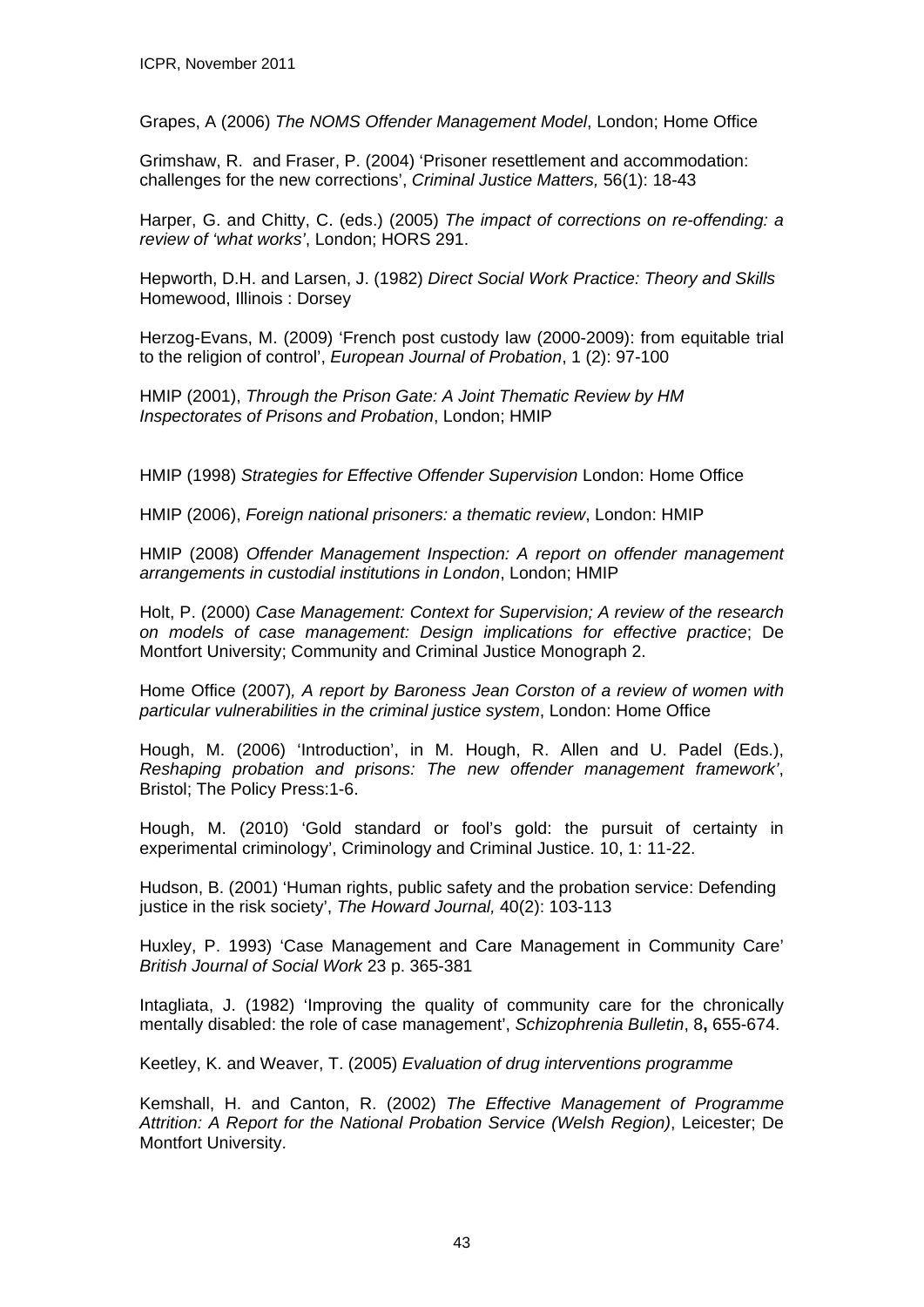Kemshall, H. and Wood J. (2007) 'High-risk offenders and public protection' in L. Gelsthorpe and R. Morgan (eds.) *Handbook of Probation,* Cullumpton: Willan Publishing: 381-397

Kisthardt, W.E. and Rapp, C.A. (1992) 'Bridging the Gap between Principles and Practice' in Rose, S.R. (ed.) *Case Management and Social Work Practice* White Plains, NY : Longman

Knight, C. and Stout, B. (2009) 'Probation and offender management training: an argument for an integrated approach', *Probation Journal*, 56(3): 269-283)

Knott, C. (2004) 'Evidence-based practice in the National Probation Service' in R. Burnett and C. Roberts (eds.) *What Works in Probation and Youth Justice: Developing evidence-based practice*, Cullompton; Willan: 14-28

Koss, C. (2008) 'Austria', in van Kalmthout, A. M. and Durnescu, I (Eds.), *Probation in Europe*, Nijmegen; Wolf Legal Publishers: 43-74.

Leonardo da Vinci: Education and Culture (2005) *Professional Qualification Programme: 'Assessment and Case Management' in the reintegration of juvenile offenders*, Bulgaria; Leonardo da Vinci: Education and Culture.

Lewis, S. Vennard, J. Maguire, M. Raynor, P. Vanstone, M. Raybould, S. and Rix, A. (2003) *The resettlement of short-term prisoners: an evaluation of seven Pathfinders*, London; Home Office Occasional Paper No. 83.

Linderborg, H. (2008) 'Finland', in van Kalmthout, A. M. and Durnescu, I (Eds.), *Probation in Europe*, Nijmegen; Wolf Legal Publishers: 317-348.

Maguire, J. and Priestley, P. (1995) 'Reviewing 'What Works': Past, Present and Future' in J. Maguire (ed.) *What Works: Reducing Re-offending Guidelines from Research and Practice,* Chichester; John Wiley and Sons: 3-34.

Malloch, M., and McIvor, G. (2011) 'Women and community sentences', *Criminology and Criminal Justice,* 11(4): 325-344

Marshall, M. (1996) 'Case management: a dubious practice', *British Medical Journal*, 312: 523-524

Maruna, S. (2001) *Making Good: How Ex-Convicts Reform and Rebuild Their Lives*, Washington, DC: American Psychological Association Books**.** 

Maruna, S. (2006) 'Who owns resettlement? Towards restorative reintegration', *British Journal of Community Justice,* 4(2): 22-33

Maruna, S. and LeBel, T. P. (2003) 'Welcome Home? Examining the 'Reentry Court' Concept from a Strengths-based Perspective', *Western Criminology Review* 4 (2), 91-107.

Maurna, S., Porter, L. and Carvalho, I. (2004) 'The *Liverpool Desistance Study* and probation practice: Opening the dialogue'*, Probation Journal*, 51(3): 221-232

McCulloch, T. and McNeill, F. (2007) 'Consumer society, commodification and offender management', *Criminology and Criminal Justice*, 7(3): 223-242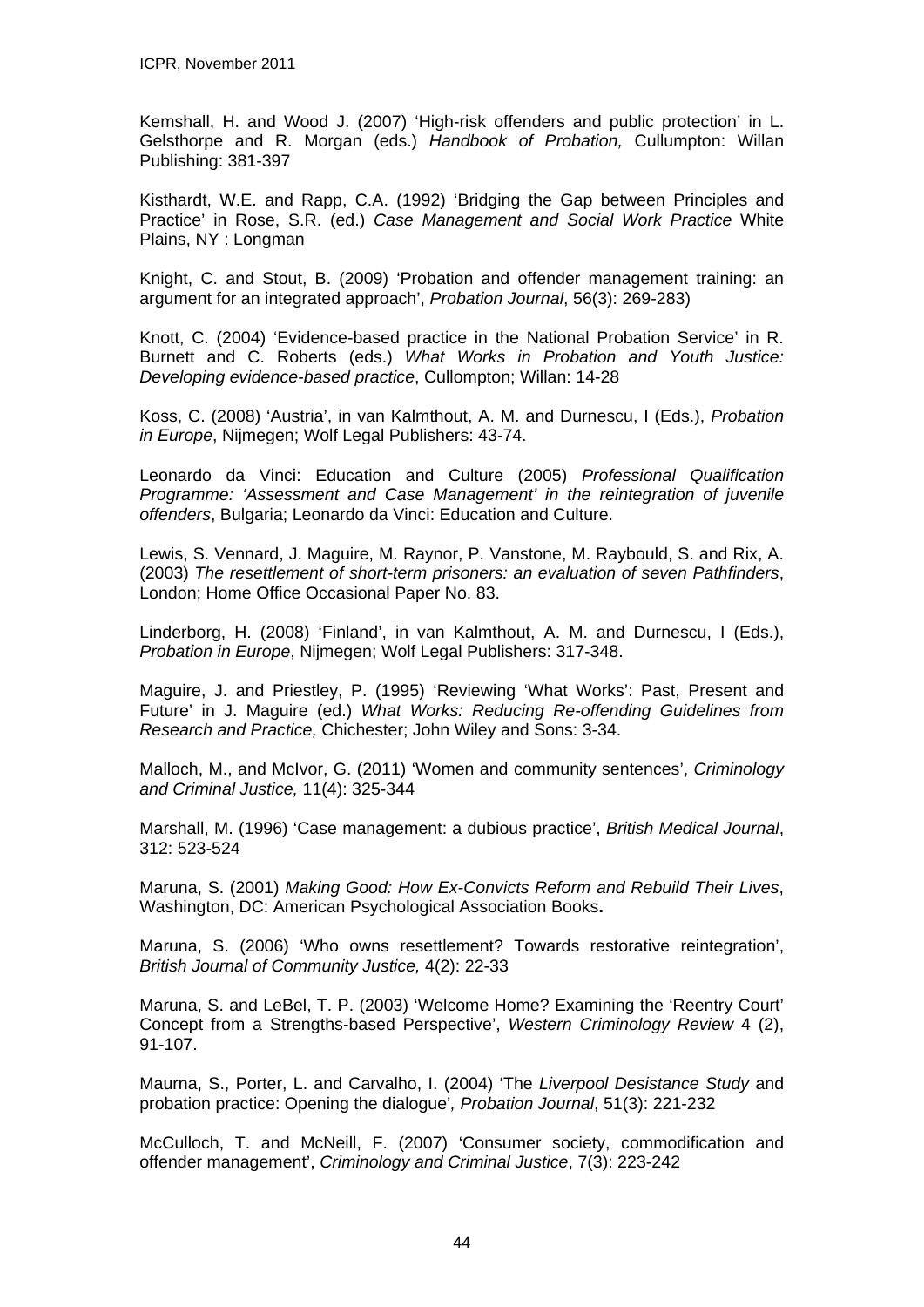McGuire, M. and Raynor, P. (2006) 'How the resettlement of prisoners promotes desistance from crime: Or does it?', *Criminology & Criminal Justice*, 6 (19): 19-37.

McKnight, J. (2009) 'Speaking up for Probation', *The Howard Journal*, 48(4): 327- 343.

Nash, M. (2000) 'Deconstructing the probation service: The Trojan horse of public protection', *International Journal of Sociology and Law*, 28: 201-213

Nash, M. (2007) 'Exit the polibation officer? Decoupling police and probation', *International Journal of Police Science and Management,* 10(3): 302-312

McNeill, F. (2003) 'Desistance-Focused Probation Practice' in W. Hong Chui and M. Nellis (eds.), *Moving Probation Forward: Evidence Arguments and Practice*, Harlow; Pearson Education Limited: 146- 162.

McNeill, F., Batchelor, S., Burnett, R. and Knox, J. (2005) *21st Century Social Work: Reducing Re-offending: Key Practice Skills*; Glasgow School of Social Work

McNeill, F. (2006) 'A desistance paradigm for offender management' *Criminology & Criminal Justice,* 6 (1), 39-62.

McNeill, F. (2009) *Towards Effective Practice in Offender Supervision,* Glasgow; The Scottish Centre for Crime and Justice Research: Report 01/09

McSweeney, T. and Hough, M. (2006) 'Supporting offenders with multiple needs: Lessons for the 'mixed economy' model of service provision', *Criminology and Criminal Justice*, 6(1): 107-125

Merrington, S. and Stanley, S. (2004) 'What works?: Revisiting the evidence in England and Wales', *Probation Journal*, 51: 7-20.

Mills, A. and Codd, H. (2008) 'Prisoners' families and offender management: Mobilizing social capital', *Probation Journal*, 55(1): 9-24

Murphy Healey, K. (1999) 'Case Management in the Criminal Justice System', *National Institute of Justice Research in America*, February 1999.

National Treatment Agency for Substance Misuse (2002) *Models of Care for the treatment of drug misusers,* London: NTA.

NOMS (2005) *The NOMS Offender Management Model*, London; Home Office.

PA Consultancy Group, MORI (2005) *Action research study of the implementation of the National Offender Management Model in the North West Pathfinder*, London; Home Office Online Report 32/05

Partridge, S. (2004) *Examining case management models for community sentences*, London; Home Office Online Report 17/04

Ploeg, G. (2000) 'The Netherlands', in A.M Van Kalmthout, and J.T.M Derks (Eds.) *Probation and Probation Services: A European Perspective*, CB Nijmegen, WLP.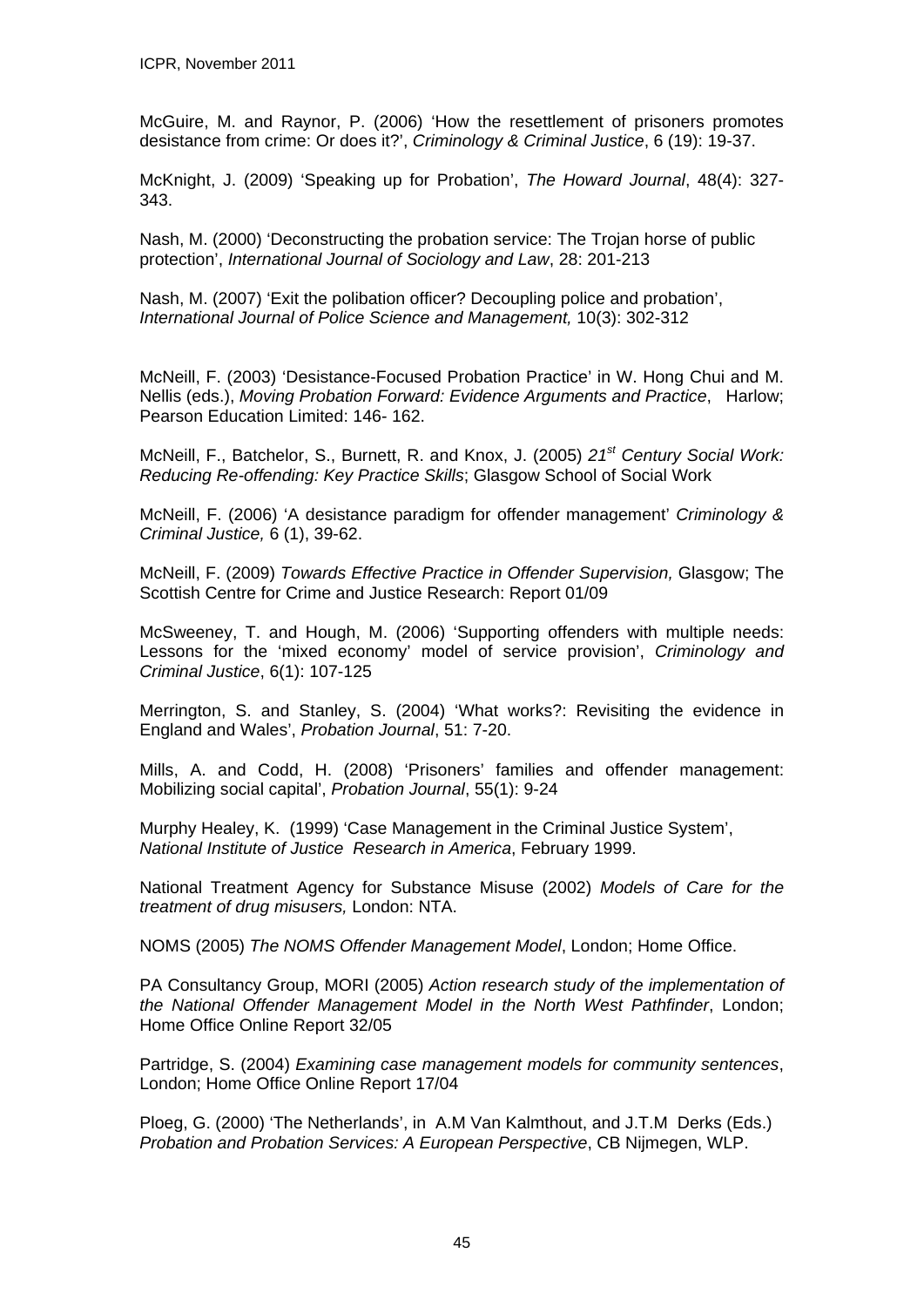Ploeg, G. (2008) 'Norway' in van Kalmthout, A. M. and Durnescu, I (Eds.), *Probation in Europe*, Nijmegen; Wolf Legal Publishers: 765-802.

Prison Health Innovation Network (2006) *Prison Health Innovation Network: Bulletin 3*, London: Centre for Public Innovation.

Prison Reform Trust (2011) *Reforming Women's Justice: Final report of the Women's Justice Taskforce*, London: Prison Reform Trust

Prison Reform Trust (2012) *No Way Out: A briefing paper on foreign national women in prison in England and Wales*, London: Prison Reform Trust

Raynor, P. (2003) 'Evidence-based probation and its critics', *Probation Journal*, 50(4): 334-345.

Raynor, P. and Maguire, M. (2006) 'End-to-end or end in tears? Prospects for the effectiveness of the National Offender Management Model' in M. Hough, R. Allen and U. Padel (Eds.), *Reshaping probation and prisons: The new offender management framework'*, Bristol; The Policy Press: 21-34

Rex, S. (1999) 'Desistance from Offending: Experiences of Probation', *The Howard Journal*, 38 (4); 366-383.

Robinson, G. (2005) 'What Works in Offender Management', *The Howard Journal*, 44 (3) 307-318.

Robinson, G. and Raynor, P. (2006) 'The future of rehabilitation: What role for the probation service?', *Probation Journal*, 53(4):334-346

Robinson, G. (2007) 'COUNTERBLAST: Pro-social modelling in probation', *The Howard Journal*, 47(2): 189-191

Robinson, G. and Burnett, R. (2007) 'Experiencing modernization: Frontline probation perspectives on the transition to a National Offender Management Service', *Probation Journal*, 54(4): 318-327.

Ross, H. (1980) *Proceedings of the Conference on the Evaluation of Case Management Programs (March 5-6, 1979)* Los Angeles : Volunteers for Services to Older Persons

Rubin, A. (1992) 'Case Management' in Rose, S.R. (Ed.) *Case Management and Social Work Practice* White Plains, NY : Longman

Rumgay, J. (2004) 'Scripts for safer survival: Pathways out of female crime', *The Howard Journal,* 43(4): 405-419

Rusinov, D., Karaganova, V. and Manolcheva, M. (2008) 'Bulgaria', in in van Kalmthout, A. M. and Durnescu, I (Eds.), *Probation in Europe*, Nijmegen; Wolf Legal Publishers: 109-143.

Stanley, S. (2009) 'What Works in 2009: Progress or stagnation?', *Probation Journal*, 56(2): 153-174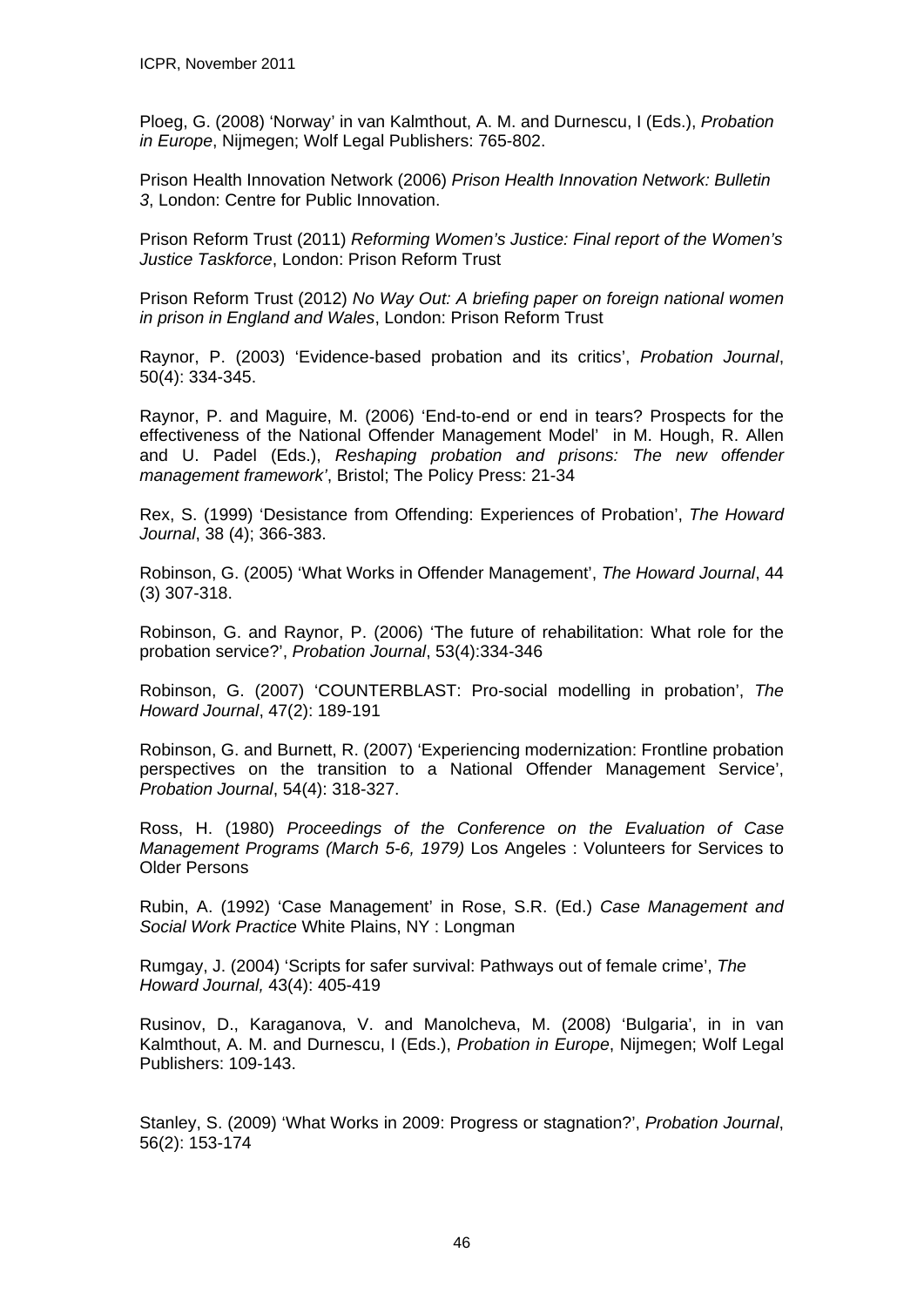Sutton, C. (2008) 'ASPIRE' in R. Canton and D. Hancock (Eds.) *Dictionary of Probation and Offender Management,* Collumpton; WIllan.

Taxman. F. S. (2002) 'Supervision- Exploring the dimensions of effectiveness', *Federal Probation*, 66 (2): 14-27

Toner, H. (2009) 'Foreign national prisoners, deportations and gender' in Stalford H., Currie, S., Velluti, S. (eds.) *Gender and Migration in 21st Century Europe*, Farnham: Ashgate: 183-207

Trotter, C. (1993) *The Supervision of Offenders: What Works*, Sydney: Victorian Office of Corrections, Australia.

Trotter, C. (1997) 'Working with mandated clients: A pro-social approach', Australian *Social Work,* 50: 2, 19 -28

Valios, N. (2004) 'Merger mystery', *Community Care*, 22 July- 28 July: 28-29

van Kalmthout, A. M. and Durnescu, I. (2008) 'European Probation Service Systems: A comparative overview', in van Kalmthout, A. M. and Durnescu, I (Eds.), *Probation in Europe*, Nijmegen; Wolf Legal Publishers: 1-42.

Vinding, S. (2000) 'Denmark', in A.M Van Kalmthout, and J.T.M Derks (Eds.) *Probation and Probation Services: A European Perspective*, CB Nijmegen, WLP.

Ward, T. and Brown, M. (2004) 'The good lives model and conceptual issues in offender rehabilitation', *Psychology, Crime & Law,* 10(3): 243-257.

Ward, D. (2008) 'BJSW Critical Commentary: What Works in Probation Offender Management: evidence for a new direction?', *British Journal of Social Work*, 38: 395- 405

Wegener, H. (2000) 'Germany', in A.M Van Kalmthout, and J.T.M Derks (Eds.) *Probation and Probation Services: A European Perspective*, CB Nijmegen, WLP.

Work-Wise Nederland (2005) *Routes to Resettlement*, Zutphen; EQUAL

Zeibote, L. (2008) 'Latvia' in van Kalmthout, A. M. and Durnescu, I (Eds.), *Probation in Europe*, Nijmegen; Wolf Legal Publishers: 523-549.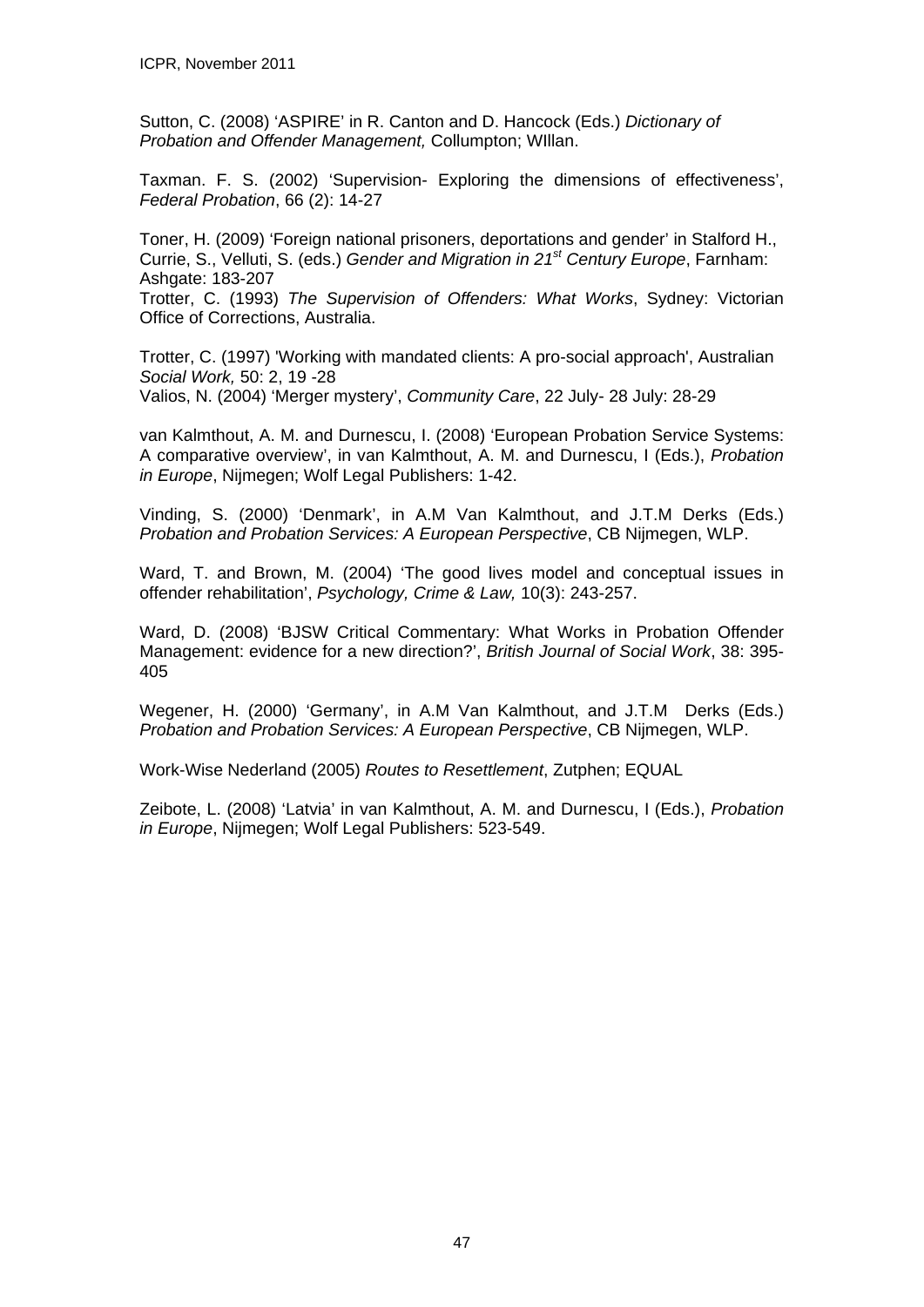# **Annex A**

# **Method**

Our approach was to identify, access, review and draw lessons from the range of relevant, high quality research literature in a systematic and transparent way, without undertaking a time-consuming full review of all the available literature. In order to carry this out, we developed a search strategy and search terminology.

We anticipated a diverse range of approaches of the studies to be included which ruled out a meta-analysis, and therefore we have adopted a thematic approach to the review.

#### *Search strategy*

We set the following parameters for the search:

- 6. Language: English language, international research
- 7. Time period: research conducted between 1995 and 2010
- 8. Quality: published literature whose methodology can be assessed (with the exception of a couple of the European articles found)
- 9. Methodology of studies: quantitative and qualitative research
- *10.* Subject area: case management in a European setting
- *11.* Studies for potential inclusion will be identified through searches of key words, abstracts and study titles available from the following sources:
- Electronic databases such as Criminal Justice Abstracts, Westlaw, Sociological Abstracts, Political Science Abstracts, Cambridge Scientific Abstracts Illumina, the National Criminal Justice Reference Service, PsycInfo, International Bibliography of Social Sciences, Applied Social Sciences Index and Abstracts, International Bibliography of Social Sciences, Social SciSearch and SwetsWise;
- Library catalogues such as those of the British Library, the Home Office Library and libraries of universities such as King's College London ;